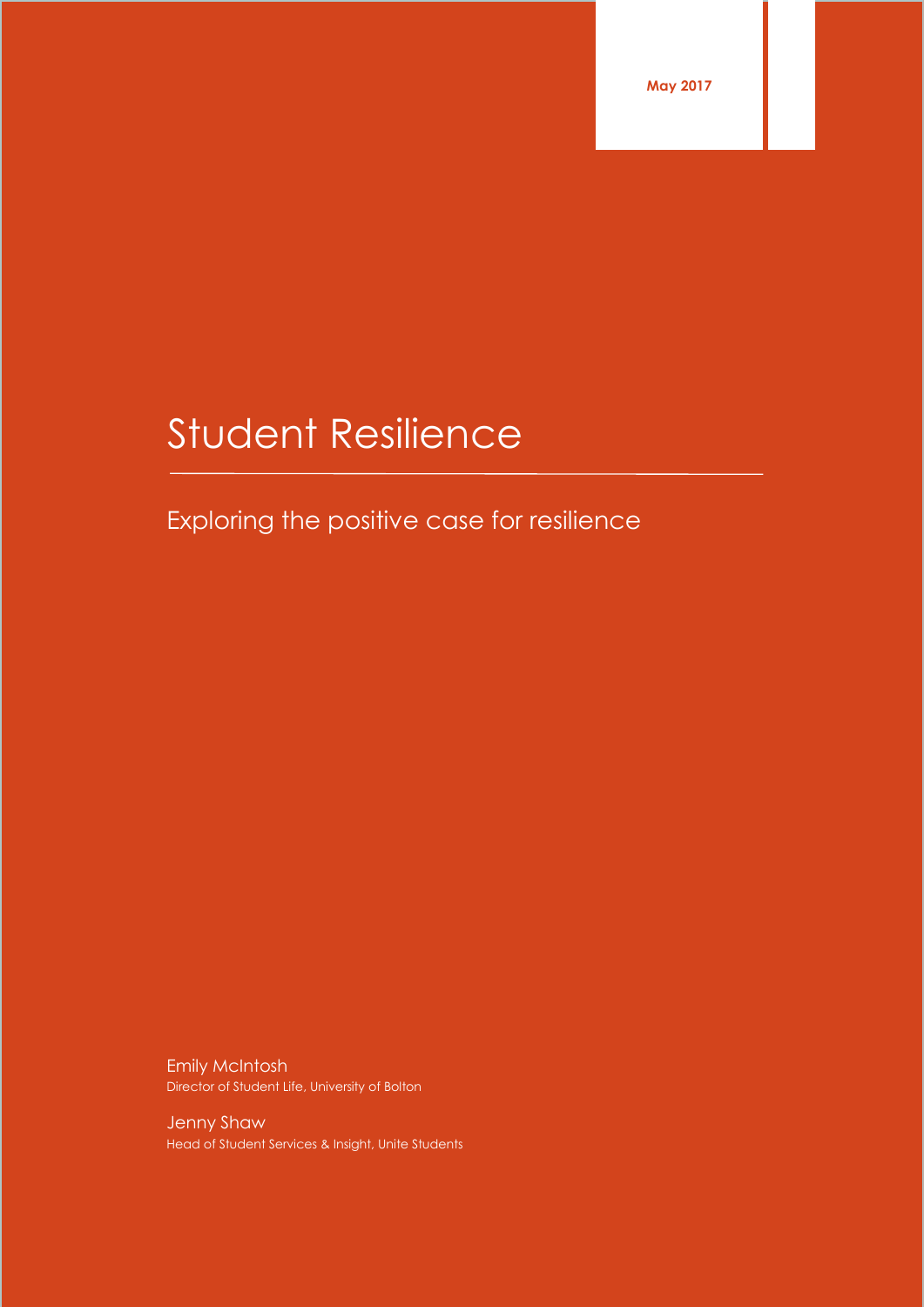# **Contents**

| Introduction                                            |                                                                                                                                                                                                                               | 3  |
|---------------------------------------------------------|-------------------------------------------------------------------------------------------------------------------------------------------------------------------------------------------------------------------------------|----|
| <b>Executive Summary</b>                                |                                                                                                                                                                                                                               | 4  |
| Chapter One: What is resilience and why does it matter? |                                                                                                                                                                                                                               | 7  |
| Ι.                                                      | Case Study: Returning to study                                                                                                                                                                                                |    |
| Chapter Two: Creating a resilience Index                |                                                                                                                                                                                                                               | 17 |
| $\mathsf{L}$<br>$\parallel$ .                           | Resilience and life satisfaction<br>Resilience and mental wellbeing                                                                                                                                                           |    |
| III.<br>IV.                                             | Resilience and retention<br>Case Study: Developing resilience in<br>student accommodation                                                                                                                                     |    |
| Chapter Three: Key findings across each domain          |                                                                                                                                                                                                                               | 24 |
| $\mathsf{L}$<br>II.<br>III.<br>IV.<br>V.<br>VI.         | Self-management domain<br>Emotional control domain<br>Social integration domain<br>Social relationships domain<br>Support networks domain<br>Case Study: Supporting resilience among<br>refugee healthcare professionals      |    |
| $\mathsf{L}$<br>Ⅱ.<br>III.<br>IV.                       | Chapter Four: Demographic differences & disadvantaged groups<br>Gender differences<br>Students from socio-economic groups D and E<br>Students with a mental health condition<br>Students who are estranged from their parents | 30 |
| <b>Chapter Five: Recommendations</b>                    |                                                                                                                                                                                                                               | 35 |
| Research sources                                        |                                                                                                                                                                                                                               | 39 |
| Acknowledgements                                        |                                                                                                                                                                                                                               | 41 |
| Appendix 1: Resilience Index methodology                |                                                                                                                                                                                                                               | 42 |
| Authors                                                 |                                                                                                                                                                                                                               | 45 |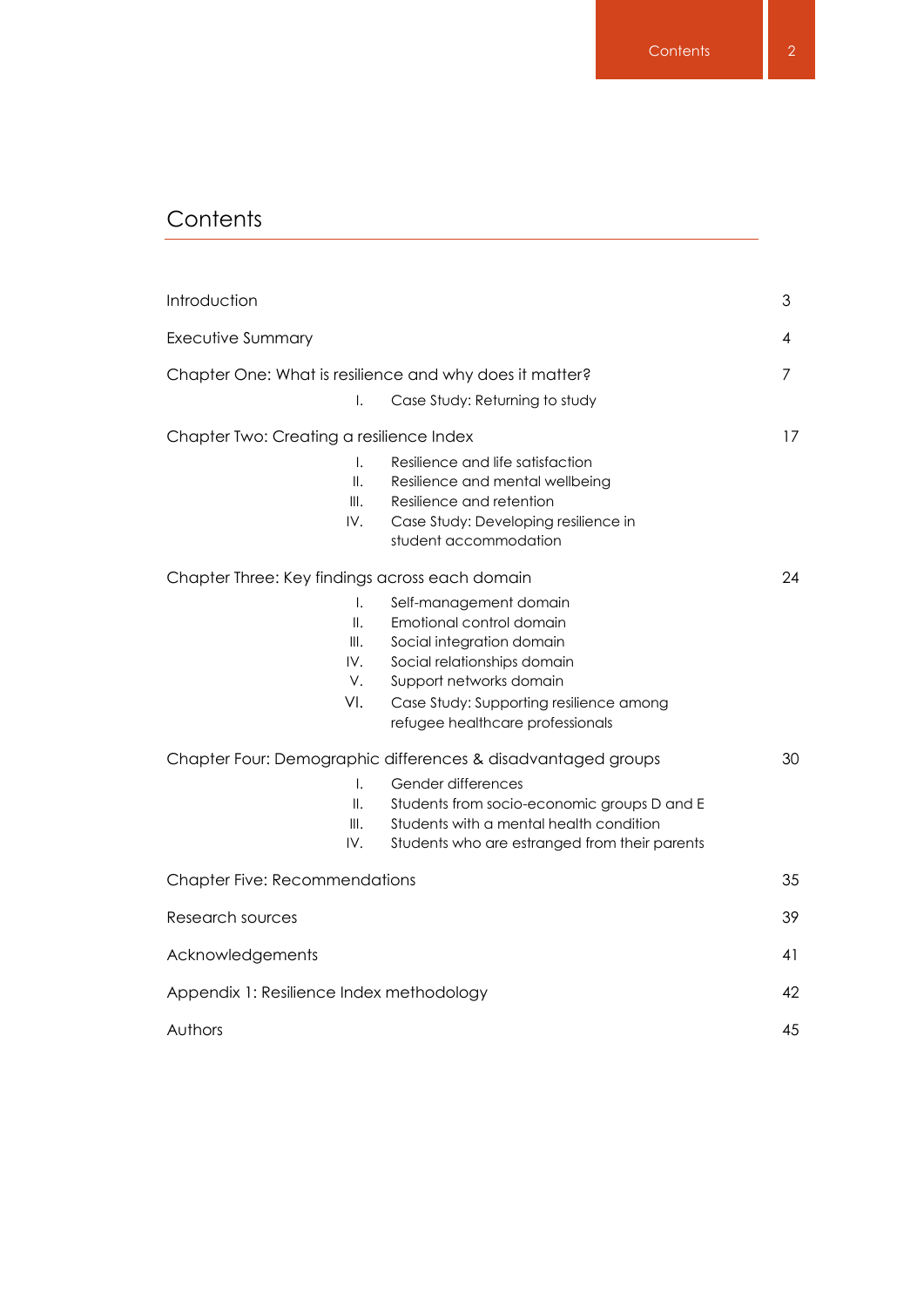# Introduction

Resilience is a word that is increasingly being used alongside student welfare, but what is meant by resilience?

This paper takes a closer look at the subject of student resilience and I hope will encourage greater debate, exploration and fresh perspectives. As the paper outlines, while the study of student resilience is still very much in its infancy in the UK, there is recognition that student mental wellbeing is a growing challenge, and one which needs greater consideration.

While overall student satisfaction at UK universities is rightly high, it has become clear that not all students find the transition to university life a straightforward one. Unite Students provides a home to around 50,000 students across the UK and our own research findings from the past few years demonstrate that some students can and do face difficulties. This is what prompted us to dedicate a significant portion of our annual Unite Students Insight Report in 2016 to finding out more about students' own views on resilience by trying to identify some of the challenges surrounding student mental health, isolation and stress. These research insights support the detailed operational data from which we and our partner universities have seen an increase in welfare-related incidents over the last two years, and which encourage us to continually review and improve our operational processes and support services.

It is for this reason that we felt there was a need for resilience to be considered in greater depth and serious consideration to be given to how underlying personal and structural issues can be better identified and outcomes improved.

I am appreciative of the work in preparing this report by authors Dr Emily McIntosh and Jenny Shaw and hope that their findings and recommendations garner wide support within the HE community.

#### **Richard Smith**

*Chief Executive Officer, Unite Students*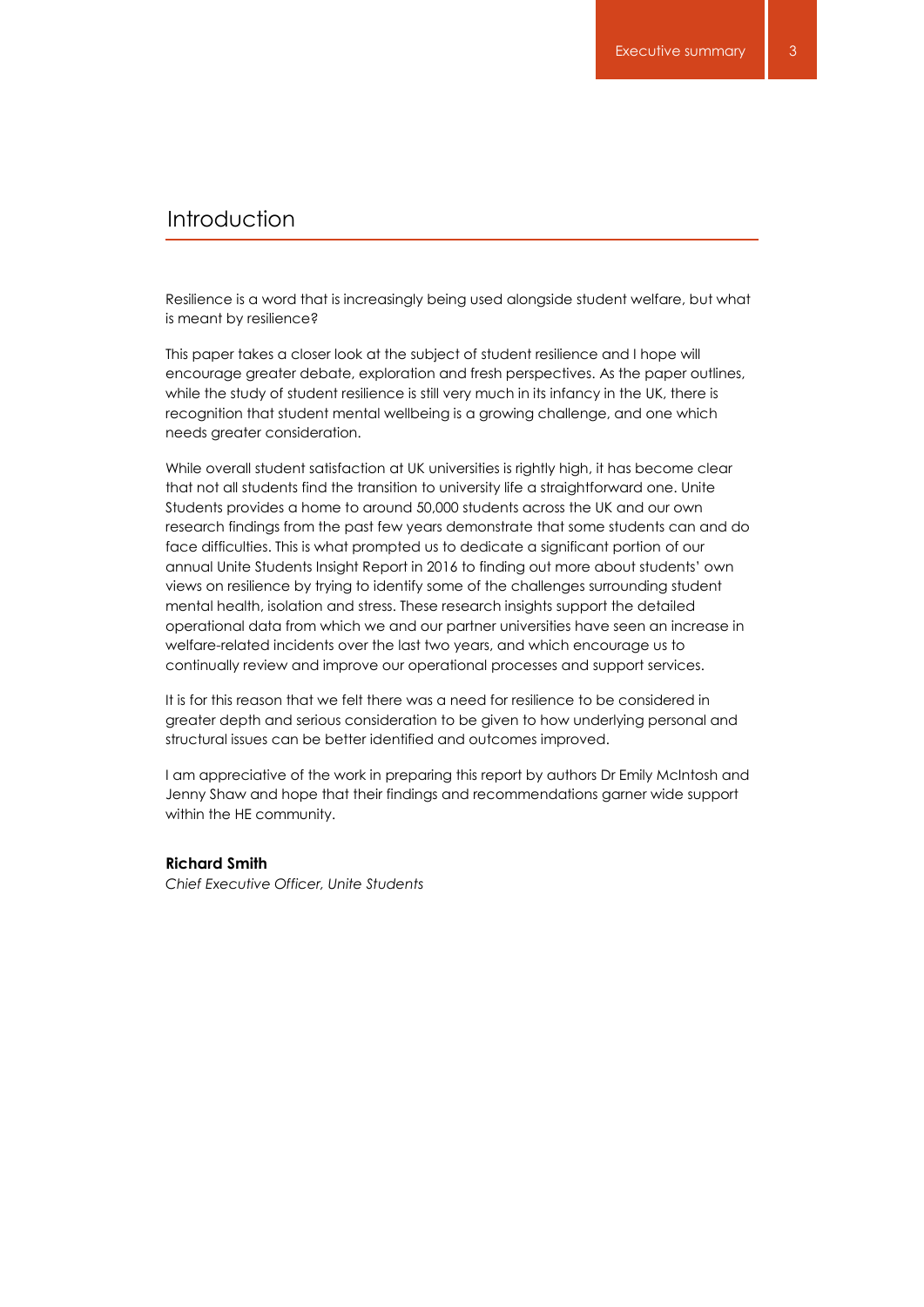RESILIENCE is a term that has crept into higher education discourse over recent years, mirroring adoption in other professional settings such as compulsory education, youth and social work.

On the one hand, the term resilience seems to offer new hope within a sector that has changed beyond recognition over the last twenty years - a sector that needs to retain its standards and values, while offering mass, even universal, higher education to a cohort who appear to be increasingly emotionally troubled.



On the other hand, it can sound like an abdication of responsibility and an excuse not to adapt to the changing

needs of young people and the greater diversity that comes through the doors of the academy. It can even seem like victim blaming.

#### Positive case for resilience

In this paper we make a positive case for resilience and based on the scholarship and findings from our research, have highlighted a number of key conclusions:

#### **There is a growing issue of student mental ill-health**:

This research reinforces the view that there is a growing issue with student mental health, isolation and stress.

#### **Resilience is tangible:**

Resilience can be defined and is influenced by both internal and external factors, with students' social environment having a significant role to play.

**Life satisfaction:**

Higher resilience is associated with higher life satisfaction.

#### **Resilience can be developed:**

Individual resilience isn't fixed; it can be developed - through innovative pedagogies and students' social and living environment.

#### **Greater understanding is required**:

The evidence is that a better understanding of resilience could have a significant impact on improving outcomes for both students and universities.

#### **Cultural exclusion**:

Students from socio-economic groups D and E have similar 'internal resilience', but score lower on social factors, suggesting that the culture of university can be less welcoming to students from a working class background.

#### **Peer support**:

Peer support, including flatmates or housemates, can play an important role in resilience.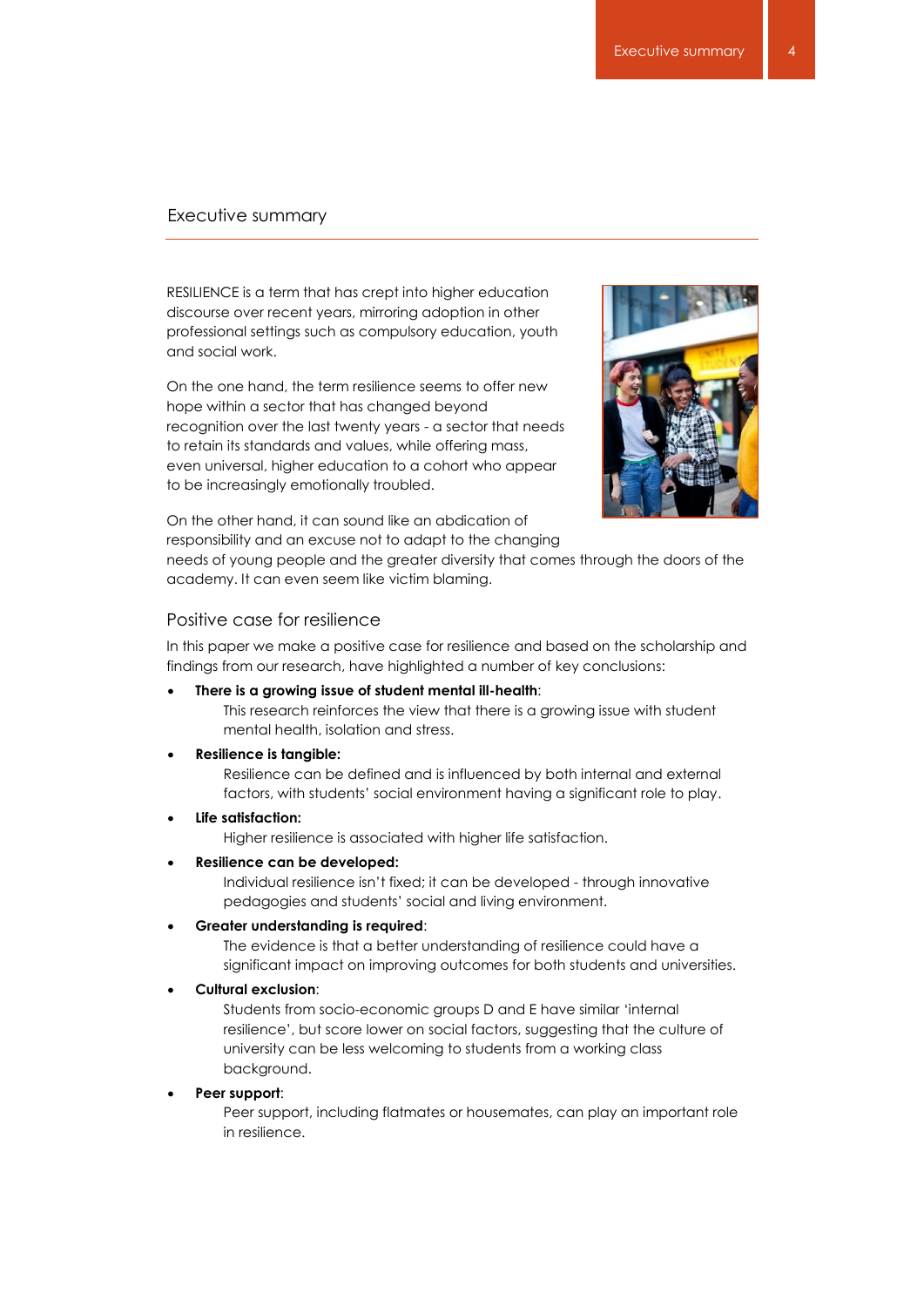We contend that resilience represents much of the traditional values and mission of higher education: to nurture strong, independent learners and to support the development of rounded individuals that can contribute positively to society. However, we argue that there is ambiguity associated with the word resilience. This has been, in part, due to a lack of qualitative and quantitative data assessing its impact and how it can be used and applied to the overall student experience, particularly in relation to student support, retention and success.

We begin to redress that balance by:

- I. Reviewing the existing literature on student resilience;
- II. Presenting new insights based on a quantitative dataset collected for the *Unite Students Insight Report* in 2016; and
- III. Shedding light on the ambiguity of the term resilience by offering a more concrete definition of its significance and application in the area of student experience.

We do this by offering a set of defined characteristics which are associated with resilience, including the role of external environmental factors and conditions.

This report further includes an initial set of recommendations for embedding the development of student resilience into existing HE policy and practice.

#### There are many natural opportunities



to nurture resilience throughout the student experience: through the way in which teaching, learning and assessment are approached; through the design of social spaces and services both on and off campus, particularly student accommodation; to the way in which broader skills are developed. Conversely, there are many ways in which the development of resilience in students can be inadvertently hampered in ways that may not be immediately apparent, but can contribute to the issues and challenges seen within the sector.

#### Recommendations

Two key recommendations present themselves from this research and scholarship:

- 1. **Clearly define resilience:**
	- i. Resilience to be investigated seriously as a matter of urgency within the HE sector in light of increasing concern about student mental wellbeing.
	- ii. The HE sector to establish a common definition of student resilience and resilience characteristics, and engage with government, policymakers, other education providers, schools and employers to develop a coordinated approach to developing students' resilience.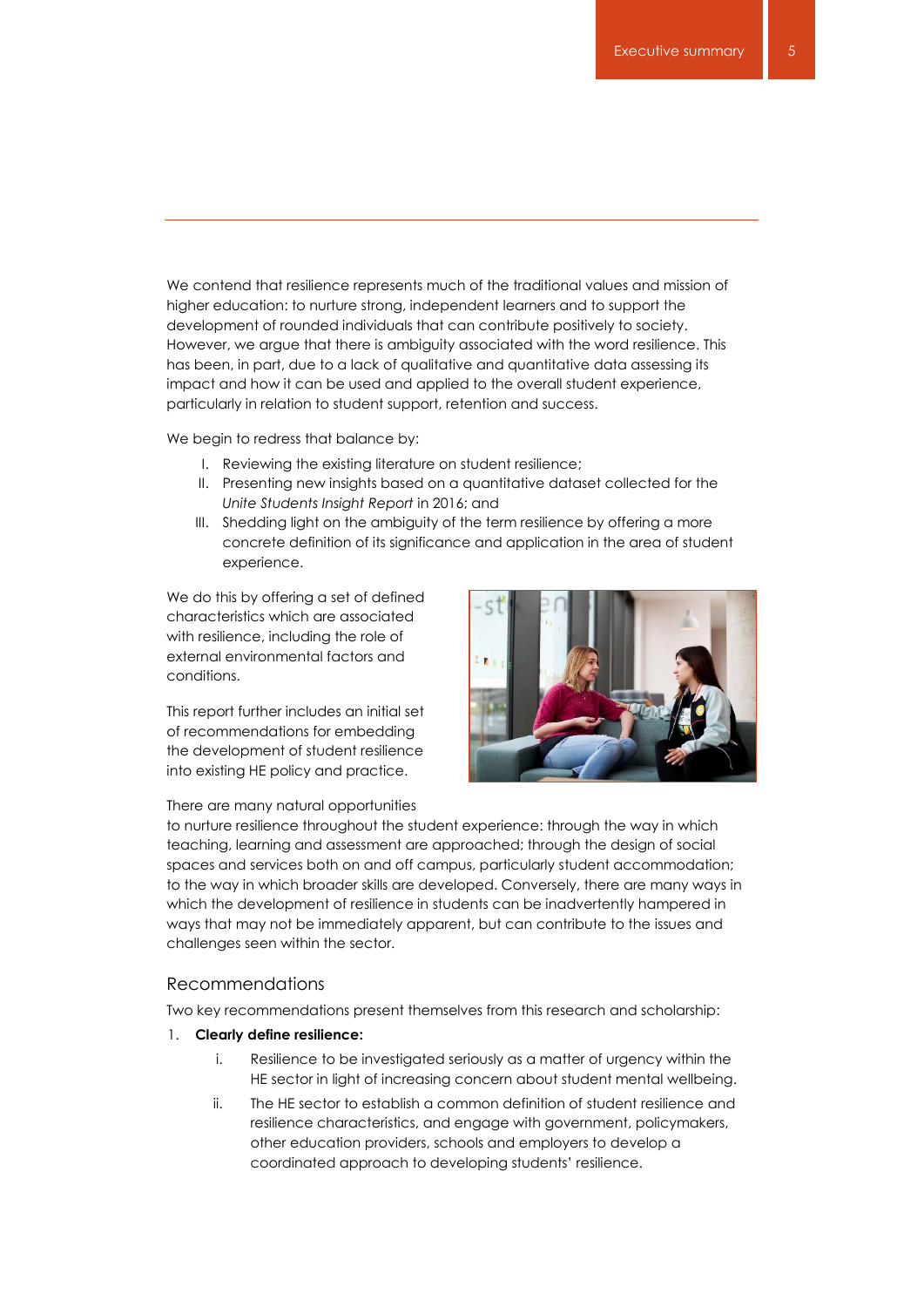#### 2. **Implement practical steps:**

- i. A more proactive approach to resilience is required, with resilience approaches embedded, from national strategy down to the smallest day-to-day interactions with students.
- ii. The sector should seek to build a nationally recognised 'Resilience Toolkit' to support HE institutions in being proactive in creating the conditions for the development of student resilience.
- iii. Resilience approaches developed for the HE sector should be coherent with developing practice in secondary and even primary school education to improve resilience into adulthood.
- iv. Consider all touchpoints including teaching, support services and materials, parents, peer interactions, and the built learning and living environment – as all can have an impact on resilience.

Taking a more proactive approach on resilience, we believe, offers a reframing of some seemingly intractable problems that appear to resist solution. In particular, it brings a new and more positive perspective to the growing issue of student mental illhealth and, while we do not dispute the need for additional counselling resource, a more proactive, preventative approach must surely be better for students than waiting for the crisis point to be reached.

#### Conclusions

While the study of student resilience is still very much in its infancy in the UK, we conclude this paper by outlining a number of areas that would benefit from further development, calling for a continuing conversation at every level including – perhaps especially – with students themselves.

Resilience looks at mental wellbeing across the whole student population and potentially offers the key to useful strategies and interventions. It is rooted in positive thinking, avoids labelling and is empowering for students.

Based on conclusions from our scholarship and findings from our research, by adopting these recommendations (and others contained in Chapter 5), student outcomes will not only be improved, but HE institutions will also further their endeavour to nurture independent learners and positive contributors to society.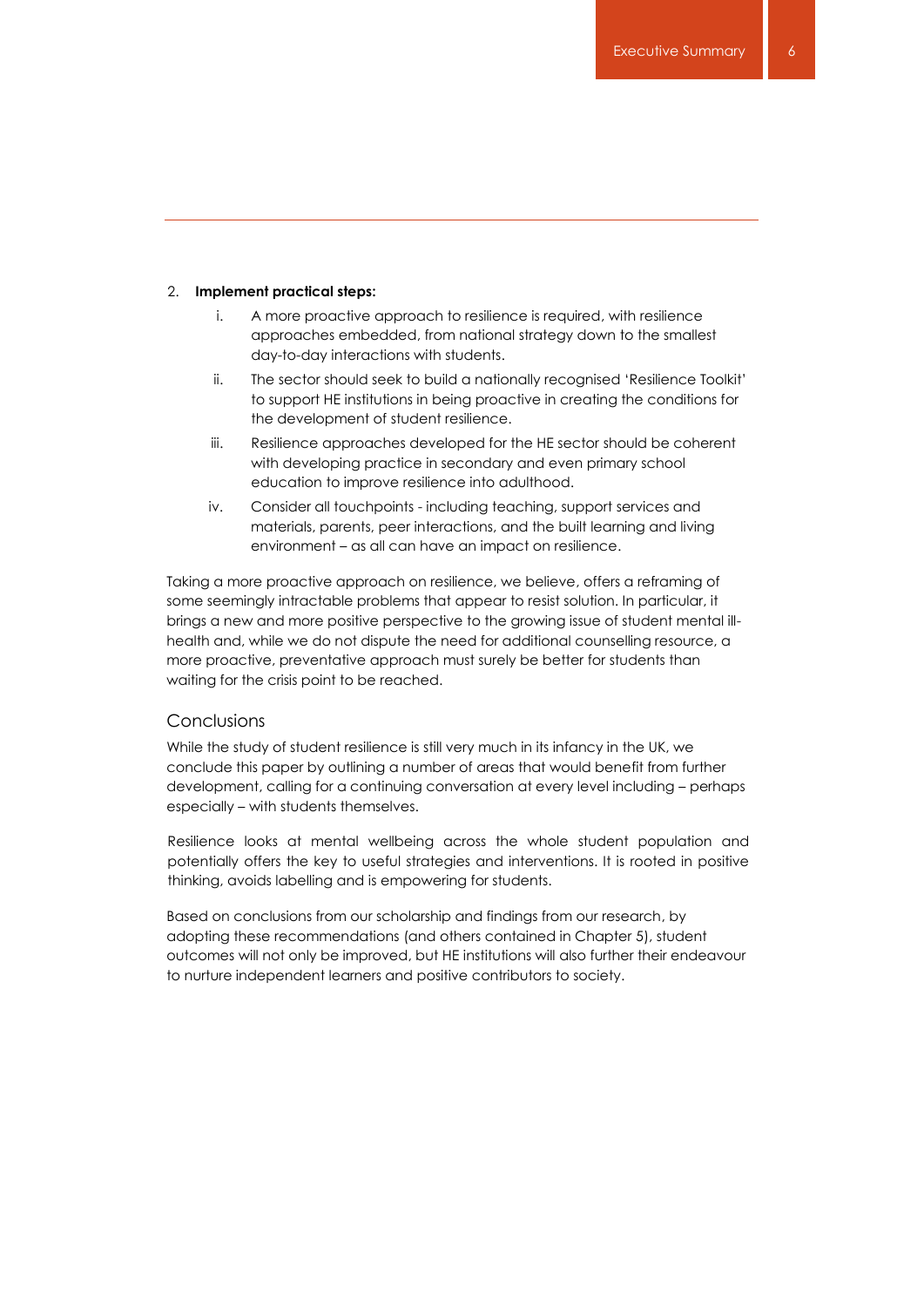Chapter One:

# What is resilience and why does it matter?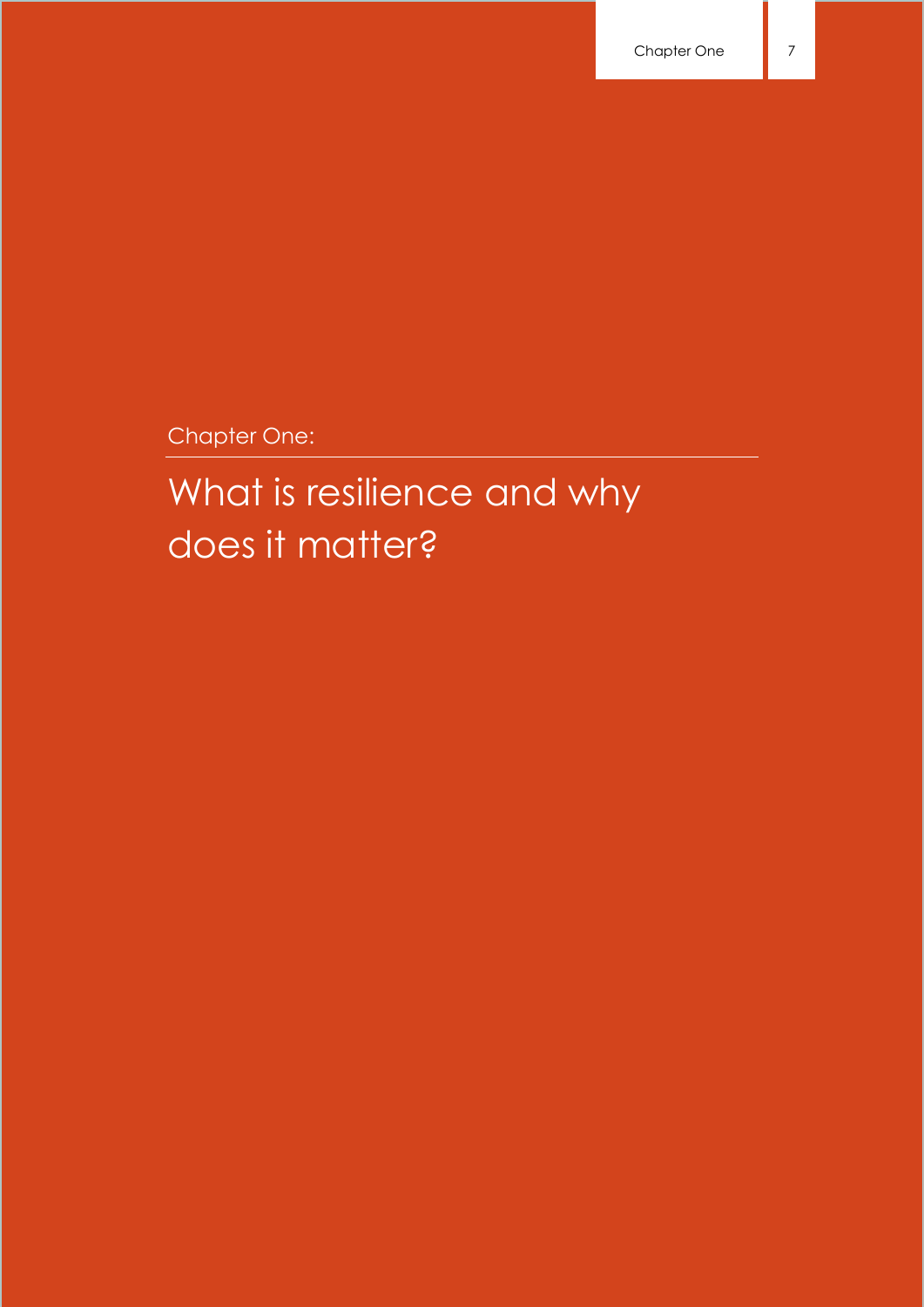## Chapter One:

#### What is resilience and why does it matter?

RESILIENCE is often defined, in broad terms, as the ability to recover – to bounce back – from misfortune and to adjust easily to change. The etymology of the term has its roots in the Latin verb "resilire" meaning to "jump back". In physics, resilience is linked to elasticity and the ability of an object to return to its original shape after it experiences significant levels of stress. As it applies to people, the development of resilience is linked to the combination of a number of factors and key traits which, when put together, contribute positively to a person's overall emotional and physical wellbeing.

In May 2016 the publication of Angela Duckworth's New York Times bestseller entitled Grit: The Power of Passion & Perseverance introduced the word "grit" into educational policymaking and popular discourse. Duckworth, researching in this area for some time, defines grit as "the combination of perseverance and passion for especially longterm and meaningful goals". Grit, according to Duckworth, can matter more than talent or IQ. Crucially, it is also a better predictor of academic performance and of graduate marks. The words grit and resilience are now often used interchangeably and both are starting to appear regularly in popular discourse, particularly in relation to student retention, success and graduate outcomes.

As a result, resilience, along with its associated characteristics, is now starting to inform several key interventions in higher education (HE) and the student experience, from peer learning to graduate attributes and curriculum design. It is argued here that, in a HE context, resilience is most useful when it is understood as a broader umbrella term to analyse both individual characteristics, or traits, and the external conditions which need to be present in order to cultivate student success. Factors such as persistence, perseverance and the ability to set goals (those characteristics making up Duckworth's definition of grit) are all important traits but other factors also have to be present if resilience is to be developed and maintained.

The Resilient Student, as defined by our analysis, is therefore one who embodies a set of identified characteristics, referred to here as "internal factors", and makes use of them in order to bounce back from setbacks and difficult situations. Importantly, in order to maintain resilience, certain environmental or external protective conditions also need to be present. Both of these have culminated in the development of a Resilience Index which has a strong positive relationship with life satisfaction. At a time when between 12 per cent (Unite Students, 2016) and 20 per cent (NUS, 2013) of students report having a mental health problem and a staggering 92 per cent identify as having experienced mental distress, the importance of cultivating resilience amongst learners of all ages must be both recognised and acted upon.

Recent discussion of resilience has been in the mainstream educational media as much as in academic journals. In August 2016, a piece published by Gabbi Binnie in the Guardian's Higher Education Network declared that resilience has become the "latest buzzword" in HE, and urged colleagues to exercise caution when using the term because its overuse contributes to more problems than it solves.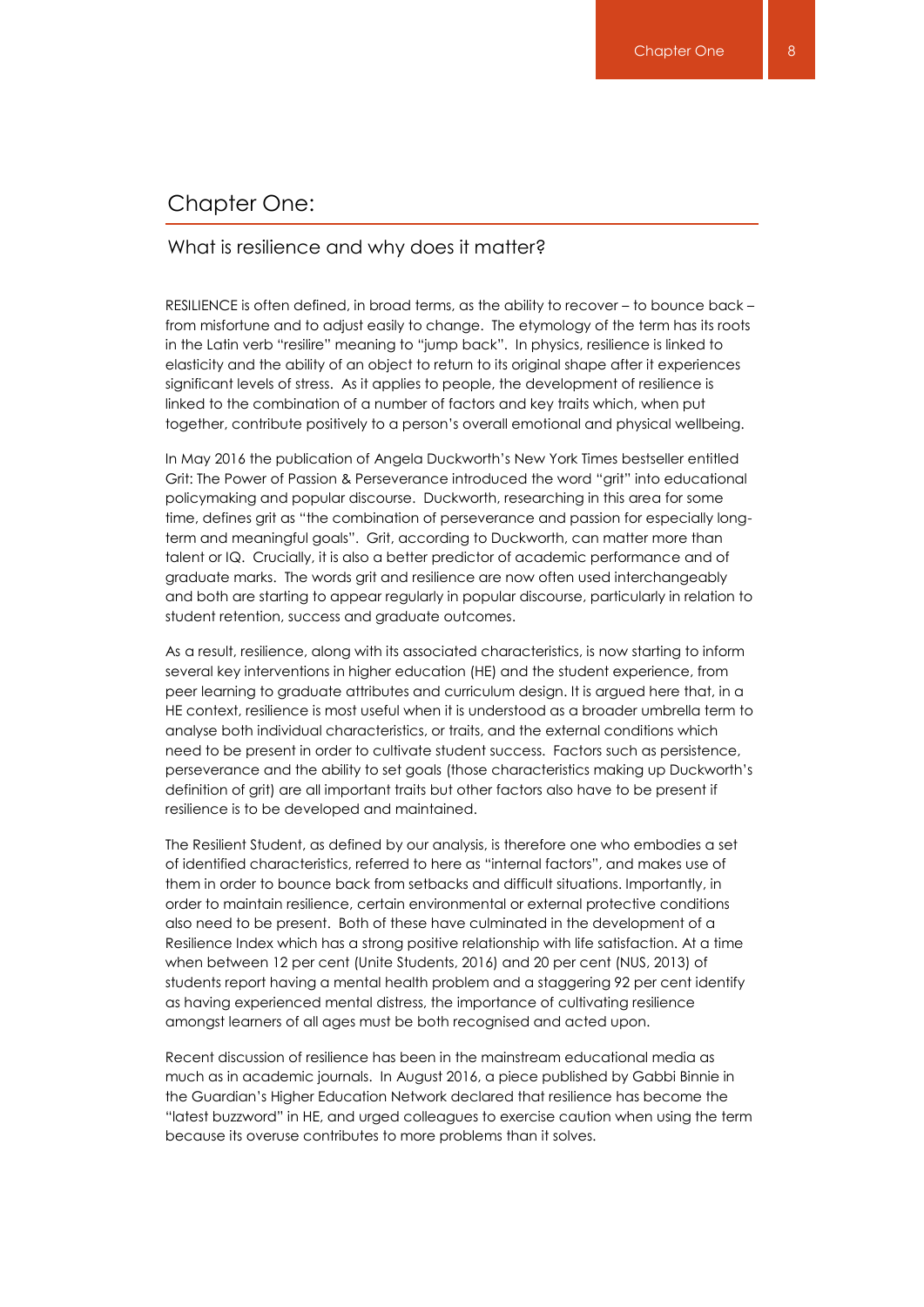The piece considered the ambiguity of the term resilience and the way in which students responded to its use in discussion, attributing it to the development of strength and character. It also highlighted a lack of guidance for the sector on what resilience actually is and, more importantly, exactly why it is significant and what can be done to develop it. The article referred to situations in which, for example, students had repeatedly asked for feedback on assignments and were told that they ought to develop more resilience and not ask for feedback so frequently. Students in this situation believed that they lacked the strength of character required to be resilient. More importantly, their view of resilience, as reported by Binnie, suggested that they saw it as a fixed trait, something inherent which could not be improved. Some of these observations relate to the development of internal characteristics central to resilience, others to the environment in which these characteristics are nurtured.

Professor Jacqueline Stevenson, of Sheffield Hallam University, has recently drawn the sector's attention to the importance of the interplay between internal characteristics and external protective factors. Stevenson's research has investigated the worrying upward trend of focussing on deficit discourses to describe resilience. These discourses, according to Stevenson, put too much emphasis on students themselves and their internal characteristics. This is something that can also arguably be attributed to the recent rise in the use of the term "generation snowflake" to refer to young people, especially millennials, in popular culture. Stevenson calls for a reconceptualisation of resilience, which investigates the importance of university support systems and how they can be developed to ensure that we bring those services to students, as well as create an environment that is "diverse, inclusive & welcoming". Stevenson also argues that we must acknowledge that HE can be seen as a challenging place for some.

#### Factors involved in resilience

In attempting to understand resilience and its impact, we have created a definition that is suggested by the wider literature and supported by data. It considers both internal factors – those innate to an individual, though capable of being developed – and external factors. Within this definition, the Resilient Student will demonstrate the following:

Internal factors

- Self-management, including goal setting and persistence.
- Emotional control: ability not to dwell on negative experiences or over-react to situations.

#### External factors

- Social integration within the university setting.
- Support networks: an ability to turn to formal or informal support networks.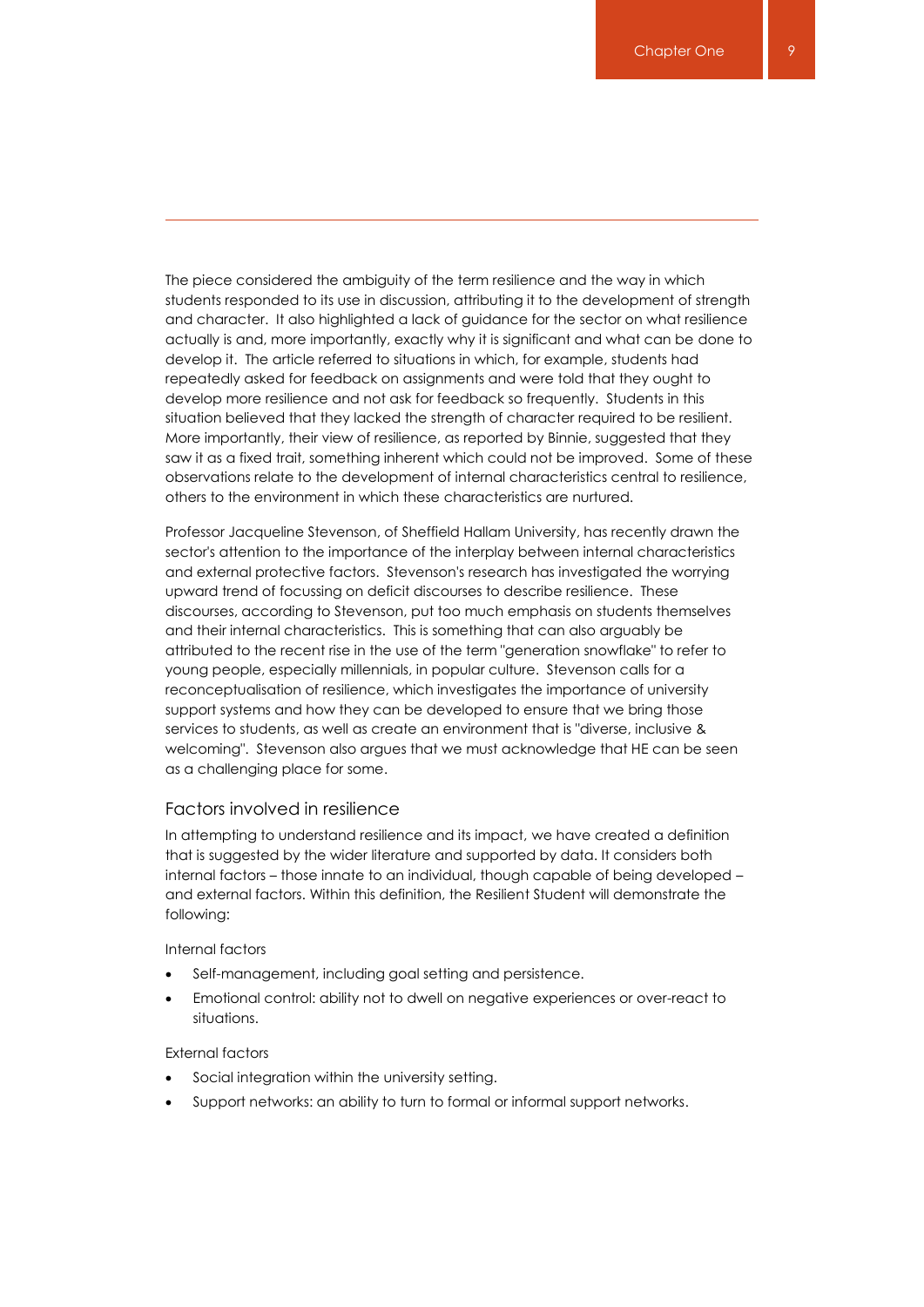Social relationships: Happiness with existing relationships and depth of these relationships.

Further detail on this definition is given in Chapter 2.

In many respects, it is difficult to assess internal and external factors separately given that they are so closely related to the cultivation of overall resilience. The following discussion therefore aims to comment not only on the relationship between internal factors themselves but also on the complex inter-relationship between internal characteristics and environment for what this can reveal about the importance of resilience in helping students to realise their potential. It is not exhaustive of all the factors listed above simply because some are still under-researched.

When examining the characteristics defining The Resilient Student, it is important to acknowledge the internal factors involved in helping students bounce back from setbacks. Two of these significant factors are willpower and self-control. In addition to a reported rise in student mental health issues, today's learners are hard-wired to appreciate the product (in other words the result) of their learning rather than the process of the learning itself. This is more commonly known as "instant gratification" and is in many respects at odds with the development of resilience and its associated characteristics. The concept of instant gratification is particularly relevant to the example discussed above about receiving feedback on work in progress and is perpetuated by the availability of technology and devices to support instant dialogue and 24/7 connectivity. Students receive feedback in real-time from their followers on social media and have unfettered access to email through which they are able to engage and respond to those around them almost instantaneously.

Walter Mischel's pioneering work in this area, The Marshmallow Test, identified the importance of willpower and self-control in living a successful and fulfilling life. Mischel's work was critical in proving that the practice of delayed gratification is essential to achieving higher marks, better social and cognitive functioning, and a greater sense of self-worth. Willpower and self-control are therefore essential characteristics in the development of resilience – the ability to wait longer or delay gratification in order to achieve a better or more positive outcome at a later date.

The development of self-control cannot be studied in isolation from the overall learning environment. The effects of instant gratification in the classroom have been studied by Marquis and a fundamental disconnect identified between the environment experienced by learners outside of the classroom, and the environment within it.

Marquis pinpoints the pitfalls of large class sizes and how this detracts from individualised, one-to-one learning where students are able to develop at a pace which suits them and respond to instant feedback. More importantly, subject content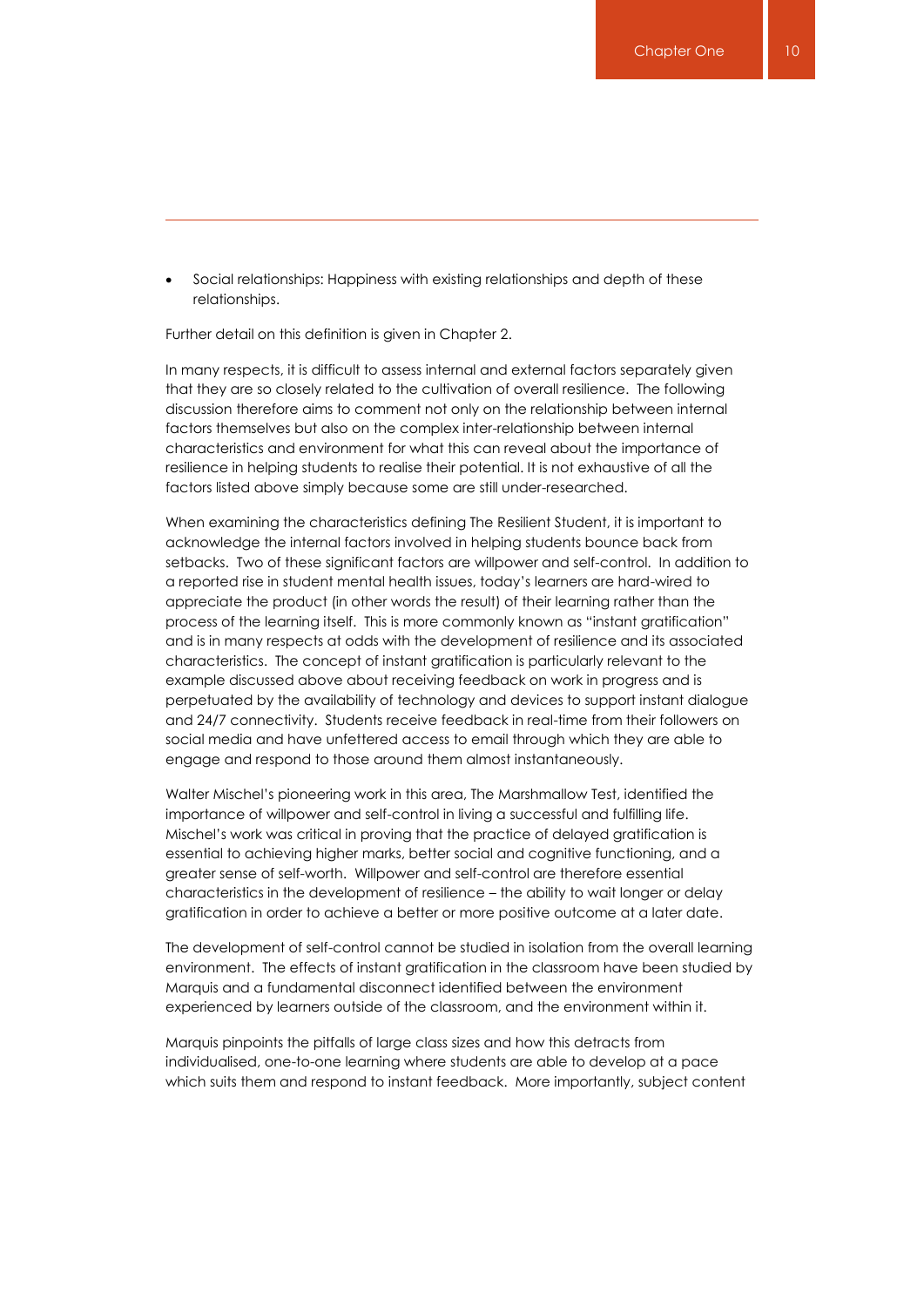is also a key factor, where content-specific learning triumphs over supporting an individual to develop concrete skills such as problem-solving which they can apply to a multitude of contexts and circumstances. Here Marquis points to the role of technology and "gateway tools" in enabling students to access other disciplines and develop their thinking, highlighting the potential of using new technological features like open digital badging. Although such techniques arguably mirror the external instant gratification environment, it is argued here that they open up the potential for students to develop greater willpower by engaging in "meaningful conversation and directed individualised learning", both of which are fundamental to the creation of resilience. These environmental factors are also closely aligned with the development of The Citizen Scholar, which is discussed below.

#### Engaged students

The concepts of delayed gratification, willpower and self-control are also related to two other internal factors in the development of resilience: motivation and commitment. A student's level of motivation and commitment is not only central to resilience but also to their level of engagement, both inside and outside of the classroom. Again, environmental factors have a key role to play here.

In 2002 Philip Schlechty developed a framework called Working on the Work (WOW) in which he explored putting the principles of student motivation and commitment into practice. Schlechty makes a distinction between an engaged student and one who is strategically compliant. Those who are engaged tend to see personal meaning in learning and therefore are able to retain what they learn and, crucially, transfer this learning into different contexts. In terms of developing resilience, they may find this learning quite challenging but because of their high level of personal interest will persist in their studies even in the face of difficulty. It is argued here that an engaged student is a resilient one, not only demonstrating the qualities of grit (passion, perseverance and long-term goals) but also appearing comfortable with delayed gratification.

For Schlechty, an engaged student demonstrates both high motivation and high commitment. In contrast, a student who is strategically compliant will rarely retain what they learn and instead focus on what it takes to gain the desired personal outcome rather than on the nature of the task itself: they are rarely able to apply what they have learned to new and differing contexts. In this sense, for Schlechty, the satisfactions are extrinsic rather than intrinsic and, if the task does not promise to meet the extrinsic goal, the student will abandon effort. Most importantly, the strategically compliant student substitutes their own goals for the goals of the work and these goals are instrumental – grades, rank, acceptance and parental approval all feature heavily in their overall plans.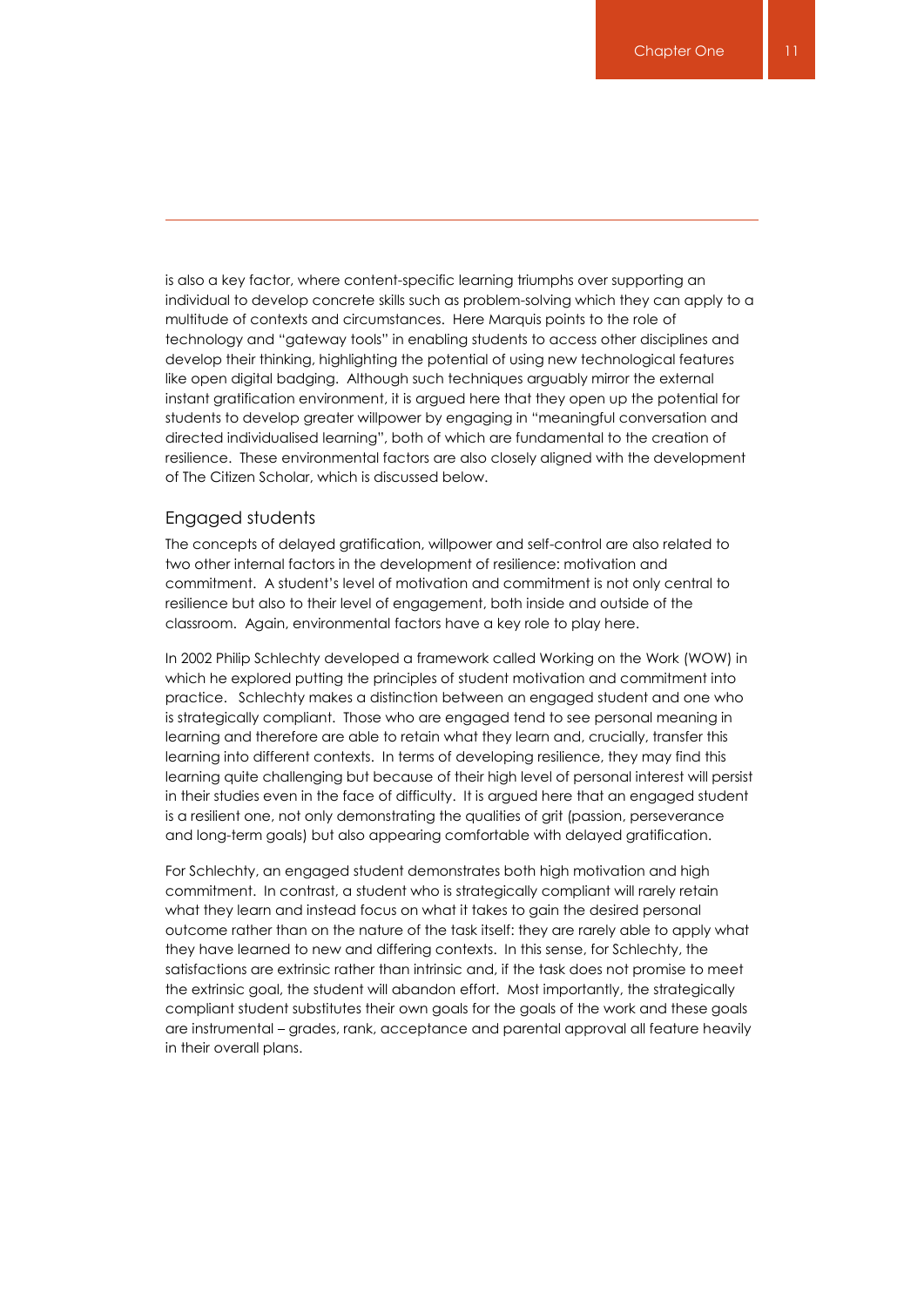Schlechty argues that a strategically compliant student has a high level of motivation but a low level of commitment. It is argued here that a strategically compliant student is one who seeks more instant gratification, and is goal-orientated rather than processorientated. When faced with setbacks these students are not able to demonstrate resilience: they abandon their efforts because they are taught to value the prize rather than appreciate the learning involved in embracing uncertainty. What is clear here is that whilst long-term goals are important to Duckworth's definition of grit, it is the type and nature of the goal that matters in developing overall resilience and also whether that goal is extrinsic or intrinsic. Although goal setting is clearly important in the development of resilience, it cannot be the sole factor at play in developing a student's sense of motivation and commitment to their task. These factors are not only important to a student's learning development within the classroom but outside it and also, crucially, after graduation.

#### Growth mindset and learned optimism

Two further internal factors in the development of The Resilient Student relate to overall outlook on life: a growth mindset and learned optimism. In 1999, Carol Dweck published Self Theories: Their Role in Motivation, Personality, and Development in which she made a distinction between two types of students, depending on their outlook and personal view of their ability. According to Dweck's theory of motivation, students who have a "fixed mindset" believe that their ability is innate, fixed at birth, and that there is little that they can do to change or improve their prospects. On the other hand, students who have a "growth mindset" believe that ability and success are due to learning and that learning takes time, patience and perseverance.

The students identified in the Guardian piece by Gabbi Binnie adopted a fixed mindset, whereby they saw resilience as a fixed trait which they either had or did not have and could do nothing to cultivate. If the situation had been handled differently these students could be supported to understand what resilience is and to develop a degree of comfort in waiting for their results. If the term resilience goes unexplained or is insufficiently understood, as it was here, the students are unable to develop a more resilient or growth mindset and are thus more likely to have less tolerance for uncertainty.

A growth mindset is crucial to the development and maintenance of student resilience and can help a student make the most of the conditions and environment in which they are situated. Closely related to the concepts of grit and delayed gratification, growth mindedness enables a student to set goals and develop a sense of comfort in waiting for longer-term results to be achieved. It is also argued here that being growth minded is central to a student's ability to embrace failure and learn from it, something which has been defined as "mistakability" and is discussed later on in this chapter. An engaged student who is highly motivated and committed is also, arguably, growth minded: able to persevere in the face of adversity and has a personal interest in the work at hand, believing in their potential to grow and develop.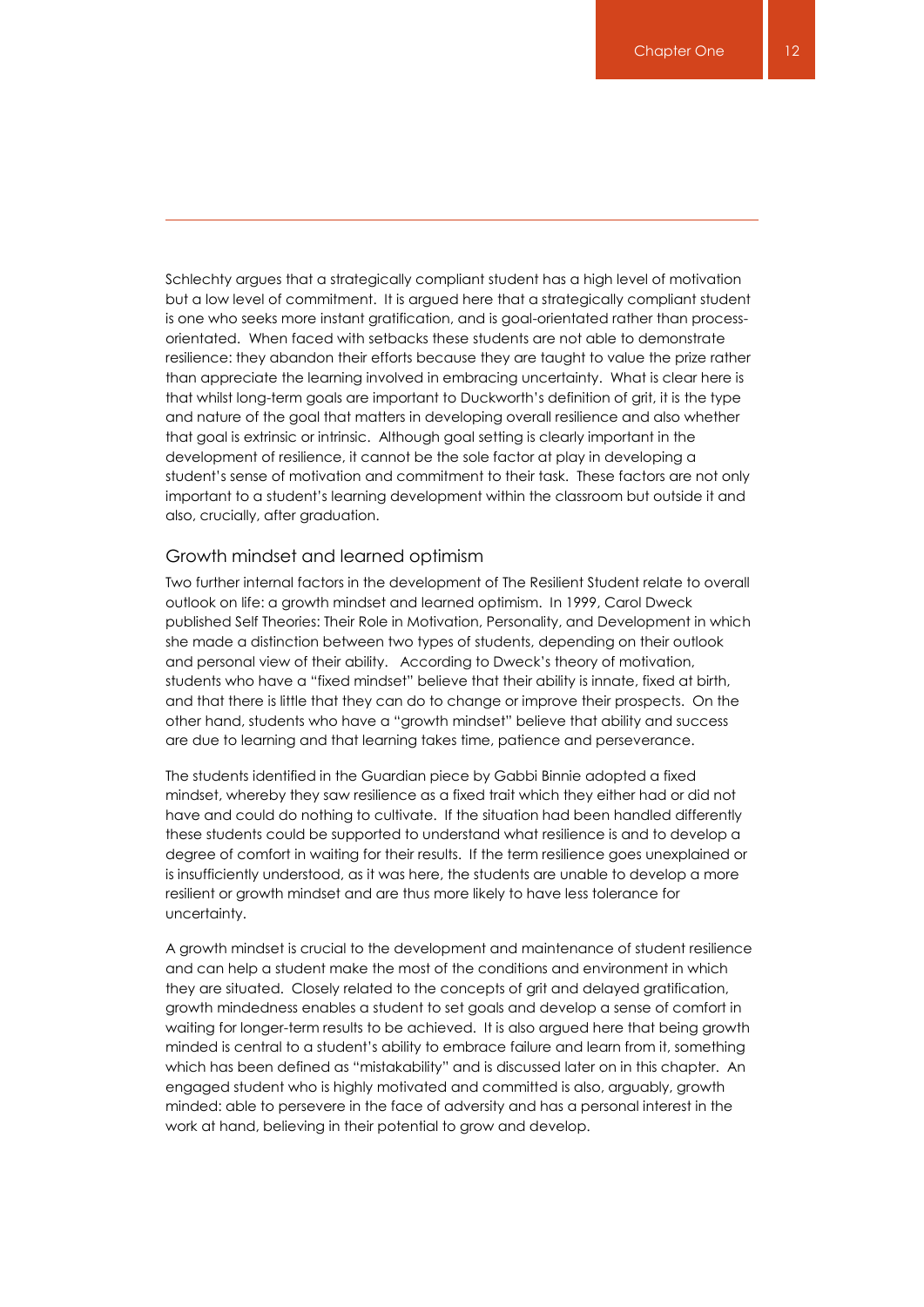In addition to mindset, learned optimism is another critical internal factor in the development of resilience. Martin Seligman's 2006 book on learned optimism demonstrated that by challenging negative self-talk, optimism can be cultivated, helping to overcome adversity. As demonstrated with growth mindedness, optimism is not a fixed trait but one which can be learned and thus has endless developmental potential. Seligman identified three differences which separated those who had learned to be optimistic from those who were pessimistic: (1) permanence, (2) pervasiveness and (3) personalisation. We argue here that students who are more resilient are more likely to be optimistic, as defined by Seligman, and that they may have learned and been supported to adopt this approach over time. That is, they believe that setbacks are only temporary and not permanent; they do not let certain failures dominate their whole outlook on life and take a more objective, external view of circumstance.

#### The Citizen Scholar

In 2016 Arvanitakis & Hornsby published an edited volume on The Citizen Scholar and the future of higher education, in which they articulate the need for innovative pedagogies not only to bring about a shift in focus but to develop students who are better equipped to work through real-world, global issues. Arvanitakis and Hornsby advocate future-proofing higher education by creating a new set of what they term Graduate Proficiencies and developing The Citizen Scholar where the role of universities is to "promote both scholarship and active and engaged citizens" (p11). The Citizen Scholar possesses a number of key attributes, categorised into four clusters: (1) creativity, (2) resilience, (3) design thinking and (4) cross-team working. Arvanitakis and Hornsby define resilience as consisting of two key things: the first is "mistakability" – the ability to make mistakes and learn from these, the second is adaptability, the flexibility to adapt and learn accordingly.

We argue here that mistakability and adaptability are both critical to the development of resilience and should be considered and understood alongside other internal factors identified and discussed above. This creates a sufficiently broad understanding of resilience and the environmental factors that contribute to its development, also providing greater insight into the complex interplay between these factors. There is often more learning in making mistakes and, as discussed above, engaged students who demonstrate higher degrees of motivation and commitment, especially in the face of failure, are able to transfer their learning into different contexts.

To transfer learning from one context to another requires a significant amount of flexibility and adaptability. Applying knowledge to different contexts also requires a high degree of process and systems thinking, another internal factor linked to the development of resilience. Arvanitakis and Hornsby argue that new pedagogies should focus on helping students to appreciate processes and systems rather than delivering discipline-based content, leading to improved problem-solving capabilities.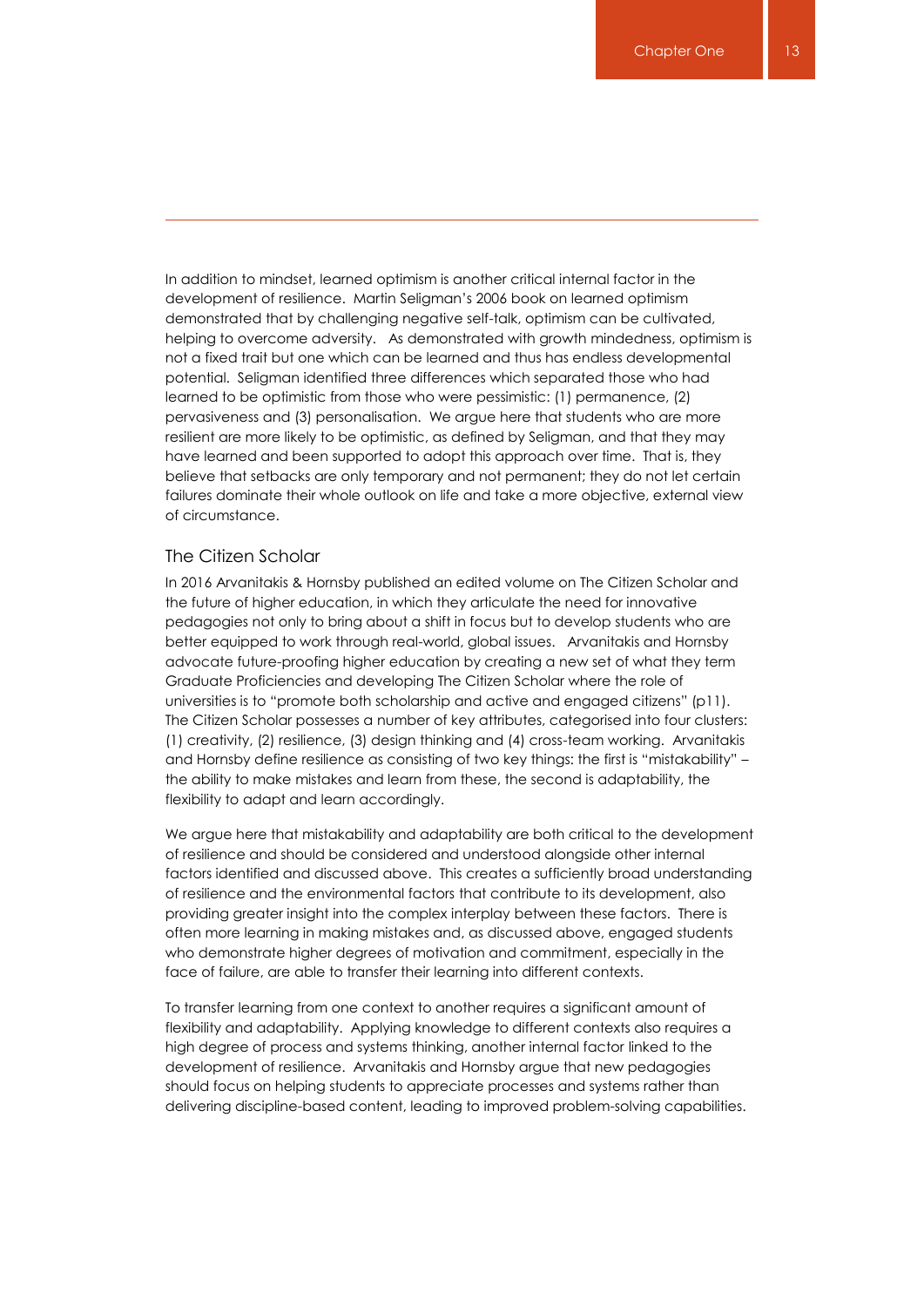Process and systems thinking is also closely linked to other internal resilience factors, delayed gratification and self-control, where a student focuses on the process of learning rather than on the product itself and thus engages in autonomous development. Given some of the emerging findings in the sector on the effectiveness of mindfulness, it is possible that an environment in which students can practice mindfulness will help them to appreciate the process and systems thinking involved in enhanced learning.

Whilst the above internal factors are central to the development of The Resilient Student, they cannot easily be separated from the environment in which the student is working. In order to nurture mistakability, adaptability and process and systems thinking, for example, certain environmental conditions need to be present and this includes pedagogical innovations that have been identified by Arvanitakis and Hornsby and others. The ability to make and learn from mistakes needs to be articulated and normalised, the importance of applying thinking to different contexts and disciplines needs to be encouraged and more emphasis should be placed on process and systems-orientated activity within the curriculum, and also within assessment. Finally, the learning environment cannot be separated from the real-world context in which the student will eventually come to work, meaning that these issues are also of relevance to graduate employers.

Arvanitakis and Hornsby make several recommendations to create the conditions to nurture The Citizen Scholar. It is argued here that two of these conditions are central to the creation of The Resilient Student: (1) that uncertainty is acceptable and (2) silos must be broken and interdisciplinary learning promoted. Importantly, these environmental conditions encourage substantial increases in growth mindset and resilience: students who feel more comfortable with uncertainty are more likely to take risks and to learn from them. Moreover, in creating the conditions that nurture the development of resilience, universities are better able to strike "the right balance between support and challenge" rather than resorting to "handholding" or responding to smaller insignificant student queries.

#### The role of tutors

These findings are consistent with Sharples et al's 2016 Innovating Pedagogies report, which emphasised the importance of "productive failure" where students are supported to "try to solve complex problems before being taught the relevant principles and correct methods". Productive failure requires a strong tutor presence but "the process of exploring different paths can lead to deeper understanding". The personal tutor or academic advisor is integral to creating the conditions for the development of resilience and, alongside peer support, is central to helping students navigate the transitions that they face during university.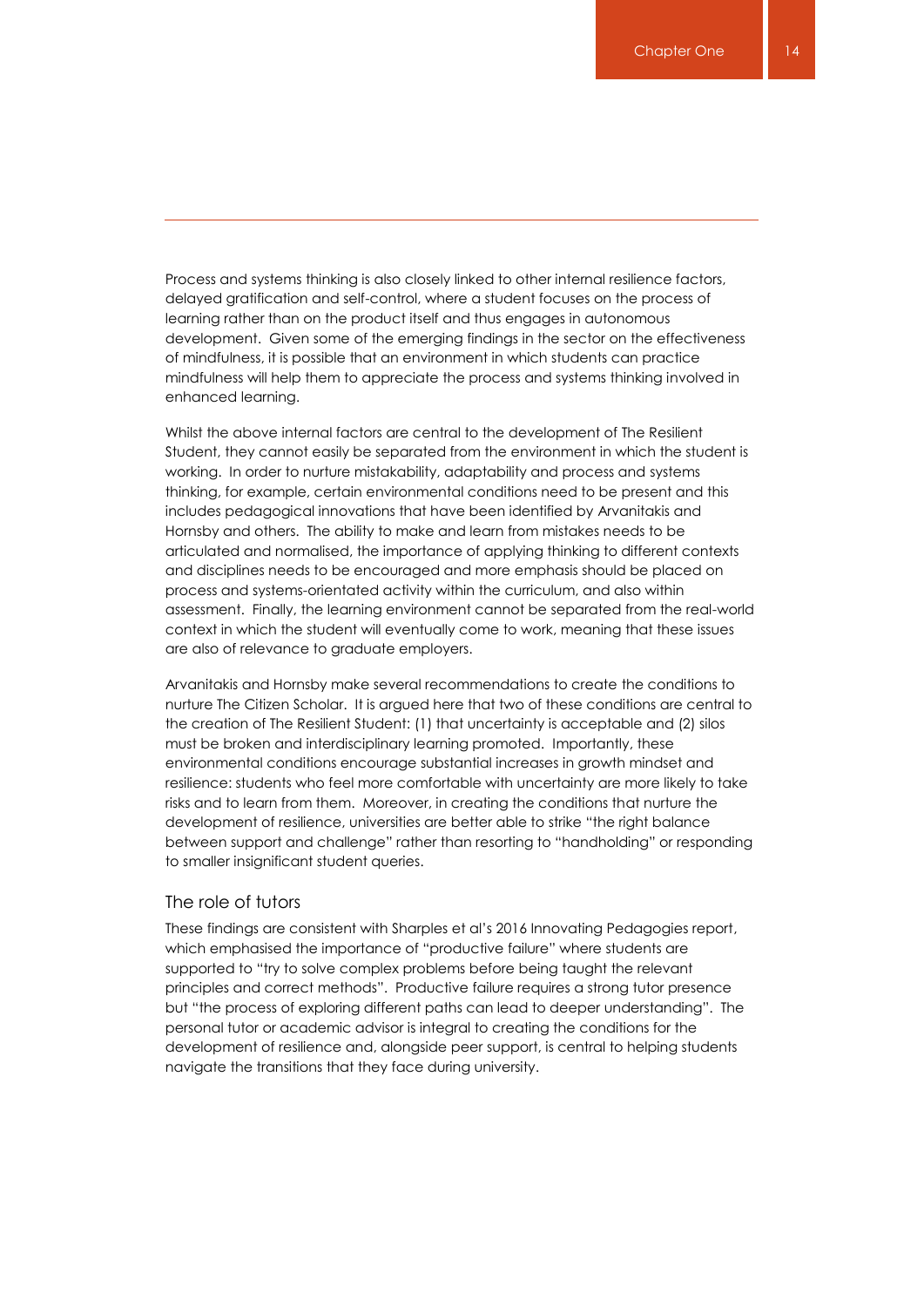Tutors contribute hugely to the development of a vibrant and supportive learning community in which students can embrace failure and learn lessons from it. A learning community which supports more personalised and individual learning, particularly one where a student can explore their University Student Identity and University Student Role, as defined by Whannell and Whannell, can ensure that students succeed in the face of severe objective challenge. Identity, particularly how the learner views themselves and subjectively views others around them, is an essential part of a learning community and is one of the five levers which define design, delivery and discourse in the educational experience.

A sense of belonging is also critical to the creation of a supportive learning community, and has a strong impact on retention as identified by Liz Thomas in the "What Works" Report in 2012 and Kate Thomas' work on part-time learning and widening participation. The analysis presented below explores this environmental aspect of resilience in more depth, looking beyond the classroom to a wider sense of belonging as a student and particularly highlighting student accommodation as a place to nurture belonging for those students who are resident. It looks at this in the context of the wider network of social relationships that a student has access to, such as family and friends from home, the quality of these relationships and their effectiveness as a support mechanism. At this point we begin to enter uncharted territory as far as the UK HE system is concerned.

All these factors are critical to the development of a safe environment where internal factors are nurtured and The Resilient Student can learn to thrive. It is argued here that these conditions particularly encourage a student to practice developing these internal factors and skills, where they can not only learn to delay gratification but also embrace mistakability and work alongside tutors and peers to develop the flexibility and agility to transfer their learning between contexts.

# Case Study: Returning to study

The following case study illustrates the importance of day to day interactions with students and how these interactions can help to develop resilience, and particularly the interplay between internal and environmental factors.

Emma returned to study as a mature student. She was tentative about meeting new people and experienced social anxiety, yet was excited about the course and initially wanted to engage in some of the activities offered by the university. However, at the start of her course she took the decision to focus on study rather than making friends.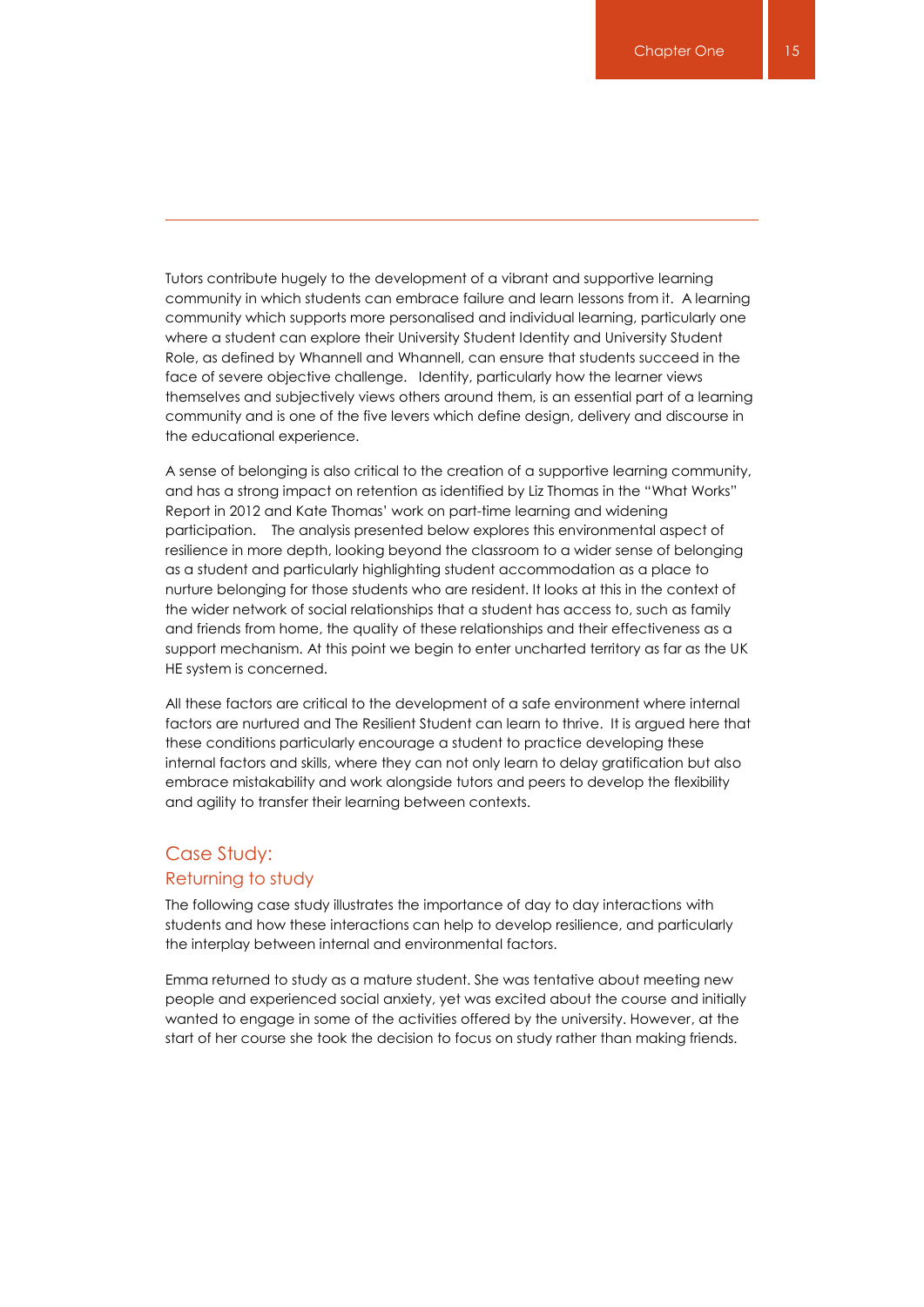Although she talked to other students during classroom activities, she avoided social areas during breaks and lunches, instead devoting this time to reading or working on assignments.

Emma became increasingly anxious, stressed and battled with wanting to leave. She was often paralysed by fear of failure and negative self-talk, resulting in an excessive number of hours being spent on one piece of work, even though she was achieving excellent marks already. She continued to isolate at university and at the time had a very poor support network at home.

This pattern continued into her second year, during which time the pressure become too much and she strongly considered leaving. A meeting with her lecturer about an assignment proved pivotal. It gave her the opportunity to talk about her social isolation and the excessively high standards she was setting herself.

As a result of this conversation, Emma began to open herself up to her peers by sitting in the social areas and engaging in conversation. Though still battling with anxiety, this strategy proved to be a turning point and she developed a strong and supportive network of friends who helped her cope with the pressures of the course.

In her final year, Emma also tackled her perfectionism, attaining emotional control over her negative thoughts and realising that completing the course was more important than attaining perfection. This allowed her to grow intellectually, and later professionally, by taking more risks and not being hampered by fear of failure. On completing her course, Emma was awarded a first class degree.

It is important to note that, in situations where these internal resilience factors or characteristics are largely absent, they can be learned. This analysis presented below has revealed how certain vulnerable student groups are less likely to have developed these internal key traits. In this case the understanding around a growth mindset – among both students and university staff – is crucial in enabling these traits to be developed and the analysis suggests that this will have a material impact on student outcomes. The data also shows where, for some groups of students, it is the external factors that provide a challenge. Again, these can be supported and developed purposefully in order to improve outcomes.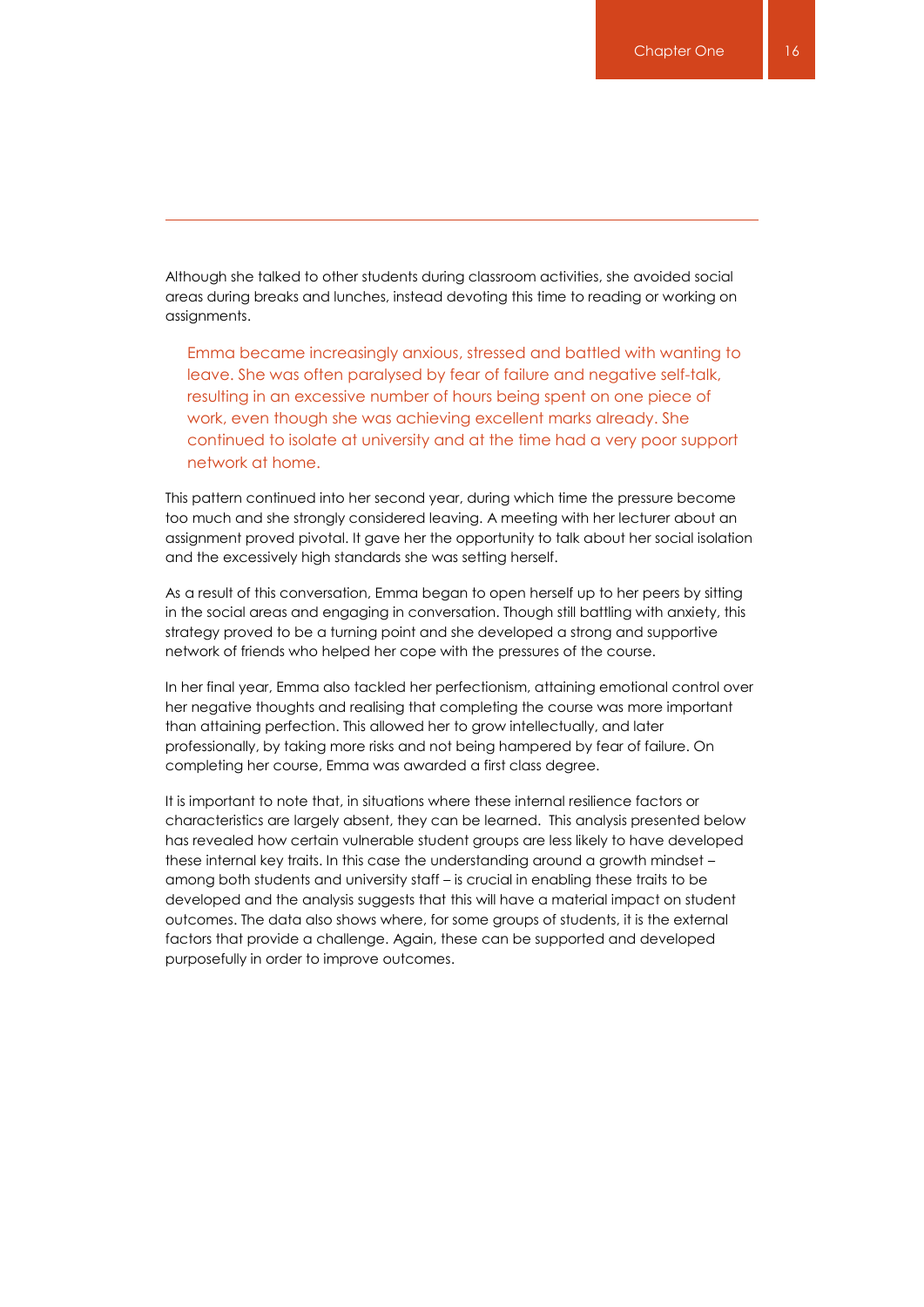Chapter Two:

# Creating a resilience index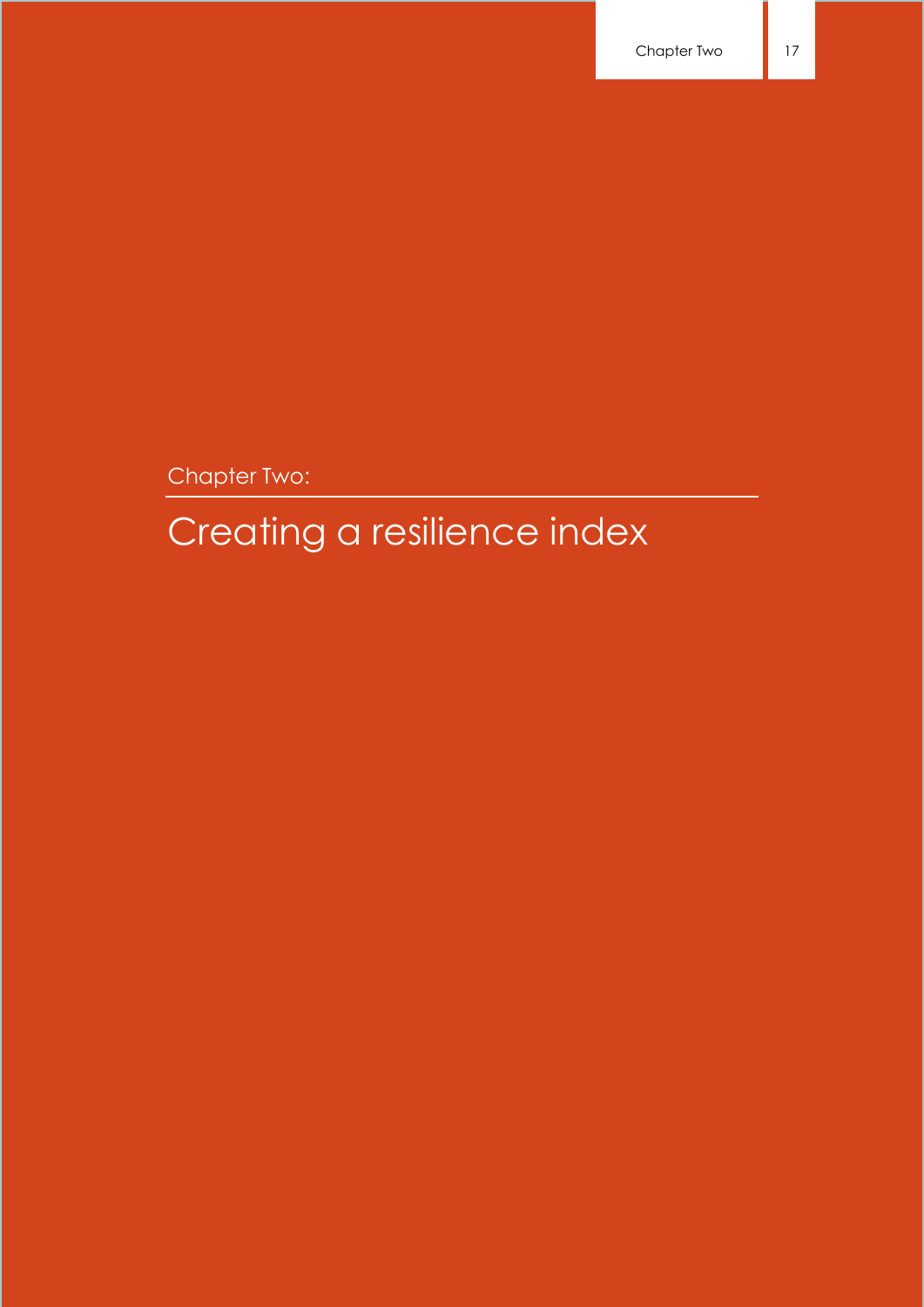# Chapter Two:

#### Creating a resilience index

THE ANALYSIS presented in Chapters 2-4 is based on the dataset from the Unite Student Insight Report 2016, a survey of over 6,500 students in the UK. Further details about the survey can be found in the Appendix, and the dataset is publicly available at [http://www.unitestudents.com/insightreport.](http://www.unitestudents.com/insightreport)

Seven of the survey questions were used to create the index, grouped into five thematic domains outlined below. These domains were suggested by the wider literature as being of relevance to resilience and in most cases had an empirical basis, mainly in the US body of resilience research.

Internal factors

- Self-management: this is similar to Duckworth's definition of grit outlined above and includes goal setting and persistence.
- Emotional control: ability not to dwell on negative experiences or over-react to situations. This has much in common with Seligman's concept of learned optimism.

External 'protective' factors

- Social integration: Perceived integration with specific groups of other students, such as flatmates or housemates, or other students on the same course. This links to Liz Thomas' work on sense of belonging, cited above.
- Support networks: Perceived ability to turn to a formal or informal support network.
- Social relationships: Happiness with existing relationships (including family and friends from home), inclusion in friendship groups compared to others, and the depth of friendships with other students.

Each of these domains is discussed in detail in Chapter 3.

A full list of the questions that comprise the index and the way in which they were scored can be found in Appendix 1.

It should be noted that the Unite Student Insight Survey's primary purpose was to understand the wider non-academic student experience and its impact on students. As such, there are a number of areas of inquiry outlined in Chapter 1, which could not be addressed through this dataset. However, as the development of student resilience outside of the classroom is almost entirely absent from the UK literature, we suggest that this represents new and much needed data for the sector and a fresh perspective on resilience. Furthermore, it demonstrates many of the general assertions made about resilience, its importance and impacts and the complex interweaving of internal and external factors that enhance its development.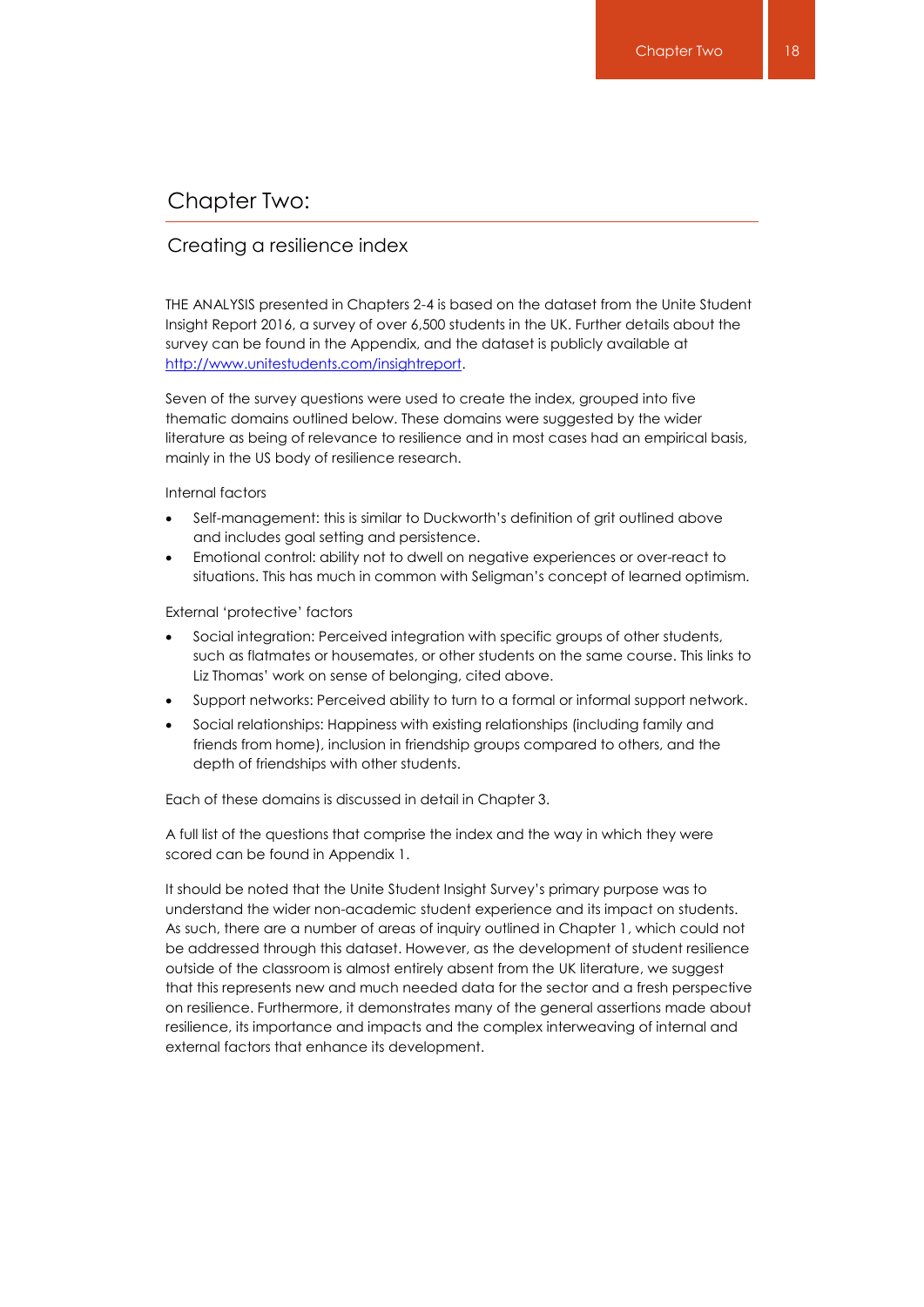To support the analysis, a Resilience Index was constructed representing each of the five domains outlined above. Each response to each question was given a score based upon whether the response was positive, for example 'well integrated' or negative, for example 'very unhappy'. This yielded a percentage score for each student within each of the domains and, by aggregation, an overall resilience score for each student. For both the individual domains and the overall score, a score of 100 represents the highest resilience, and 0 the lowest.

While a resilience score has been generated for each individual student in the survey and could be generated for any individual using the questions set out in the appendix – we are not advocating its use at the individual level without extensive further testing. Rather, its value lies as an analytical tool that can be correlated with other factors such as life satisfaction (see below). Scores can also be compared between different groups of students to identify those who may be at risk and, by breaking this down by domain, what the differentiating factors might be for these groups.



At the level of the whole dataset, therefore, the overall index score and the scores in each of the domains give an average or benchmark figure against which specific groups of students can be compared, and which can be correlated with other factors including outcome indicators.

#### Resilience and life satisfaction

The Resilience Index as defined by this study has a strong positive relationship with overall life satisfaction using a bivariate correlation (Pearson) analysis. Within this, selfmanagement alone is moderately correlated. In other words, students who already consider that they possess self-management skills such as goal setting, persistence and ability to bounce back after a setback tend to be happier; social and emotional factors contribute further to this.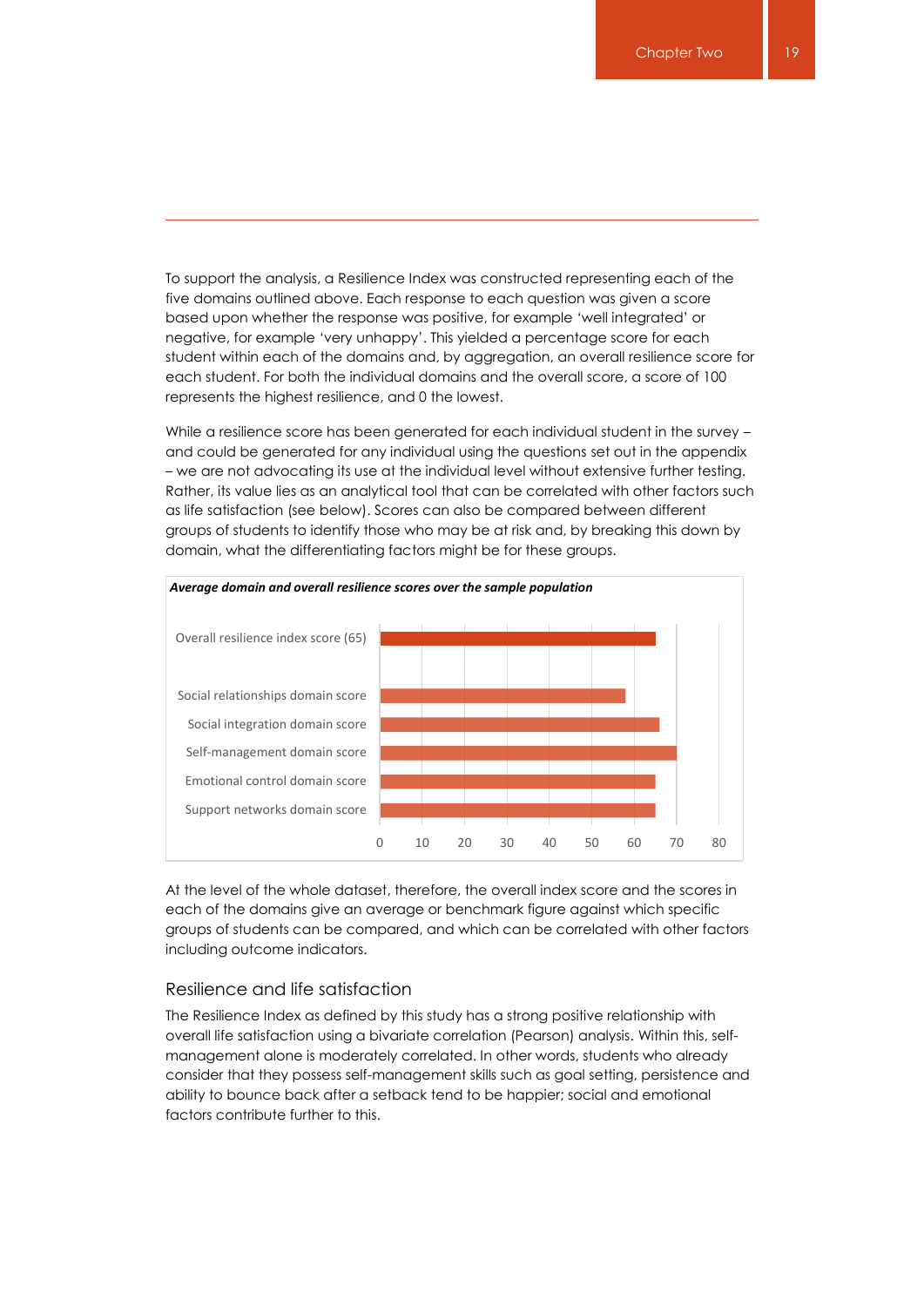#### *How satisfied are you with your life at the moment?*



Of the 46 individual variables that make up the five factors, the following had the strongest relationship with life satisfaction, each having a moderately strong correlation:

- 1. Happiness with relationships with other students on the same course (0.339)
- 2. Feeling able to 'plan my way out of negative situations' (0.326)
- 3. Happiness with relationships with family (0.323)
- 4. Happiness with relationships with friends at university excluding housemates or those on the same course (0.323)

Items one and four above are linked to a sense of belonging at the institution which, as has already been noted, is also closely linked with retention. These findings suggest that it also has a strong impact on wellbeing and may be an important 'protective factor' for mental health.

Item two, feeling able to 'plan my way out of negative situations', has potential links to the concepts of 'mistakability' and 'adaptability' that Arvanitakis and Hornsby see as central to the understanding of resilience. It suggests that allowing young people to fail and recover within a supportive context may be important not only for mental health, but also as an important skill for learning and future employment.

Finally, the role of family is highlighted as an important factor in wellbeing for students. Chapter 4 explores in more detail some of the stark negative consequences for students who do not feel supported by family. This has implications for institutional policy around care leavers and estranged students, and may also help to break down the broad concepts of 'social capital' into something more actionable.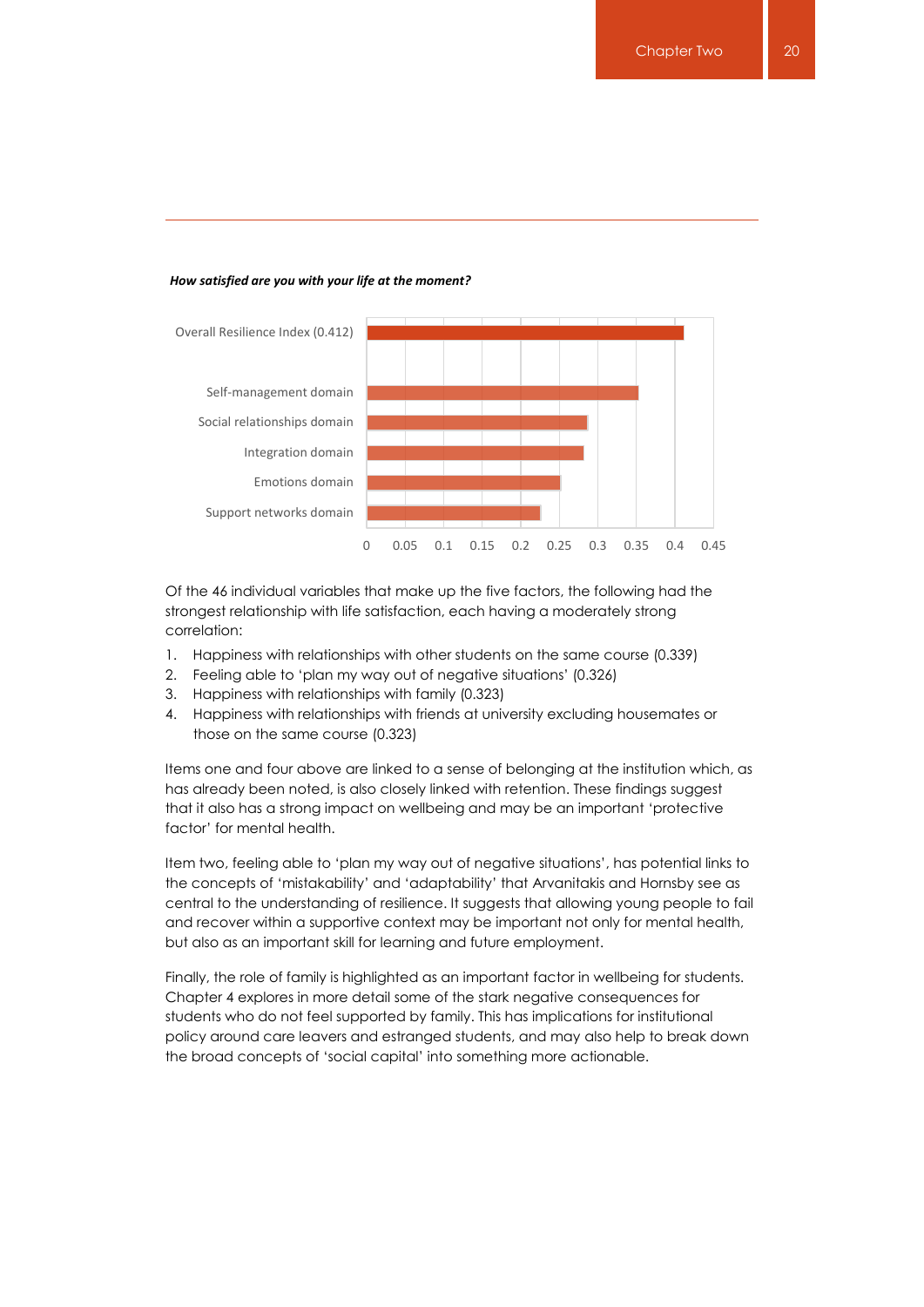#### Resilience and mental wellbeing

The overall resilience index had a moderate relationship with a range of both positive and negative indicators of mental wellbeing. Some of these should be unsurprising, for example the strong negative relationship with isolation and loneliness is to be expected when the index contains many questions about the quality of relationships. However, the number and range of correlated emotions suggests that the Resilience Index identifies some underlying aspects of mental wellbeing that are manifest in these symptoms. Tackling these underlying factors is likely to be more effective and sustainable than simply addressing the symptoms.



#### *Correlations analysis: relationship between Resilience Index and feelings students have*

Given the argument presented in Chapter 1, which proposed that resilience can be purposefully developed, this may suggest some new ways of approaching student wellbeing.

#### Resilience and retention

Resilience also has a measurable negative relationship with ideation around leaving university early, though this is a weaker correlation than for life satisfaction. Two of the individual factors – self-management and social integration – are significantly correlated.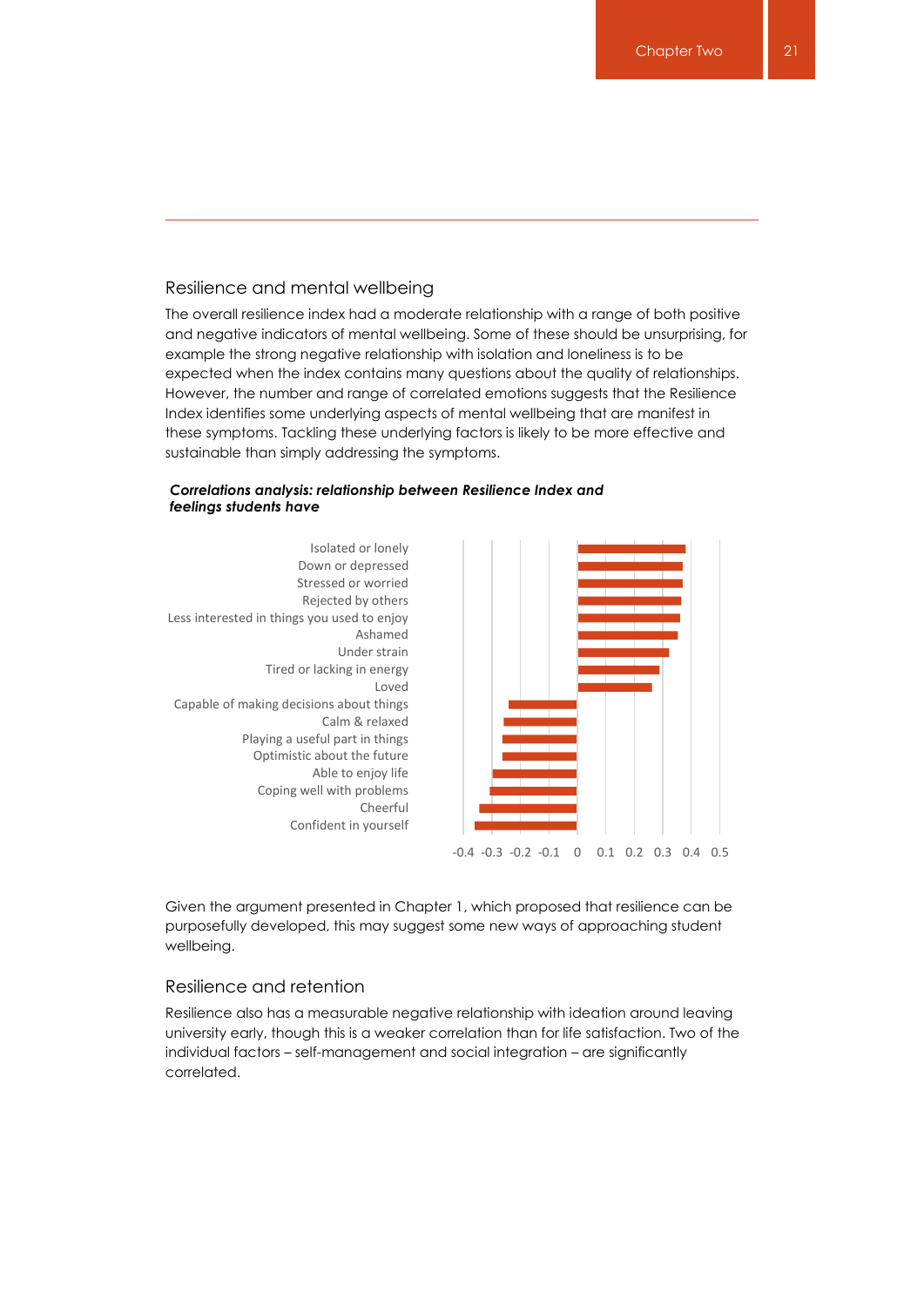

The relationship between resilience and actual retention could not be measured through this dataset, however case study evidence and the retention work by Liz Thomas et al suggest it may play a role. This would be a fruitful area for further research.

# Case study:

#### Developing resilience in student accommodation

The case study below illustrates the significance of resilience in supporting retention. It shows how a supportive living environment can help develop goal setting and help students develop social relationships and a support network to enhance their resilience.

Matt, a student at a London university, was flagged by his accommodation provider as a cause for concern shortly after he started living with Unite Students, as he was struggling with integration and mental ill-health. He was experiencing isolation, depression, severe anxiety and had expressed suicidal thoughts. He didn't know how to integrate with flatmates, more often than not remained in his bedroom and was strongly considering leaving university and going home.

After an initial meeting with a Unite Students team member, Matt agreed to see a GP. However, he felt the doctor had not understood him and had given him medication, which he did not want to take at that time.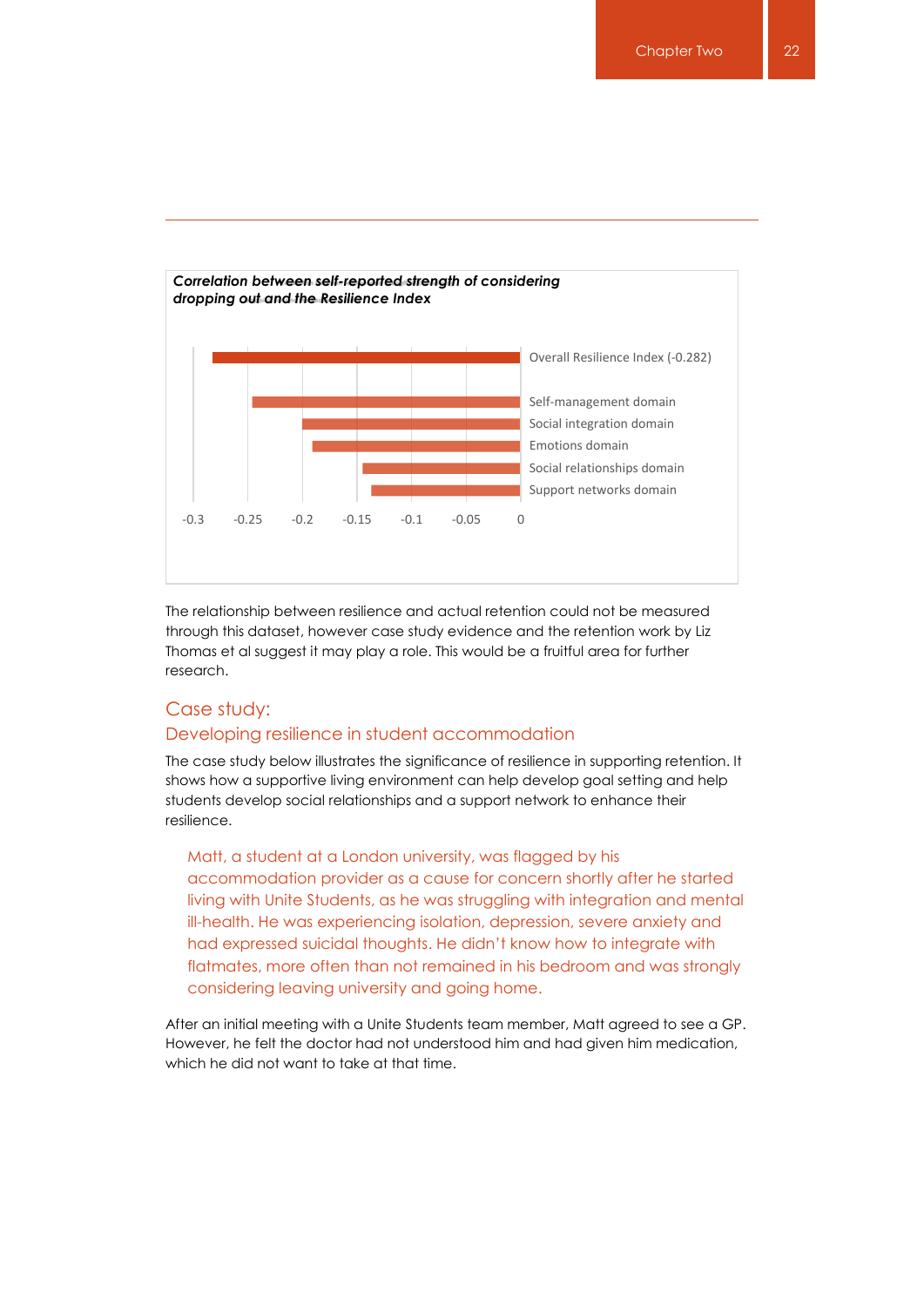Matt was signposted to university support services who offered him counselling. He also met with a Unite Students team member and was able to discuss how he felt, and decide on achievable targets to help him cope better. Using conversations around rationalising the 'worst case scenario' Matt agreed to engage in things that he had previously been wary of, such as finding a work placement and integrating with his flatmates.

Matt planned small tasks that would help him integrate better in his flat, such as wedging his bedroom door open and spending time studying in the kitchen rather than his bedroom. His anxiety had previously prevented him from feeling able to do this, but each time there was a small success he became more confident. He also tried working in the communal study area to try to engage with people outside of his flat.

Over time, he went from finding London incredibly difficult, to loving it, from having no friends and not feeling confident to be himself, to being able to form meaningful relationships and take part in the social aspect of university.

Towards the end of his degree, Matt undertook an internship in Vietnam, something that would have previously been unthinkable to him. Instead of leaving university he successfully completed his degree, achieving a 2:1, and has gone on to start a Masters degree.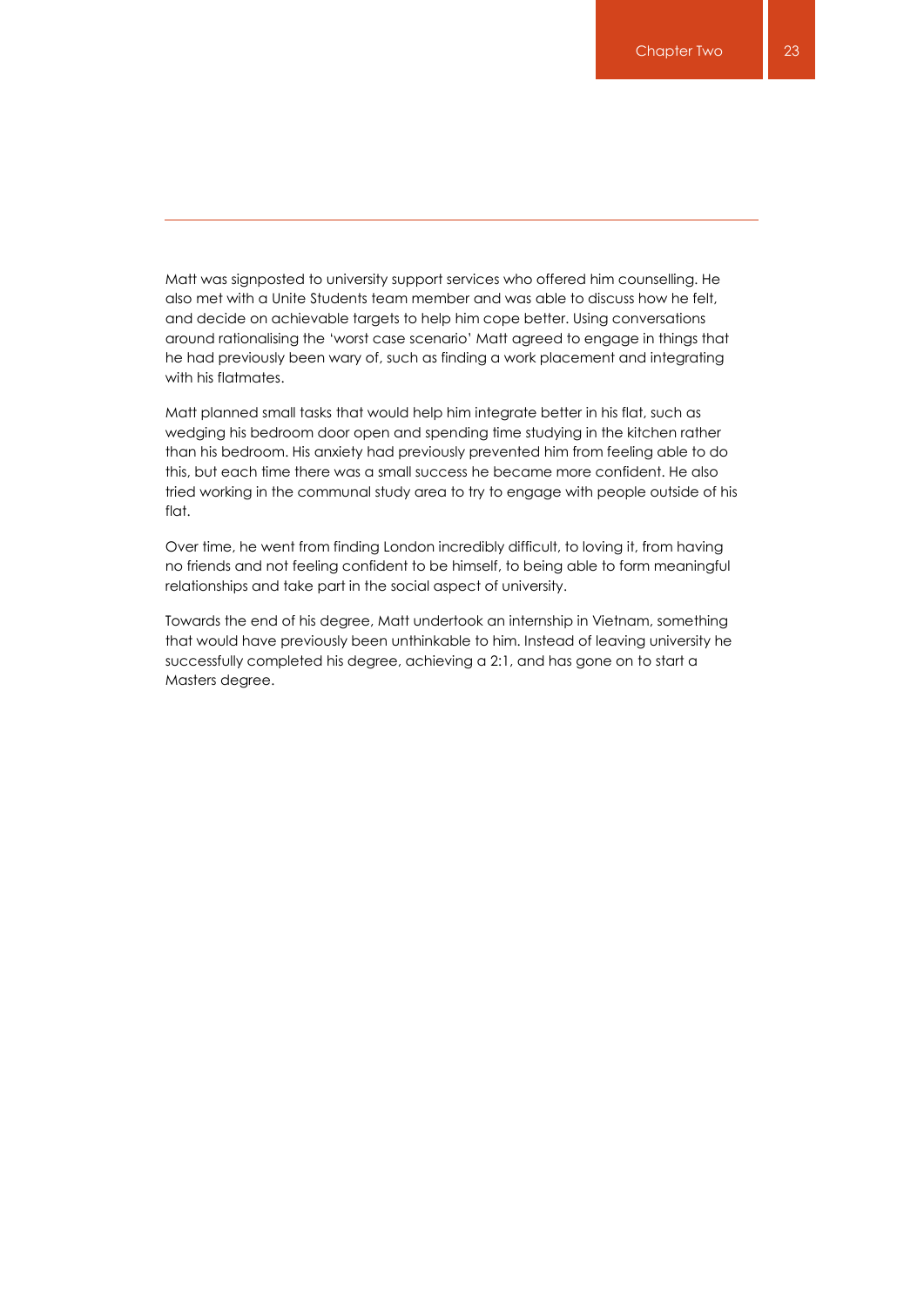Chapter Three:

# Key findings across each domain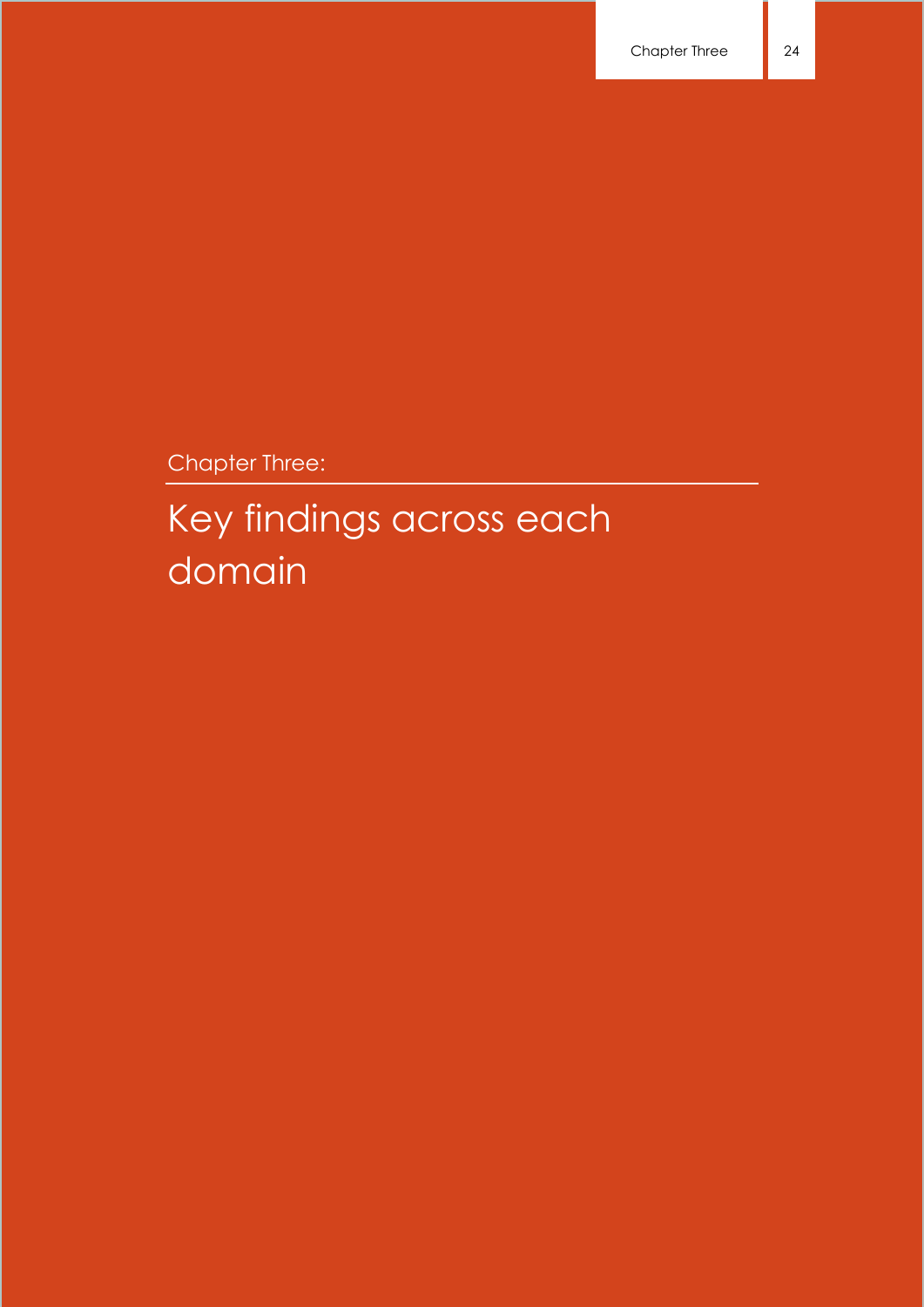### Chapter Three:

#### Key findings across each domain

THIS CHAPTER draws out analysis on each of the Resilience Index domains, with a focus on understanding some of the dynamics at play and on highlighting areas for potential action.

#### Self-management domain

The self-management domain was created from two of the questionnaire items. The first asked respondents to self-rate against a number of statements relating to their own self-management. The second asked students to report on their response to a specific setback against three statements.

The results suggest that on the whole students are likely to report that they demonstrate "Grit" as defined by Duckworth, in the sense that they are likely to set goals and believe themselves to be persistent in pursuing them. This is consistent with the ability they have shown in qualifying for university. However, there is a potential counterbalance to this in that a relatively high percentage report panicking under pressure (about a third agree, and only about a half actively disagree). Similarly, just under two thirds agree that they take on short term discomfort for long term gain (see Mischel's work on delayed gratification discussed in Chapter 1) and around the same proportion agree that disappointment doesn't stop them from trying again. This is likely to reflect the age profile and stage of development of the average student, an assumption that is supported by the finding that students aged between 18-22 years old were more likely to report panic under pressure, compared to those aged 25 and over, and were less likely to agree that disappointment doesn't stop them from trying again.

Students were then asked to think about a specific setback they had experienced while at university, and asked to self-rate on their response. The sample excluded the 10 per cent of respondents who reported that they had not experienced a setback.

The most surprising result here was that over half of respondents reported they had avoided doing something from fear of failure. Elsewhere in the survey, students reported fairly high levels of stress, notably almost three quarters reporting they were stressed about performing well in tests and coursework and two-thirds saying they were stressed about keeping up with study. It may be that fear of failure is a more pervasive feature of student life than has previously been recognised, arguably exacerbated by the significant financial risks attached to academic failure.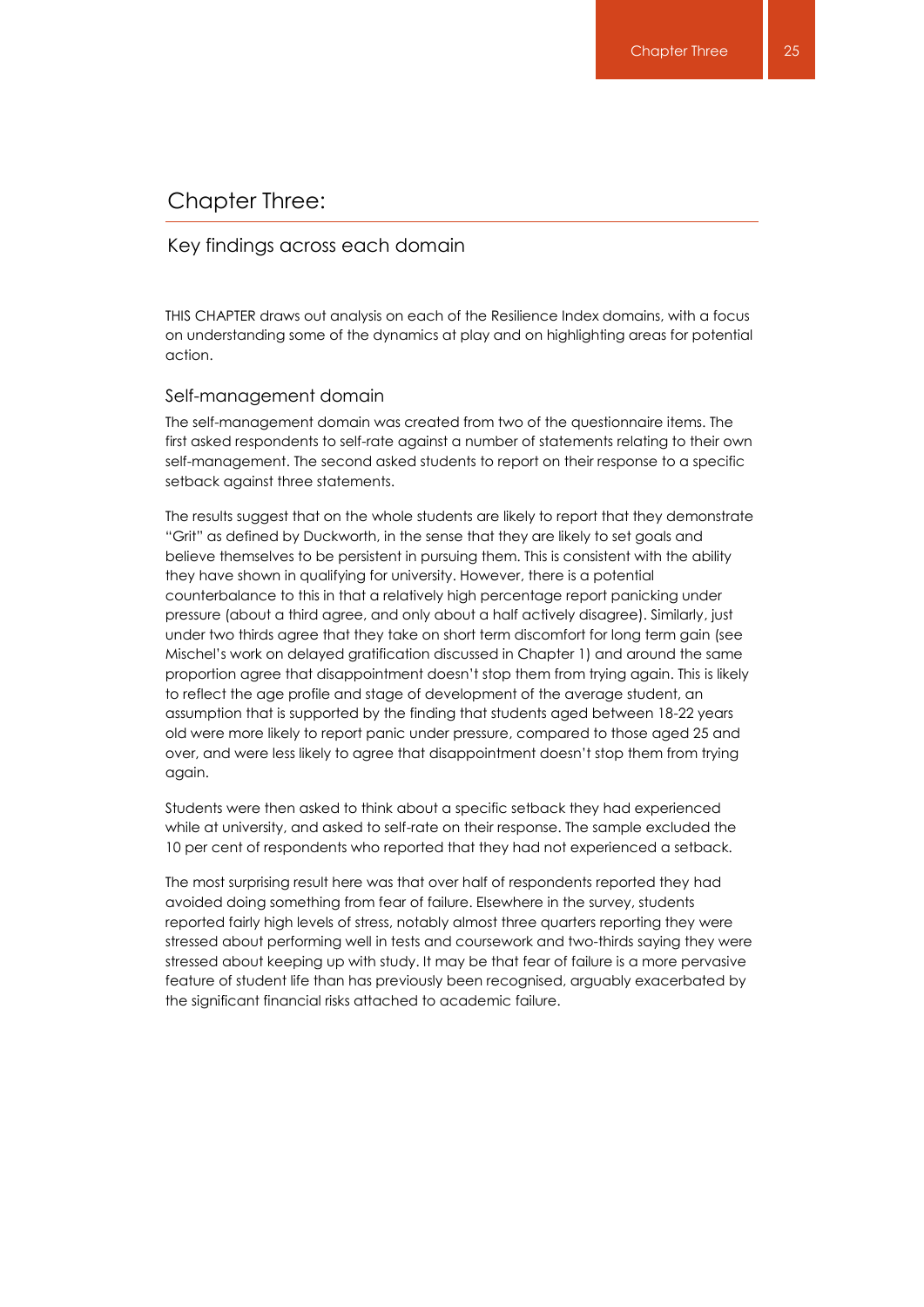## Emotional control domain

Data for this domain was also derived from the question about response to a specific setback. This group of four statements was themed around the ability to control emotions in order to avoid additional negative consequences that may compound the original setback.

The impacts of a setback were more likely to make themselves felt within the student's internal world than their external world. After experiencing a setback over two thirds of students reported dwelling on a negative experience for longer than they should have, and impacts on confidence were reported by more than half of respondents. Externalised consequences to the reaction, such as damaging relationships, were rarer though more likely to be seen in some groups of students than others: this will be discussed in more detail in Chapter 4.

#### Social integration domain

Survey respondents were asked to self-rate their level of integration with other students in a number of different categories. The majority of students reported feeling integrated across all of these categories.

Feelings of integration differed significantly between different demographic groups, with the following groups much less likely to feel integrated:

- Students with a disability and, within this, especially students with a mental health condition;
- Students from socio-economic groups D and E;
- Female students; and
- Students who were care leavers or estranged from their parents.

More detail about the different experience of these groups, and its link to different outcomes, can be found in Chapter 4.

However, this is not just about disadvantaged groups. Lower integration is important wherever and whenever experienced because it is associated with a number of factors that tend to indicate lower satisfaction with, and possibly disengagement from, student life. These include:

- Feeling dissatisfied with their accommodation;
- Feeling dissatisfied with the communal areas in their accommodation;
- Being worried about the cost of accommodation;
- Believing that their university is preparing them poorly for employment; and
- Being dissatisfied with life.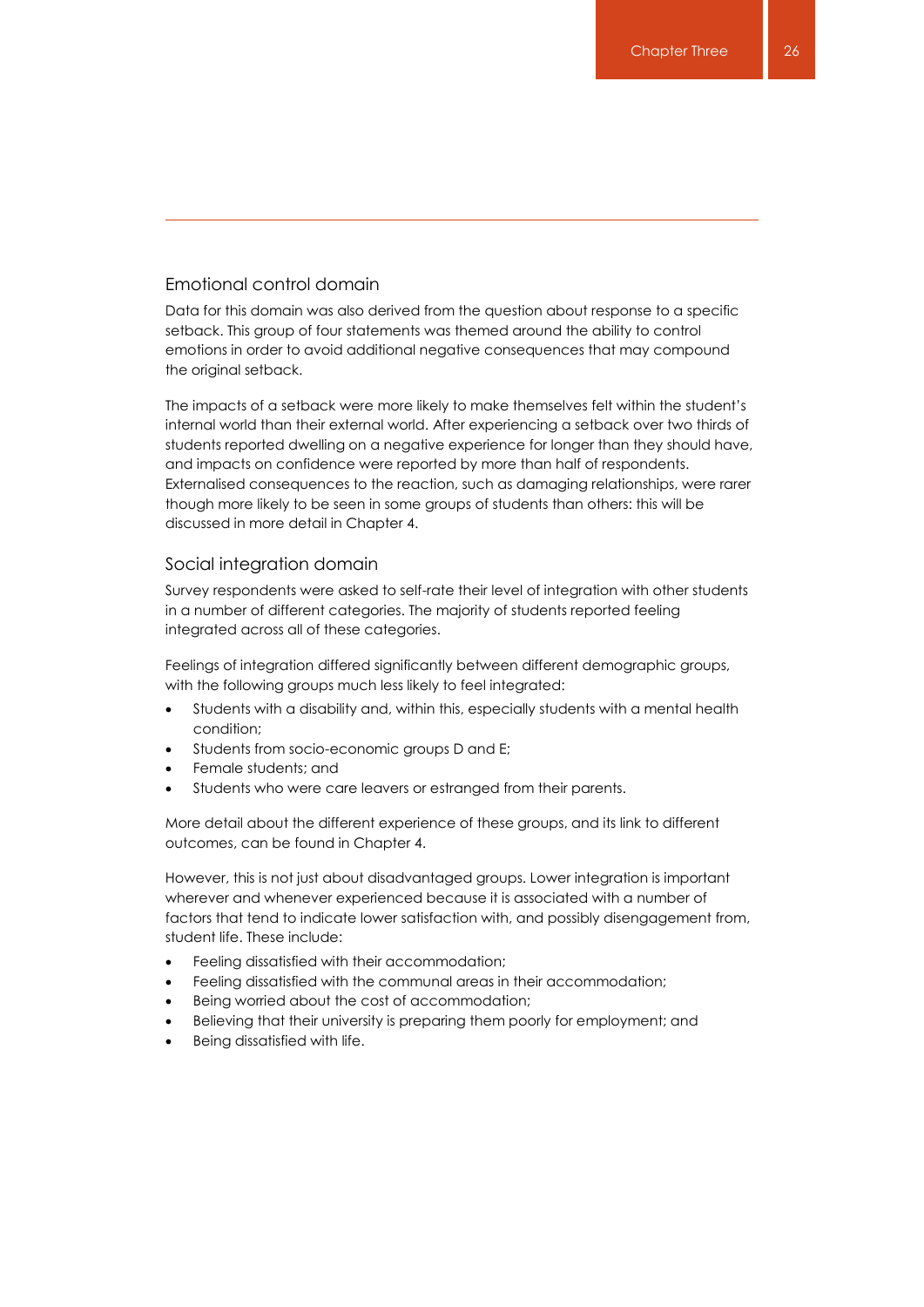#### Social relationships domain

The score for this domain was drawn from three different items in the questionnaire:

- 1. Extent of positive/negative feelings about current relationships with friends, fellow students and family;
- 2. Self-rated comparison with other students of aspects of current social life; and
- 3. Agreement or disagreement with statements about the quality of relationships with other students.

The majority of respondents reported that they were happy with their friend and family relationships. However, respondents were more likely to rate themselves negatively rather than positively when comparing themselves to other students.

There is a clear discrepancy between students' positive self-rating of the relationships in their lives and the more negative self-view when comparing themselves to others. This may be linked to social media and the propensity of people to compare themselves unfavourably against the edited highlights of other people's lives.

Across both these questions, the following groups scored more negatively than average:

- Students with a disability;
- Care leavers and students who are estranged from their parents;
- Students from D and E socio-economic groups;
- Female students; and
- Mature students.

When asked questions about the quality and depth of their university-based social relationships, the results are surprisingly low. Just over half of students agreed that they have a friend at university that they trust with deeply personal secrets, but the figure is lower when the question is made more specific. However, that may be because the specified concerns (financial, health) have not arisen for all students.

Only a third of students report that they have better friends at university than at home, and just a quarter that their best friend goes to their university. This may not be surprising among first years but seems low across the whole student population and may indicate an incomplete integration into student life compared with previous generations. Improvements in communications technology have made it easier to remain in touch with friends from home, but may have a correspondingly negative influence on socialisation at university.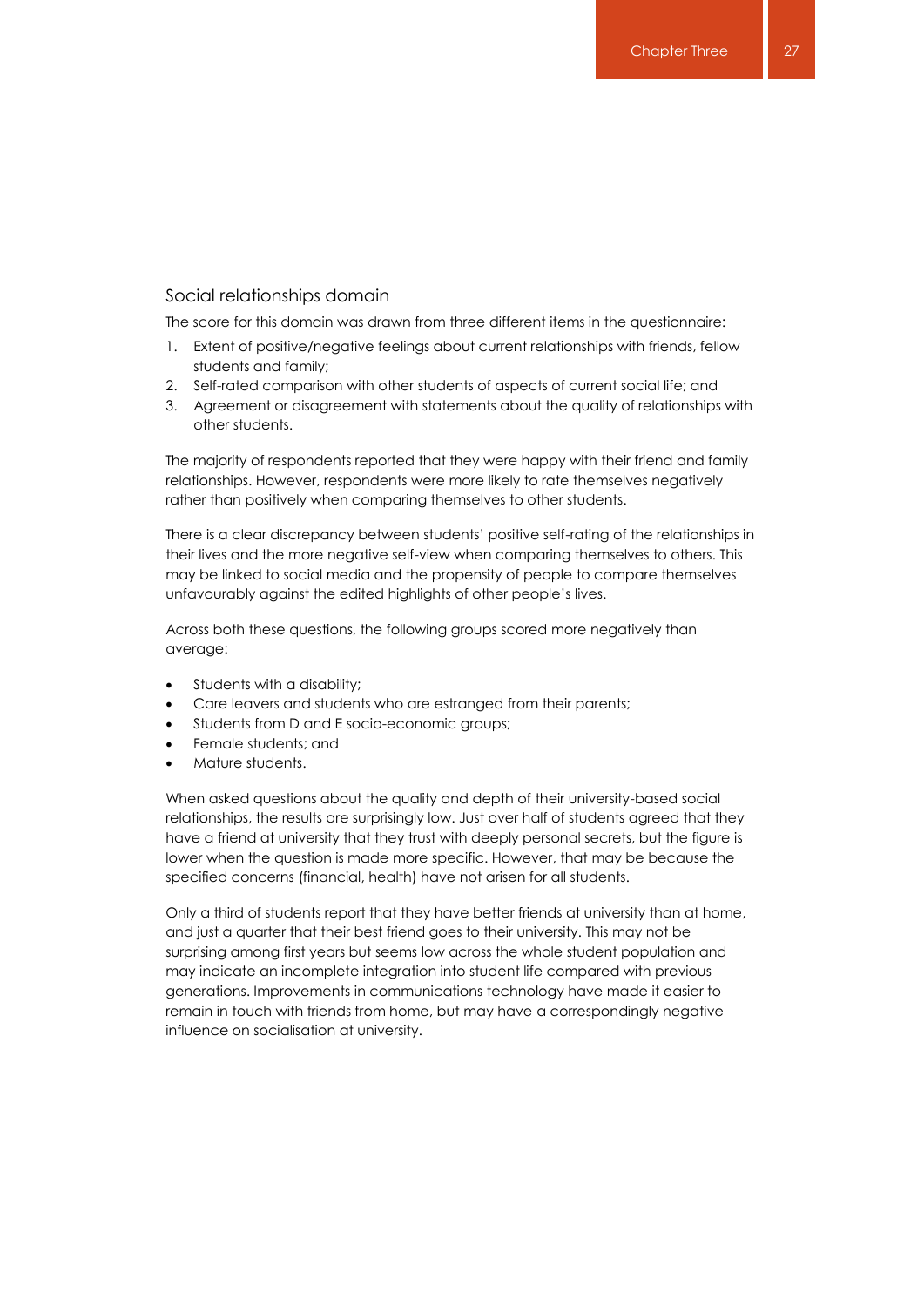#### Support networks domain

Respondents were asked the extent to which they felt able to turn to formal and informal support networks in the context of thinking about a specific setback. The vast majority of students reported that they could turn to family and friends. A smaller majority reported that they could turn to formal professional support such as counsellors, tutors and university support staff. Just under half of the respondents felt able to turn to peer-support (wardens, residential assistants or mentors) and just a third to accommodation staff, possibly because they believe this was not within the scope of their role.

Housemates or flatmates occupied an anomalous position, with around two thirds of the respondents who live with other students feeling able to turn to them. They rank below family and friends, but above all official sources of support and well above designated peer support. They may be an under-recognised element of a student's support network.

#### Case Study:

#### Supporting resilience among refugee healthcare professionals

The case study below illustrates the important role that support networks can play in resilience. It particularly shows how important this can be for students who are facing additional challenging circumstances and are separated from their previous support networks.

Refugee healthcare professionals are an extremely specific subset of refugees who undertake a re-qualification route through higher education or professional bodies in order to attain professional registration in regulated professions. Evaluations by Cross in 2012 and 2016 highlighted the role that a supportive network could play in underpinning the resilience of these learners.

*"There was no battle and nothing was in my control I had done what I could have done whatever I could have done and then it was up to other people to decide for my future. That was very difficult, I found it the most difficult bit actually. I found it extremely difficult. I mean I could manage working full time, part-time studying, studying under boss, like struggling, all these things weren't as difficult as waiting for registration."*

For refugee healthcare professionals there is a systematic process that they must undergo which often tests their resilience. They must demonstrate language competency, medical theory, and clinical application through a series of examinations and then must complete a registration process with the appropriate clinical body, yet often the impact of their journey is overlooked.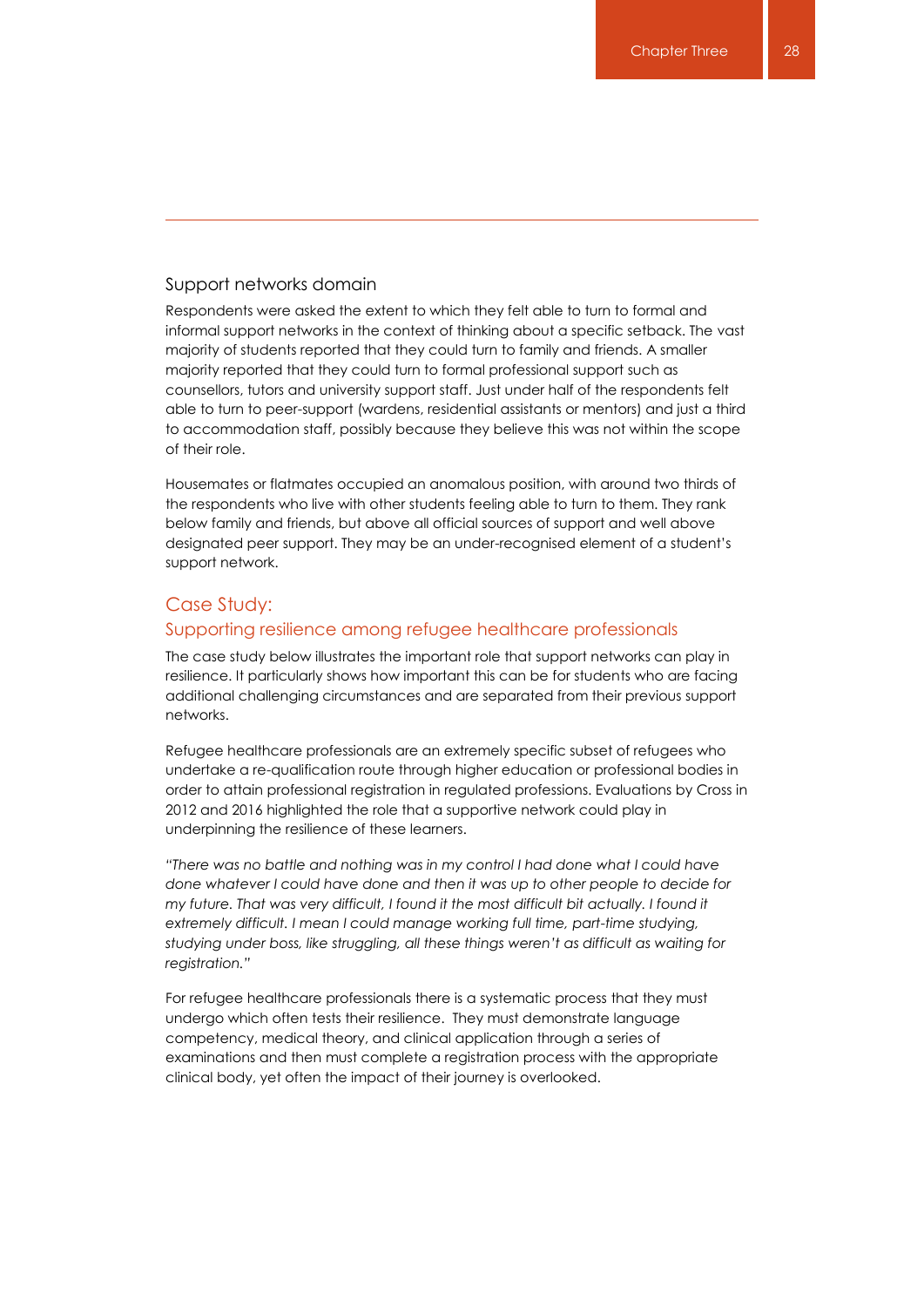*"I came to England but, for many reasons and some personal reasons I was unable to look at my professional life at all. I had to survive and I had to live day by day."*

For many of the doctors the asylum seeking process impacted on their resilience the most, as they were often left destitute, with approximately £30 a week to live on with simple questions like 'what did you do at the weekend?' impacting greatly on the inequality of their situations. One doctor remarked that 'you start to feel less worthy, less equal'.

Reache North West had a well-developed transition programme that prepared the learners for employment, however there were external factors which had an impact on their physical and mental wellbeing which in turn had an impact on resilience. Cross's 2012 review used semi-structured interviews with refugee doctors who had gone through the whole programme and had returned to their careers.

Their reflections on the process gave insights into how their resilience had been affected by external factors, such as the need to flee their country or very often challenges of a social nature.

In one case a doctor reflected on how living on a tight budget as a refugee made you aware of your clothing and how being asked to go for coffee could mess up their plan.

All of the doctors spoke highly of the programme and found that when their resilience was waning they would contact Reache for 'pep-talks' that could keep them on track.

*"I waited so long to have my status and it was quite a process to get my registration and then there was a point where I was applying for jobs and not getting any positive response or any response at all and my confidence had suffered and then I'll go back to Reache for pep-talks."*

Reache provided a support network that addressed the specific needs of this group of learner, supporting their resilience throughout a challenging process of living as an asylum seeker and re-registering professional.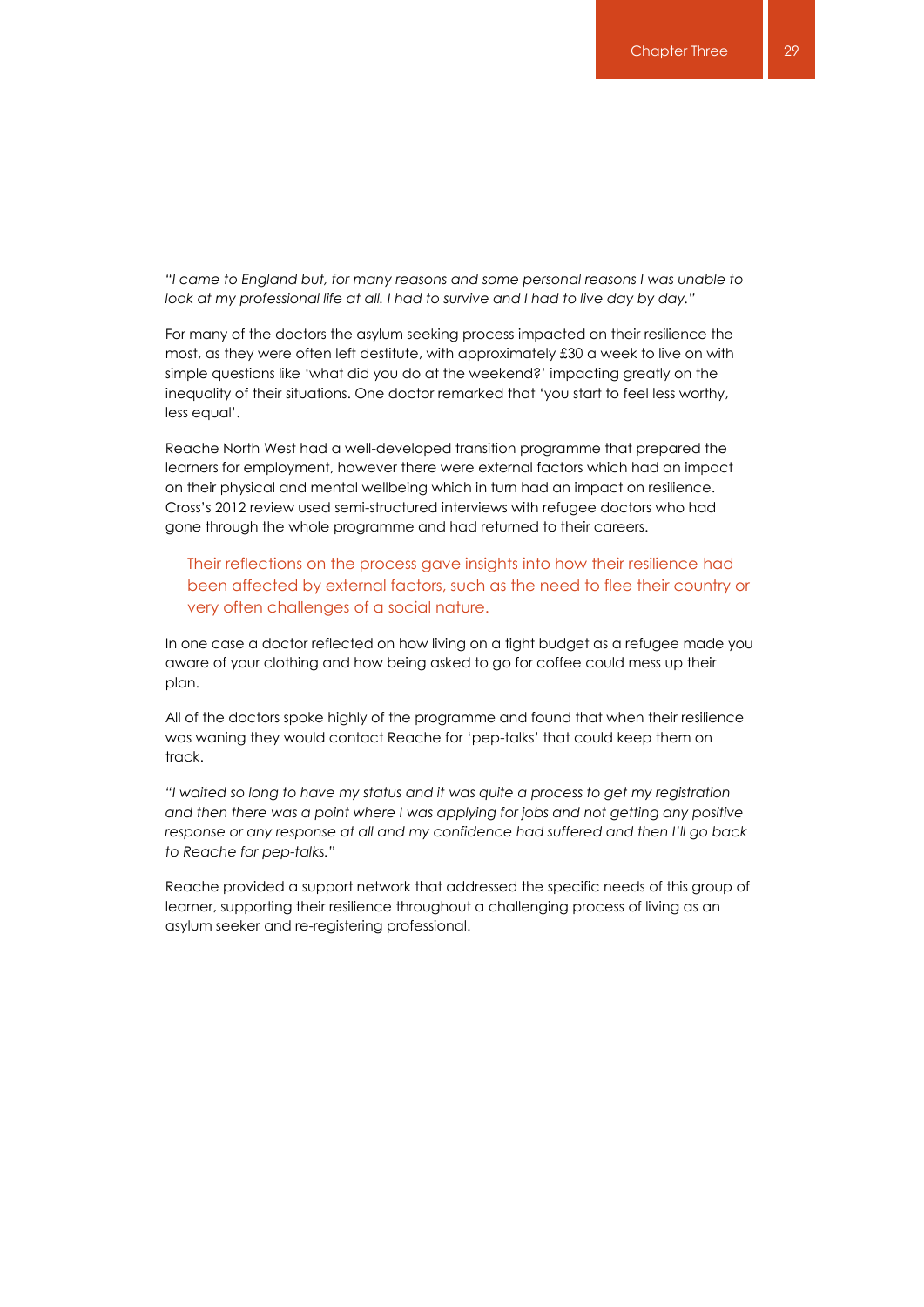Chapter Four:

Demographic differences and disadvantaged groups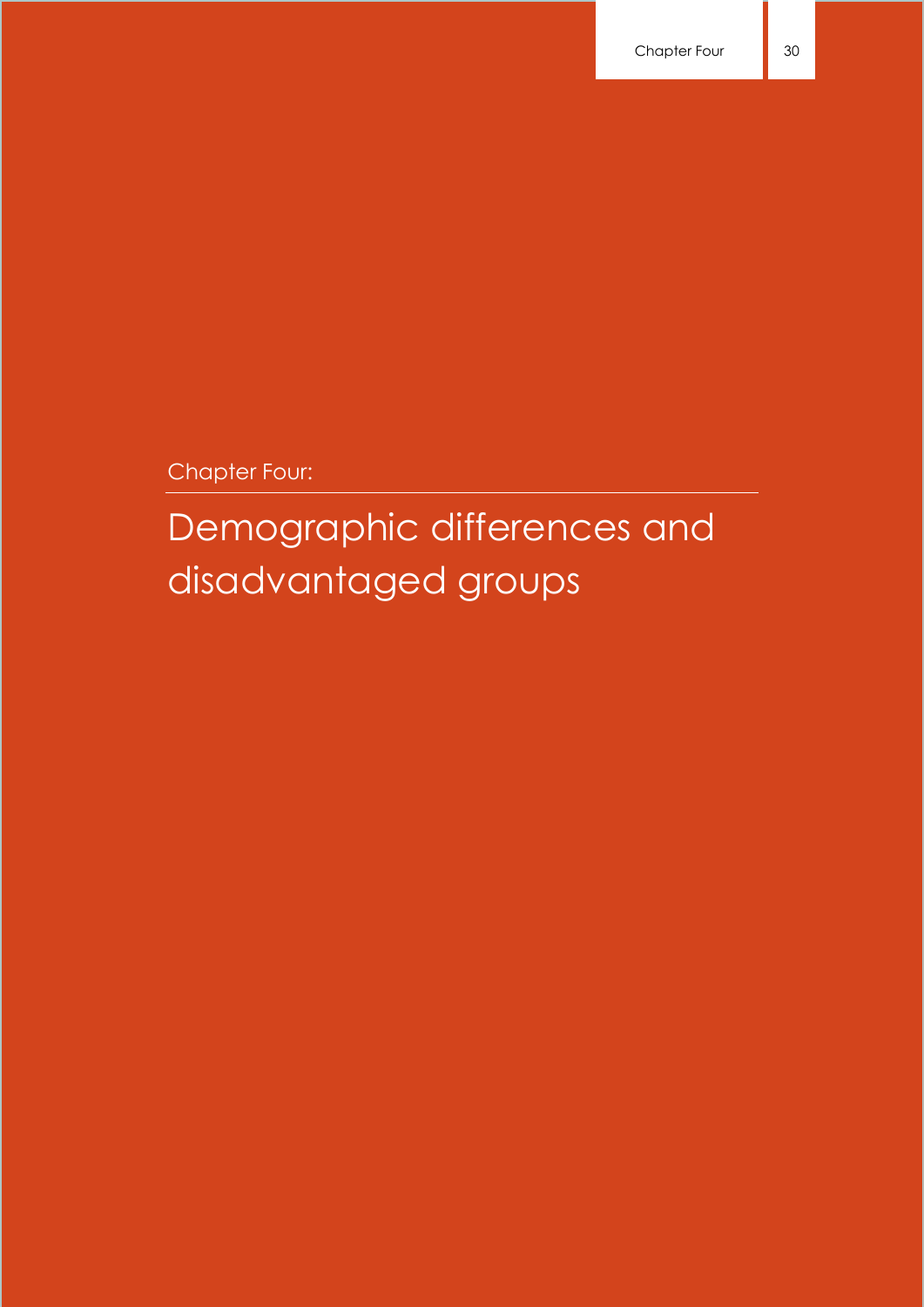# Chapter Four:

# Demographic differences and disadvantaged groups

THIS CHAPTER explores differences in overall resilience and resilience domain scores between different demographic groups. It picks out three groups – those from socioeconomic groups D and E, students with a mental health condition and students who are estranged from their parents – as being particularly low scoring on resilience and explores the impact of this.

There is only minor difference in overall resilience score between:

- BAME and White British students;
- Students in Years 1, 2 and 3+ of their degree; and
- Students attending universities with different missions.

At the domain level, however, some differences can be seen.

Students attending post-1992 institutions were slightly less integrated than those at other types of institution. Similarly, they scored the lowest on social relationships and very slightly lower on support networks. However, when it came to self-management and emotional control they were slightly above average. This difference in integration may be linked to higher levels of living at home, and suggests that the overall resilience of students in post-1992 institutions may be boosted by paying attention to integration and other social factors.

Year 3+ students scored somewhat higher on self-management, social relationships and integration, which supports the theory set out in Chapter 1 that resilience can be learned. However, they scored lower on emotional control, which may reflect the higher levels of stress they encounter as they near graduation. This is borne out elsewhere in the dataset, in which Year 3+ students reported higher levels of stress from academic factors (keeping up with study, performing well on tests and coursework) than first years. Strategies to develop resilience for later years of study could therefore include stress management.

BAME students scored higher on emotional control than White British students, but lower on social relationships and integration. It is likely that higher levels of living at home contribute to this difference among some ethnic groups. However, active strategies to promote inclusion, including within accommodation and other social spaces, could also make a difference.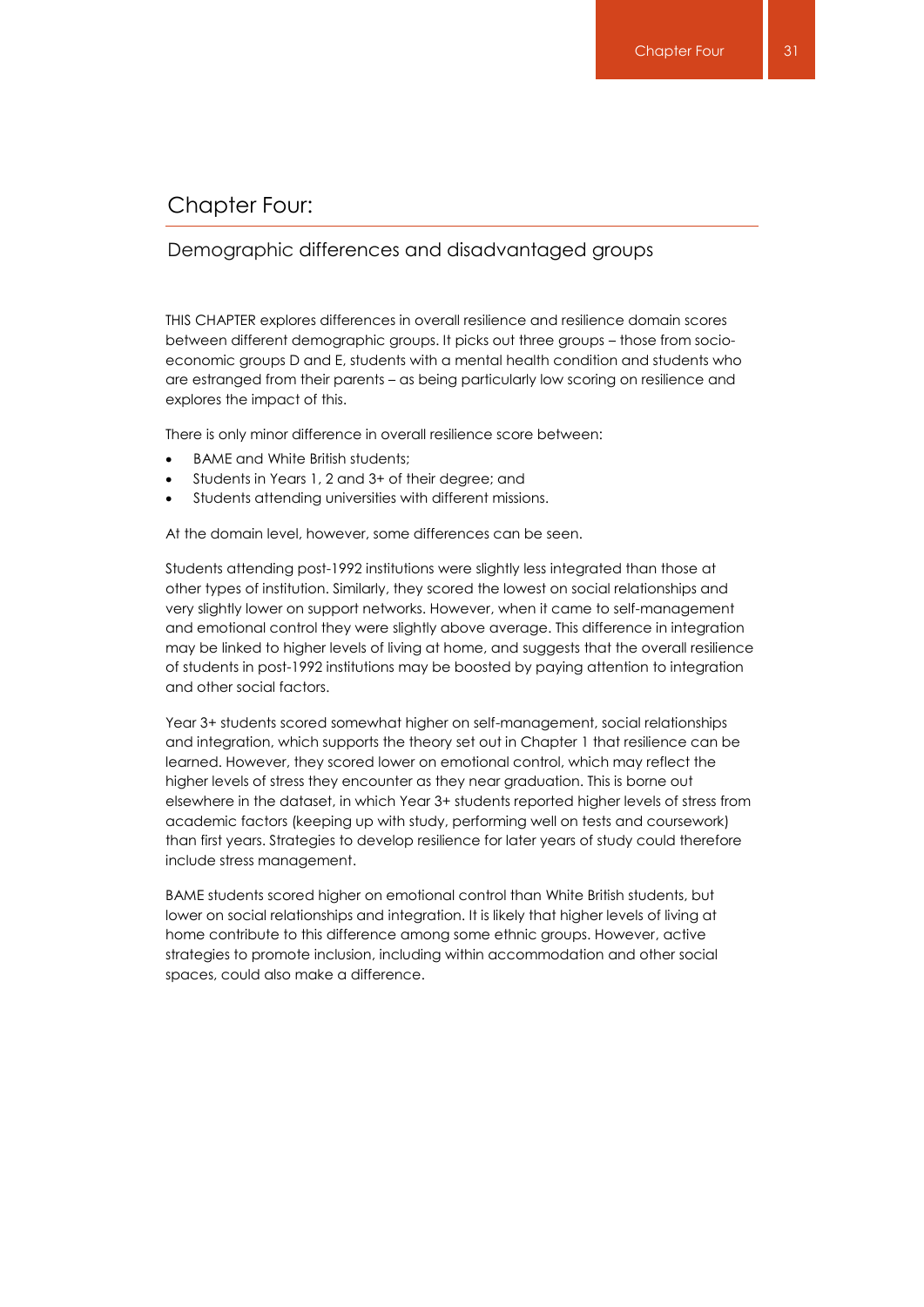#### Gender differences

Female students scored slightly lower on the overall resilience index than male students, and were only two thirds as likely as male students to score over 75 per cent.

The most significant difference was in the emotional control domain, in which they scored 8 percentage points lower. Within this, they were more likely to report an internally-experienced impact following a setback, a negative impact on confidence or dwelling on the negative experience for longer than they should have. This difference may be to some degree socially produced by societal expectations around gender roles.

Female students scored slightly higher than males on the social relationships domain, with the main difference being around the depth and intimacy of social relationships with other students.

Although female students may be having a different experience than male students, they do not appear to be disadvantaged significantly. In fact, according to HESA data they tend to outperform male students academically at first degree level. It is likely that the different domains have different levels of impact on academic achievement, though this is outside of the scope of this dataset. We do however know that social relationships have a stronger correlation with life satisfaction than emotional control, though a weaker correlation with consideration of dropping out.

We now turn our attention to groups of students who do appear to be disadvantaged both in terms of their resilience and their outcomes.

#### Students from socio-economic groups D and E

Students from socio-economic groups D and E have a slightly lower resilience score than those from the A and B groups. Their self-management skills and emotional control were on a par with other groups, but they did score lower in all three of the social and support domains.

Even within their student accommodation, students from D and E socio-economic groups who live away from home were less likely to feel integrated with flat or housemates, and less happy with those relationships than those from C1C2 or AB groups.

Is this a case of them 'lacking social capital', or is it rather that they are entering into a space that is culturally different from their experiences to date, a cultural challenge their middle class peers do not have to negotiate? Students from D and E socioeconomic groups were less likely to have a best friend at university, meet friends that are not housemates, or have trusted friends at university they can turn to for advice.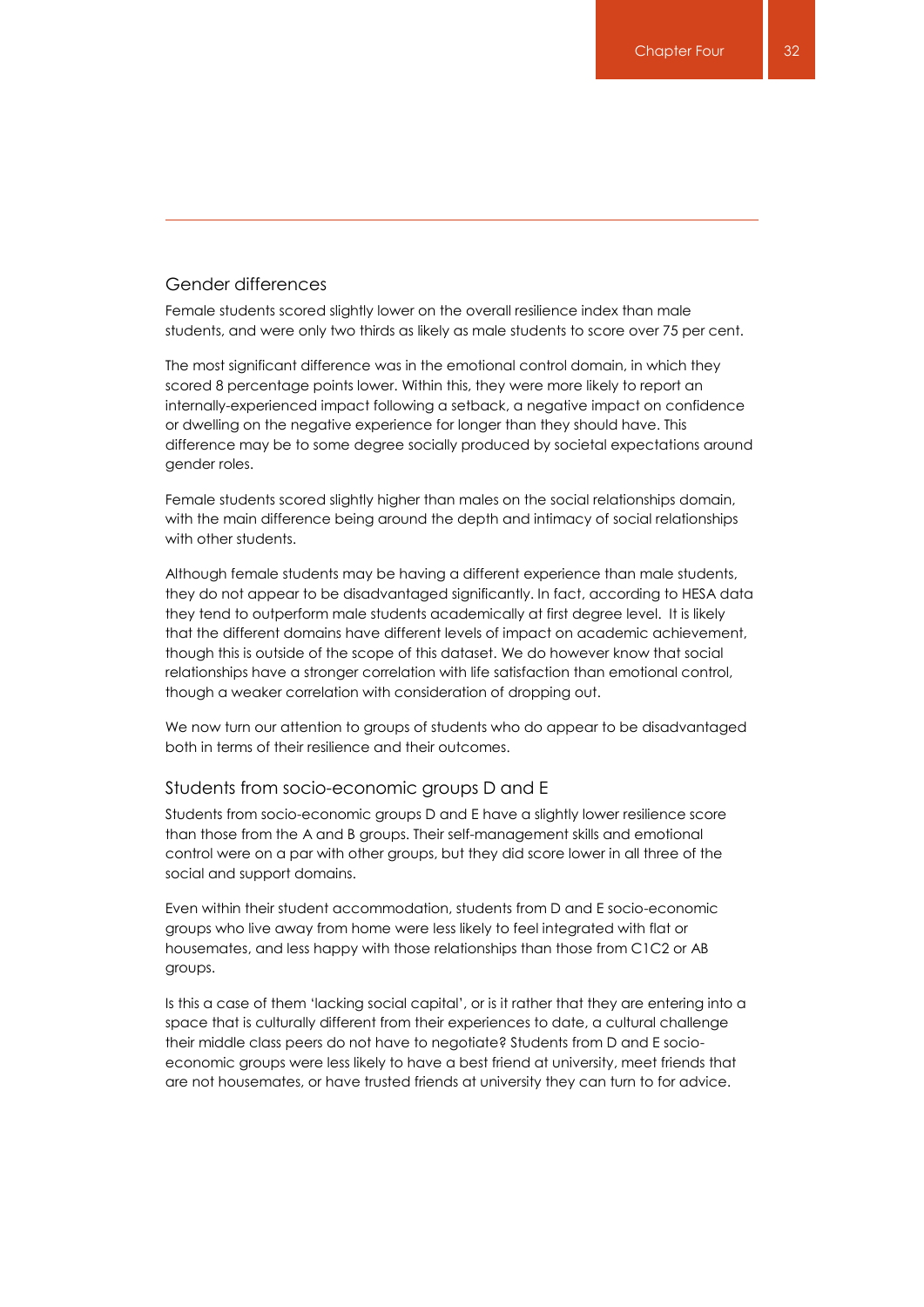Other factors may also be at play, for example students from socio-economic groups D and E were less likely to report they are able to turn to family for support.

This group of students also showed indications of a poorer student experience and outcomes. For example, according to the wider dataset, students from D and E socioeconomic groups were more likely to have strongly considered dropping out of their course, had lower life satisfaction and were less happy with where they live.

#### Students with a mental health condition

Respondents who self-declared with a mental health condition scored much lower on outcome indicators than average. For example, almost two thirds of this group had considered dropping out of university, compared to just over a third of respondents overall. A fifth had strongly considered dropping out.

Moreover, about half of students with a mental health condition were satisfied with their lives compared to two thirds without. Sitting beneath this, students with a mental health issue reported much higher levels of negative feelings such as isolation, rejection, feeling down or stressed, and much lower levels of positive feelings such as confidence, calm and optimism.

Students with a mental health condition scored lower on the overall resilience index than average, and lower than any other identified group. They scored lower across each of the domains, but particularly on emotional control. Students with a mental health condition were more likely than average to agree with each of the statements:

- I have dwelt on negative experiences for longer than I should have;
- A setback negatively impacted on my confidence for some time;
- My reaction to a situation made things worse; and
- I overreacted to a setback, damaging relationships with friends or flatmates.

It is difficult to know where causation lies in all of this: whether difficult emotions and emotional reactions are triggering mental ill-health, or are caused by it. It is likely that for some students, difficult external conditions and events have triggered or are perpetuating mental ill-health, which is evidenced by the higher levels of mental illhealth found among groups such as care leavers or estranged students within this survey. For others, it may be the nature of their reaction to events that are causing or exacerbating difficult emotions, which would be consistent with a cognitivebehavioural therapy (CBT) perspective.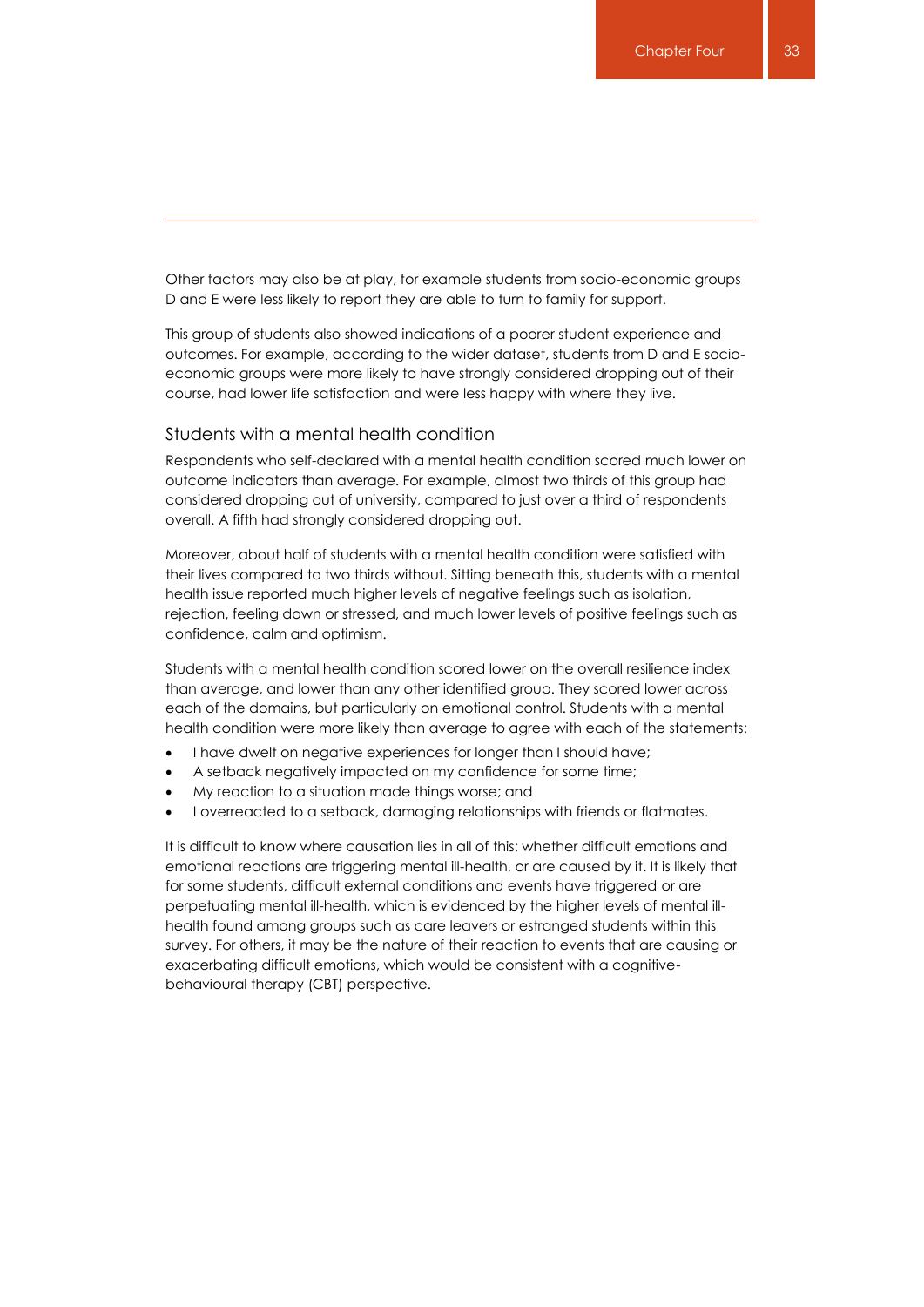#### Students who are estranged from their parents

Students who are estranged from their parents showed a higher incidence of mental illhealth than average – about a quarter, compared to about an eighth of all students. This means that this group was not mutually exclusive from the group discussed above.

Estranged students have been shown to be disadvantaged in a number of ways compared to students in general, including financially and emotionally. The charity Stand Alone has shown that estranged students are more likely to have considered dropping out, and are more likely to have actually dropped out from their course than students in general.

Students who are estranged from their parents scored lower across each of the resilience domains, with the greatest differential being on social relationships. Students in this group were less likely to meet friends who aren't housemates regularly, go to friends for relationship advice or have friends that they can trust with deeply personal secrets. Research carried out by the University of Cambridge on behalf of Stand Alone has shown that family estrangement can create a barrier to trust and intimacy with others, linked to feelings of stigma and shame. As well as the obvious negative consequences associated with this challenge of trust, it may also reduce a student's ability to adapt to university life and the stresses and strains this brings.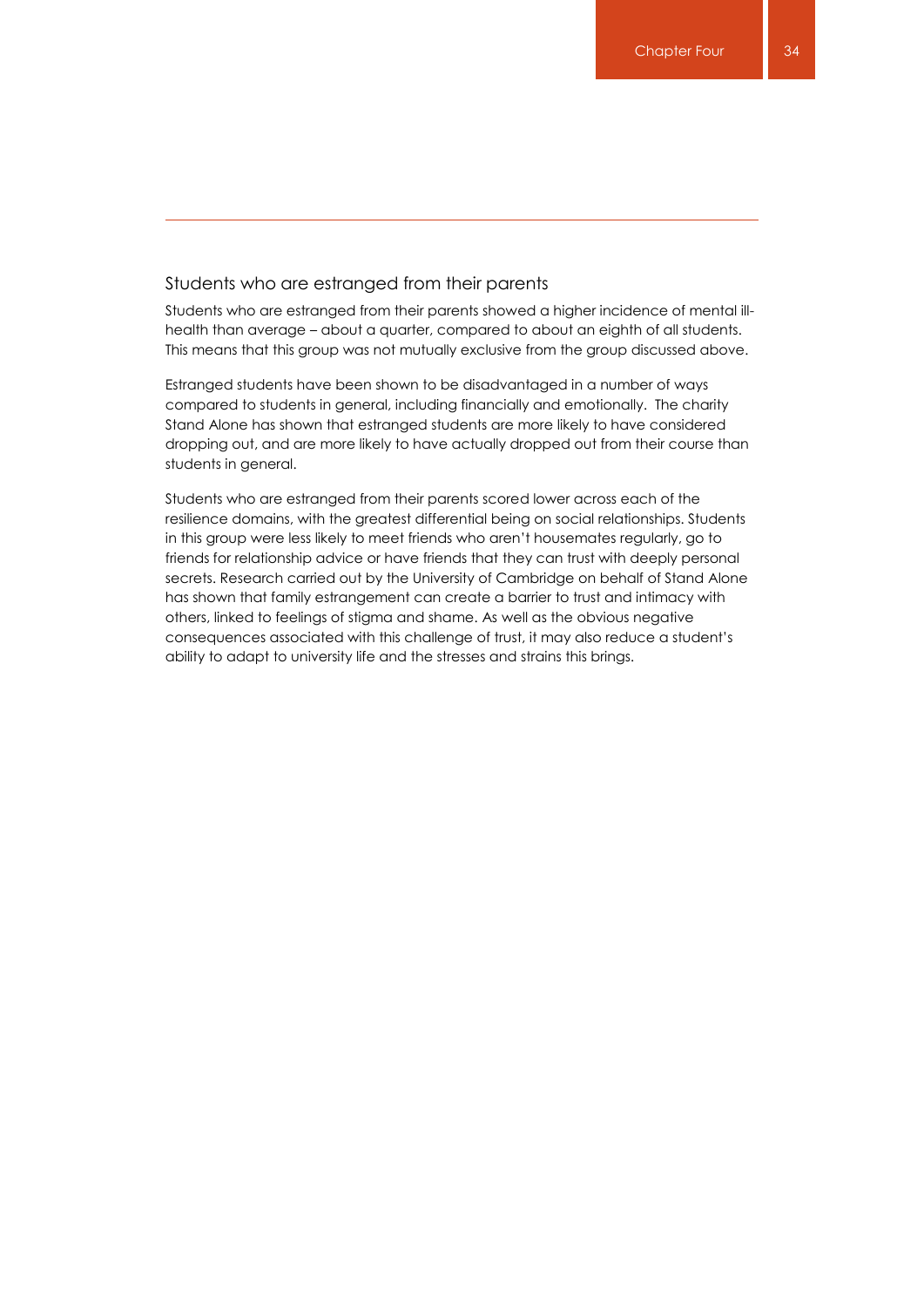Chapter Five:

# Recommendations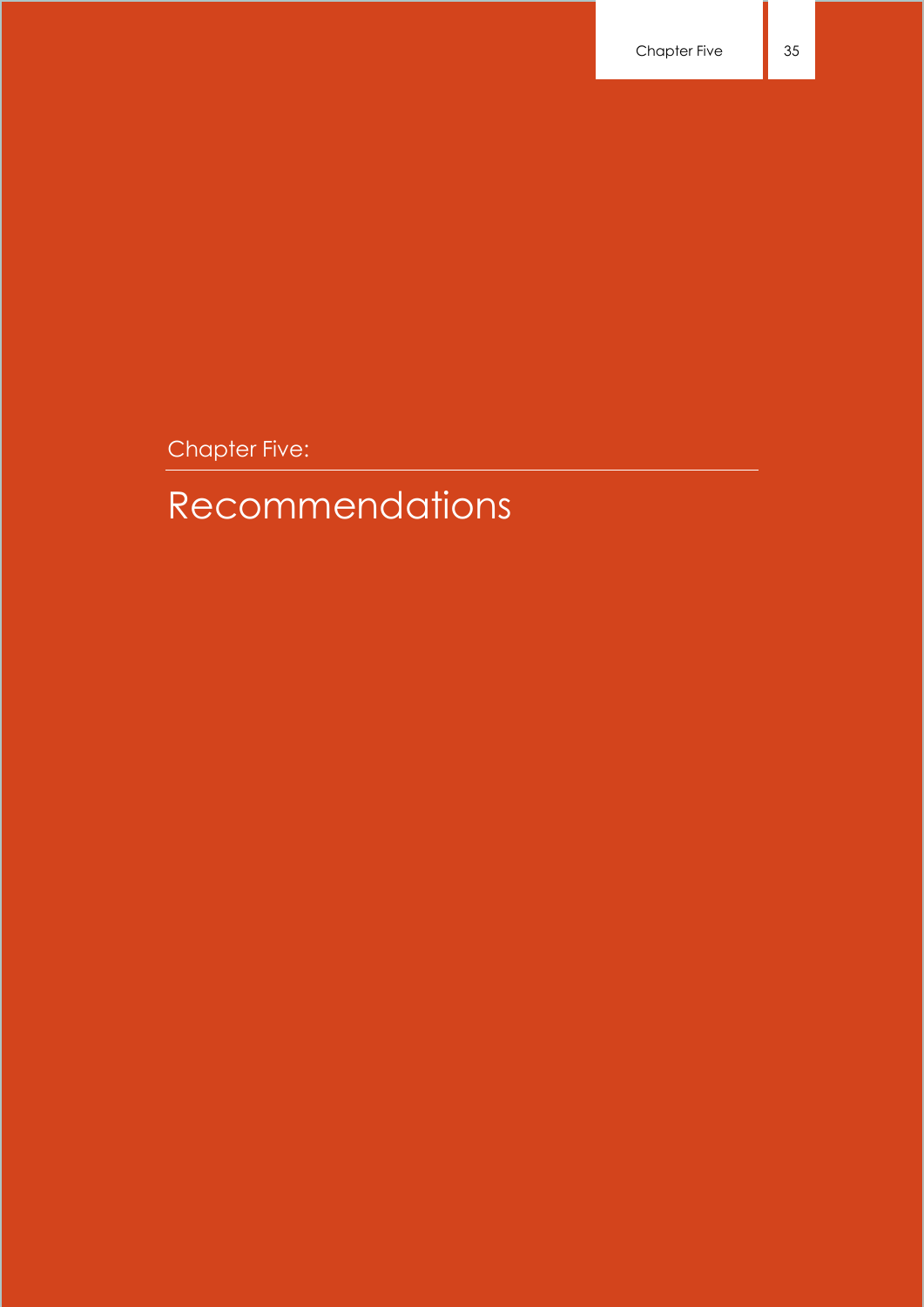# Chapter Five:

### Recommendations

In the Executive Summary we set out a general recommendation that student resilience is explored seriously within higher education policy and practice, and that the characteristics of *The Resilient Student* should be understood with a view to supporting the development of resilience among students.

Based on conclusions from our scholarship and findings from our research, we propose that not only will student outcomes be improved, but that HE institutions will further their endeavour to nurture independent learners and positive contributors to society.

Our specific recommendations are:

#### Develop a new model

- We propose the development of a new model for the sector that demonstrates the characteristics of *The Resilient Student* and the environmental factors which help *The Resilient Student* to thrive. We invite colleagues from the sector to build on and develop the Resilience Index outlined above and to test its application within both the academic and non-academic student environment.
- We propose that the characteristics of resilience be discussed at length within the sector and with students so that a clearer understanding of its meaning and its significance can be reached. Awareness should also be raised about how the characteristics of resilience can be nurtured and developed.
- There is an opportunity to link the development of student engagement and learning analytics with the resilience agenda so as to ensure that there are ways of capturing data associated with the development of resilient characteristics.

#### External dialogue

- We propose that the HE sector engages with government, policymakers and other education providers, including further education (FE) colleges, to provide a coordinated approach to developing students' resilience.
- We further recommend that the sector engages in a dialogue with charitable organisations already working in this area to inform a coordinated and professional approach to developing resilience, working together to bring about necessary change.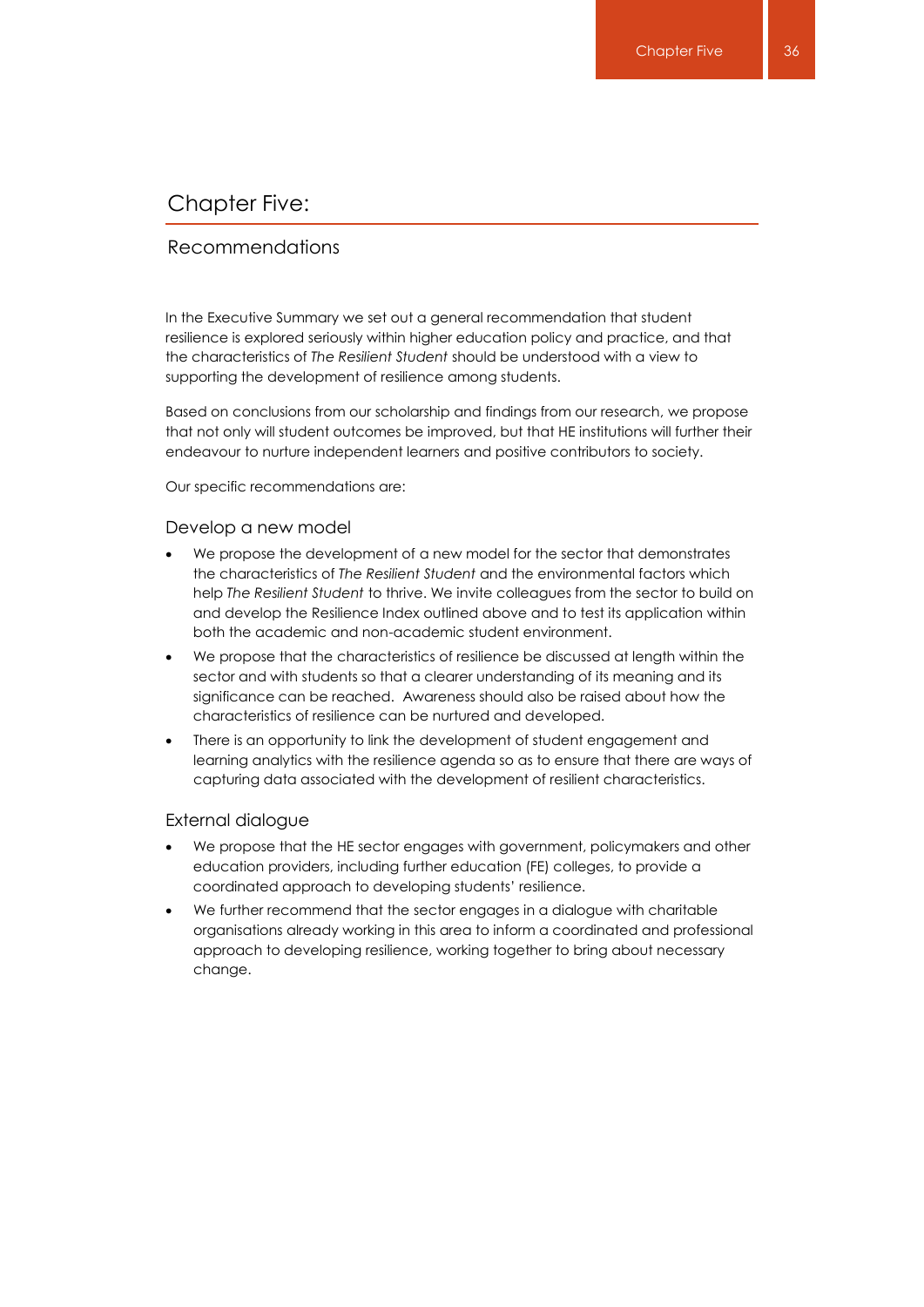### Practical measures

- We recommend that a Resilience Toolkit is created for the sector, in accordance with the above definitions, to ensure that HE institutions are supported to create the conditions for the development of student resilience and to share approaches, innovations and best practice.
- Curriculum design and assessment could incorporate the development of resilience, specifically 'mistakability', comfort with uncertainty and risk-taking.
- Assessment design could consider the importance of helping students to develop their skills in process and systems thinking. There is a lot to explore here in terms of how the provision of placements, internships and higher apprenticeships can inform this agenda.
- There is an opportunity for students to be supported, at every level, to set meaningful short, medium and long-term goals which are aligned with their interests and expectations.
- Further consideration needs to be given to the importance of mindfulness and mindfulness techniques and their significance to the development of resilience.

### Inform student-centred strategy

- Resilience has the potential to inform student-centred strategy especially around learning, teaching & assessment, pedagogical innovation and the student experience.
- Learning development interventions, learning technologies and graduate attributes could be revised to reflect the development of resilience and its key characteristics, ensuring that students continue to recognise its importance in their learning.

#### The built environment

- The overall learning environment, including classrooms, social spaces and libraries, may be developed so as to ensure that resilience characteristics are nurtured and developed.
- The development of resilience can also be a consideration when designing nonacademic spaces and services for students, including accommodation, social space and co-curricular activities.

#### The student journey

 There is a real opportunity to consider resilience factors when designing welcome and induction activities.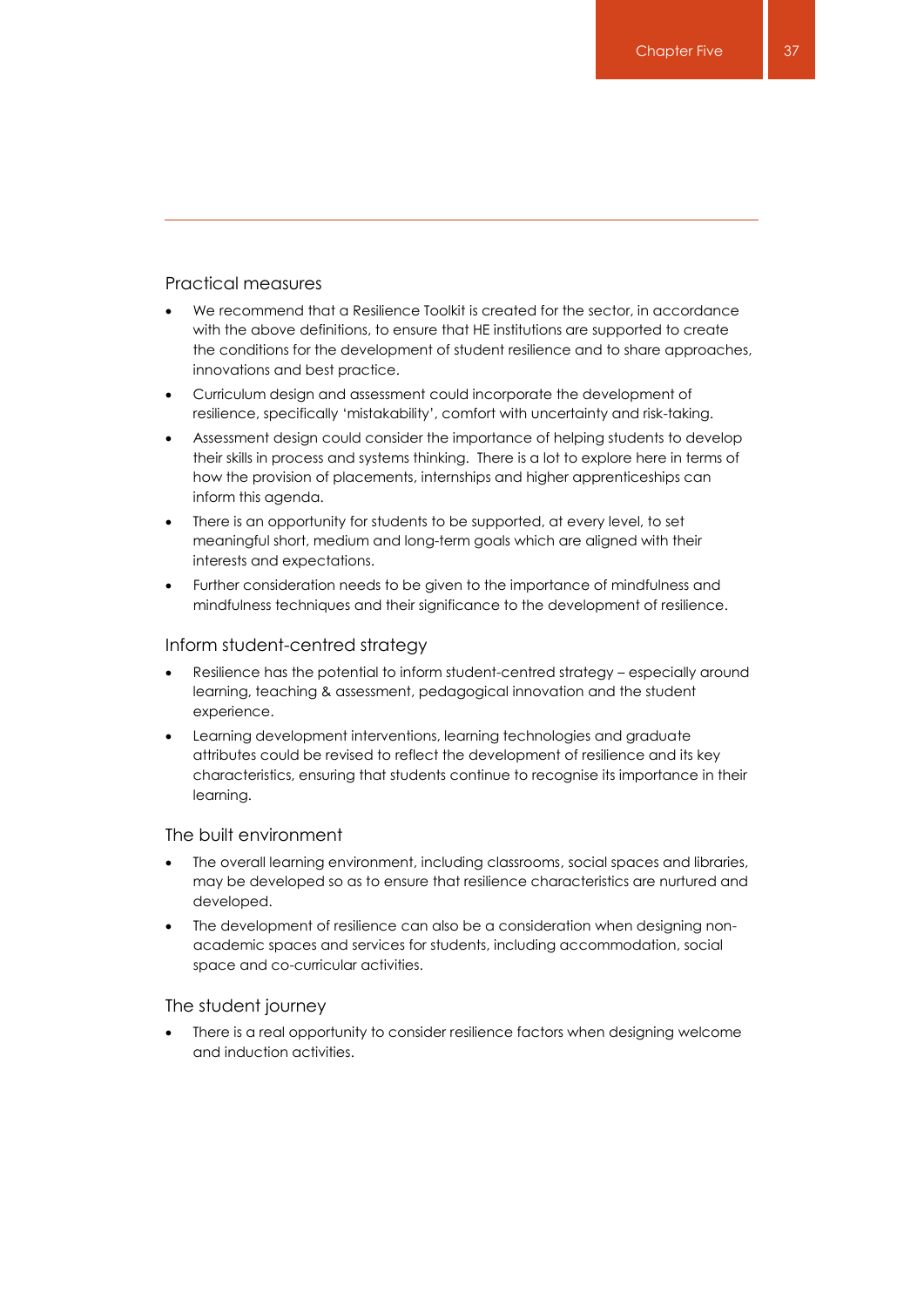- Student communications and marketing materials, including social media feeds, could take account of resilience and its key characteristics so as to normalise uncertainty, risk-taking, and the importance of failure in the learning journey.
- Resilience may inform the development of approaches to personal tutoring, ensuring that the environmental conditions support the development of its key characteristics and a dialogue about its significance can continue beyond welcome and induction.
- The development of resilience could be a key consideration in understanding student transitions and the student journey, particularly across the first year of study and preparation for graduation. This should be understood not only by HE institutions, but also by others who play a key role in these transitions, including accommodation providers and graduate employers.

#### Peer-to-peer support

- Further thought could be given to the role that informal peer support could play in supporting student resilience, particularly informally among house- or flat-mates.
- Peer mentoring and other peer learning interventions such as Peer Assisted Study Sessions (PASS) may play an important role in the development of student resilience, particularly around normalising uncertainty and offering for new students the benefit of their peers' lived-through experience. Their benefits and outcomes should be explored further.
- Other forms of non-academic peer-to-peer support may also wish to take account of the need to develop resilience, including sub-wardens or residential assistants in student accommodation.

#### Mental health

 Given the wider results of the survey, further attention should be paid to the experience of students with a mental health condition, and further strategies developed to ensure inclusion and parity of experience.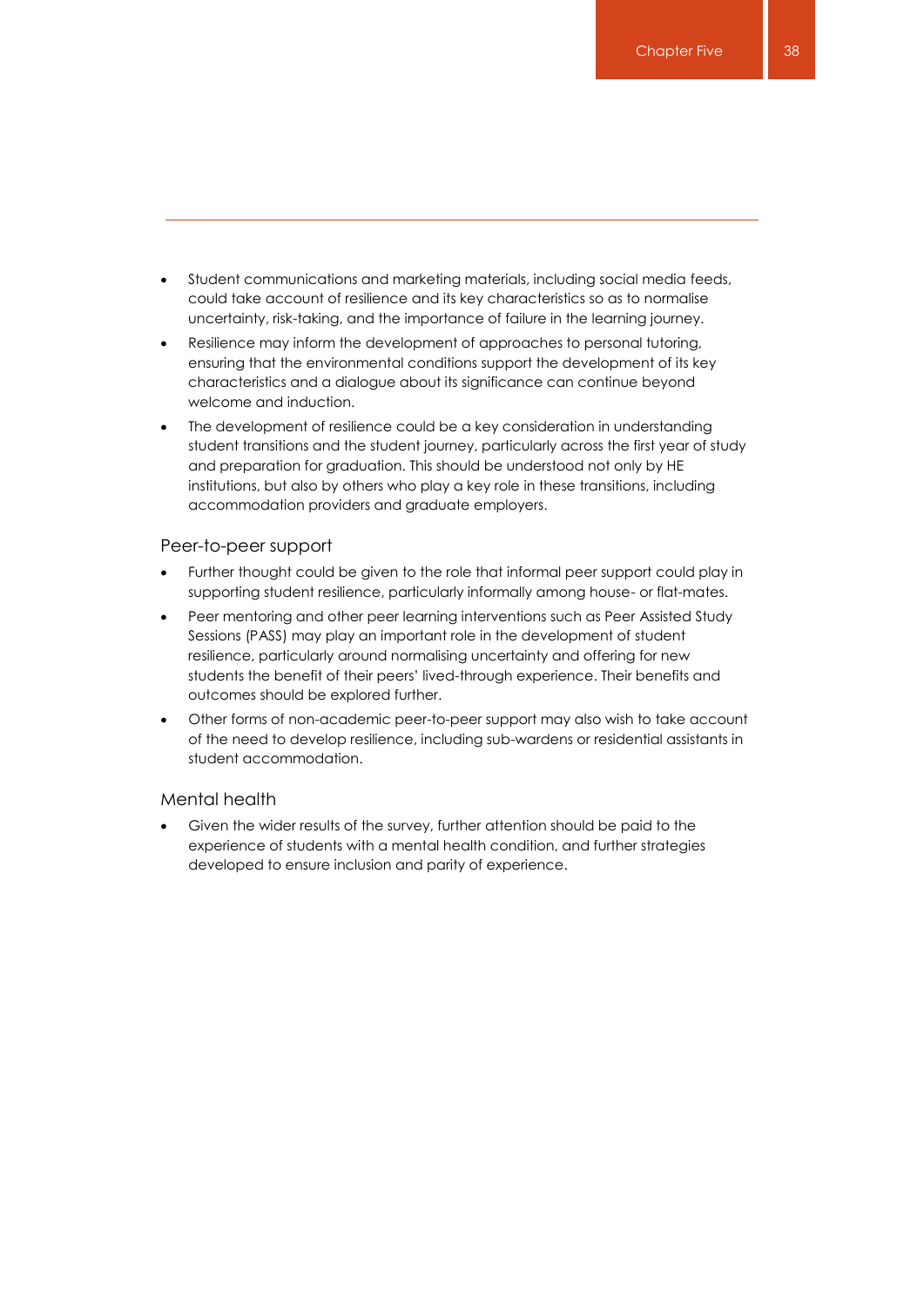# Research sources:

J. Arvanitakis, Graduate Attributes for 2017 and beyond, 2016:

[https://www.academia.edu/30253054/Education\\_Blog\\_Graduate\\_Attributes\\_for\\_2017\\_and\\_beyo](https://www.academia.edu/30253054/Education_Blog_Graduate_Attributes_for_2017_and_beyond) [nd](https://www.academia.edu/30253054/Education_Blog_Graduate_Attributes_for_2017_and_beyond) .

J. Arvanitakis & D. J. Hornsby, Universities, the Citizen Scholar and the Future of Higher Education, 2016.

G. Binnie, Struggling students are not 'lacking resilience' - they need more support, 2016, The Guardian[: https://www.theguardian.com/higher-education-network/2016/aug/18/struggling](https://www.theguardian.com/higher-education-network/2016/aug/18/struggling-students-are-not-lacking-resilience-they-need-more-support)[students-are-not-lacking-resilience-they-need-more-support](https://www.theguardian.com/higher-education-network/2016/aug/18/struggling-students-are-not-lacking-resilience-they-need-more-support)

W Chang, Grit and academic performance: is being grittier better? (Electronic thesis), 2014: [http://scholarlyrepository.miami.edu/cgi/viewcontent.cgi?article=2319&context=oa\\_dissertations](http://scholarlyrepository.miami.edu/cgi/viewcontent.cgi?article=2319&context=oa_dissertations)

D. Cross, Reache North West Evaluation, 2012. [https://www.academia.edu/14894819/Reache\\_North\\_West\\_Evaluation](https://www.academia.edu/14894819/Reache_North_West_Evaluation)

D. Cross, Reache North West – Applying transition pedagogy principles to Refugee Healthcare Professionals and International Medical Students/Graduates, 2016. <http://unistars.org/papers/STARS2016/03C.pdf>

D. Cross, Reache North West Evaluation, 2016. [https://www.academia.edu/14894819/Reache\\_North\\_West\\_Evaluation](https://www.academia.edu/14894819/Reache_North_West_Evaluation)

A. L. Duckworth, True Grit: The Observer, 2013, 26:4, 1-3.

C. S. Dweck, Self Theories: Their Role in Motivation, Personality, and Development, 1999

C. S. Dweck, Mindset: How You Can Fulfil Your Potential, 2012.

P. Gray, Declining Student Resilience: A Serious Problem for Colleges: [https://www.psychologytoday.com/blog/freedom-learn/201509/declining-student-resilience](https://www.psychologytoday.com/blog/freedom-learn/201509/declining-student-resilience-serious-problem-colleges)[serious-problem-colleges](https://www.psychologytoday.com/blog/freedom-learn/201509/declining-student-resilience-serious-problem-colleges) .

C. S. Kannangara & E. A. McIntosh, Interviews with "gritty" students – the role of grit in student success and retention: European First Year Experience (EFYE) Conference, 2016

H. Kerr, Mental Distress Survey commissioned by the NUS, 2013: [https://www.nus.org.uk/en/news/20-per-cent-of-students-consider-themselves-to-have-a-mental](https://www.nus.org.uk/en/news/20-per-cent-of-students-consider-themselves-to-have-a-mental-health-problem/)[health-problem/](https://www.nus.org.uk/en/news/20-per-cent-of-students-consider-themselves-to-have-a-mental-health-problem/)

J. Marquis, What are the effects of instant gratification in learning? 2013: <http://www.teachthought.com/learning/what-are-the-effects-of-instant-gratification-in-learning/>

E. A. McIntosh, Ideas, concerns & expectations – a "whole of institution" approach to navigating transitions and mapping the student journey, 2015 Accessed on 02/12/2016: <http://unistars.org/papers/STARS2016/01B.pdf>

W. Mischel, The Marshmallow Test, 2015.

A. Prestage, Wonkhe: Time to get tough with the 'student snowflakes' rhetoric, 2017: <http://wonkhe.com/blogs/comment-get-tough-with-student-snowflakes-rhetoric/>

P. Schlechty, Working on the Work: An Action Plan for Teachers, Principals, and Superintendents, 2002.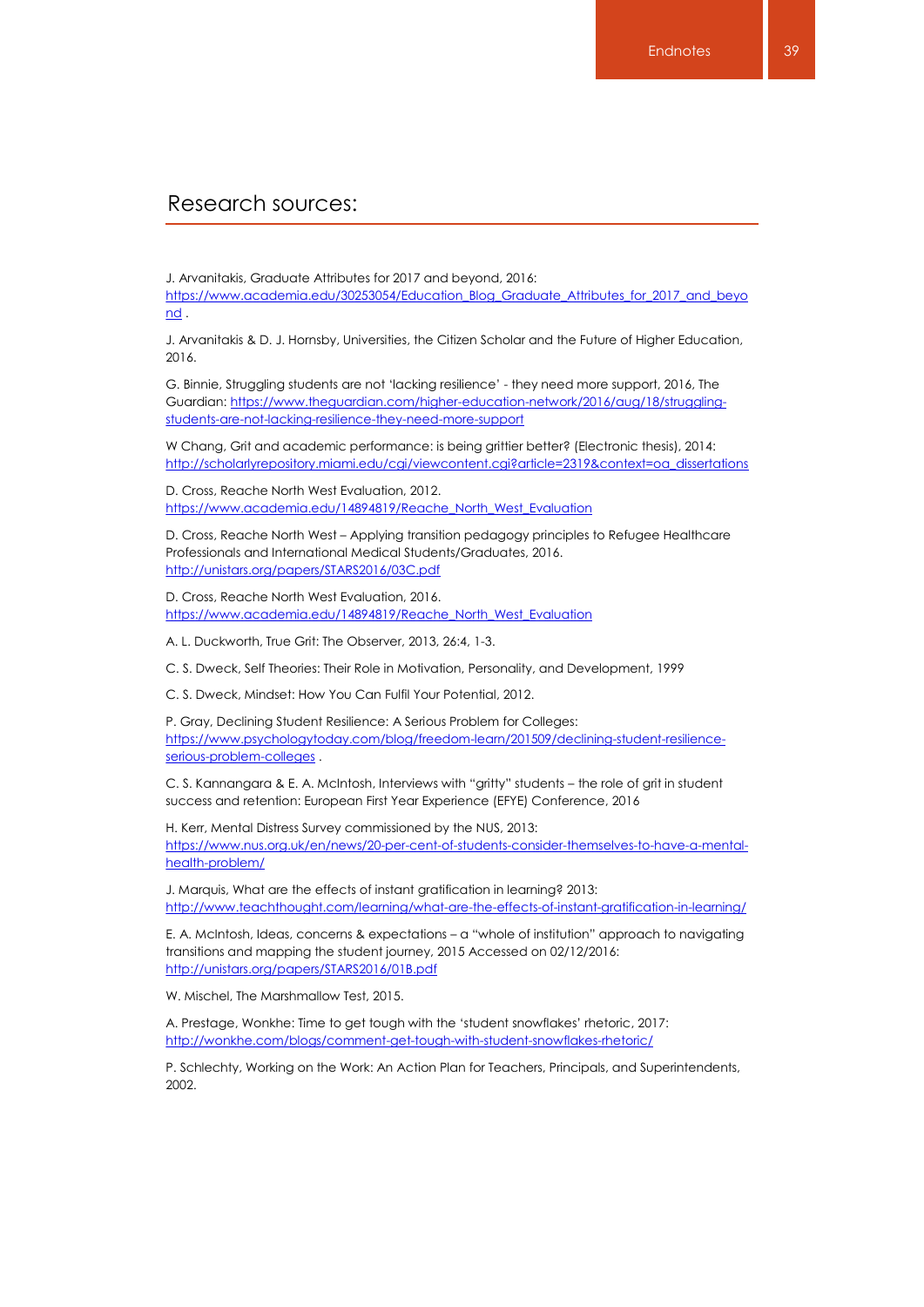M. Seligman, Learned optimism: how to change your mind and your life, 2006.

M. Sharples, R de Roock , R Ferguson, M Gaved, C Herodotou, E Koh, A Kukulska-Hulme, C-K Looi, P McAndrew, B Rienties, M Weller, L. H. Wong, Innovating Pedagogy 2016: Open University Innovation Report 5. Milton Keynes, 2016.

B. Smith, Five Levers: The sense of being, 2016: [http://fivelevers.com/Five\\_Levers\\_Framework.pdf](http://fivelevers.com/Five_Levers_Framework.pdf)

H. Gregory, Newcastle Herald: Professor Jacqueline Stevenson from Sheffield Hallam University shares her thoughts on resilience, 2016[: http://www.theherald.com.au/story/4136042/redefining](http://www.theherald.com.au/story/4136042/redefining-our-students-resilience/?cs=305)[our-students-resilience/?cs=305](http://www.theherald.com.au/story/4136042/redefining-our-students-resilience/?cs=305)

L. Thomas, What works? Student retention & success programme, 2012: [https://www.heacademy.ac.uk/sites/default/files/what\\_works\\_final\\_report.pdf](https://www.heacademy.ac.uk/sites/default/files/what_works_final_report.pdf)

K. Thomas, Part-time spaces: rethinking belonging in higher education, 2016.: [https://www.researchgate.net/publication/305688809\\_Part](https://www.researchgate.net/publication/305688809_Part-time_spaces_rethinking_belonging_in_higher_education)[time\\_spaces\\_rethinking\\_belonging\\_in\\_higher\\_education](https://www.researchgate.net/publication/305688809_Part-time_spaces_rethinking_belonging_in_higher_education)

R. Whannell & P. Whannell, Identity theory as a theoretical framework to understand attrition for university students in transition, 2015, Student Success 6(2), 43-52.

Unite Foundation and Stand Alone, New Starts: The challenges of higher education without the support of a family network, 2015: [http://standalone.org.uk/wp-content/uploads/2016/08/Access](http://standalone.org.uk/wp-content/uploads/2016/08/Access-and-Retention.Final_.pdf)[and-Retention.Final\\_.pdf](http://standalone.org.uk/wp-content/uploads/2016/08/Access-and-Retention.Final_.pdf)

Unite Students, Student Resilience: The Unite Students Insight Report, 2016: [http://www.unitestudents.com/insightreport.](http://www.unitestudents.com/insightreport)

#### Additional reading on resilience:

A. L. Duckworth, Grit: The Power of Passion & Perseverance, 2016.

J. Elmes, Prepare students "to fail" so they can learn, Times Higher Education, 2016. Accessed on 02/12/2016[: https://www.timeshighereducation.com/news/prepare-students-fail-so-they-can](https://www.timeshighereducation.com/news/prepare-students-fail-so-they-can-learn-report-suggests)[learn-report-suggests.](https://www.timeshighereducation.com/news/prepare-students-fail-so-they-can-learn-report-suggests)

C. S. Kannangara, From Languishing Dyslexia to Thriving Dyslexia: Developing a New Conceptual Approach to Working with People with Dyslexia, 2015, Frontiers in Psychology 6: 1976.

C. S. Kannangara, & E. A. McIntosh, Developing GRIT in Students: Positive Education and Wellbeing at University: ICAP Conference, 2015

S. Kift & N. Nelson, Beyond curriculum reform: embedding the transition experience, Higher Education Research & Development Society of Australasia (HERDSA) Conference, 2005, Accessed on 12/01/201[6: http://conference.herdsa.org.au/2005/pdf/refereed/paper\\_294.pdf](file:///C:/Users/jennifersh/AppData/Local/Microsoft/Windows/INetCache/Content.Outlook/ZEKONJNX/:%20http:/conference.herdsa.org.au/2005/pdf/refereed/paper_294.pdf)

M. Seligman, Flourish, 2011.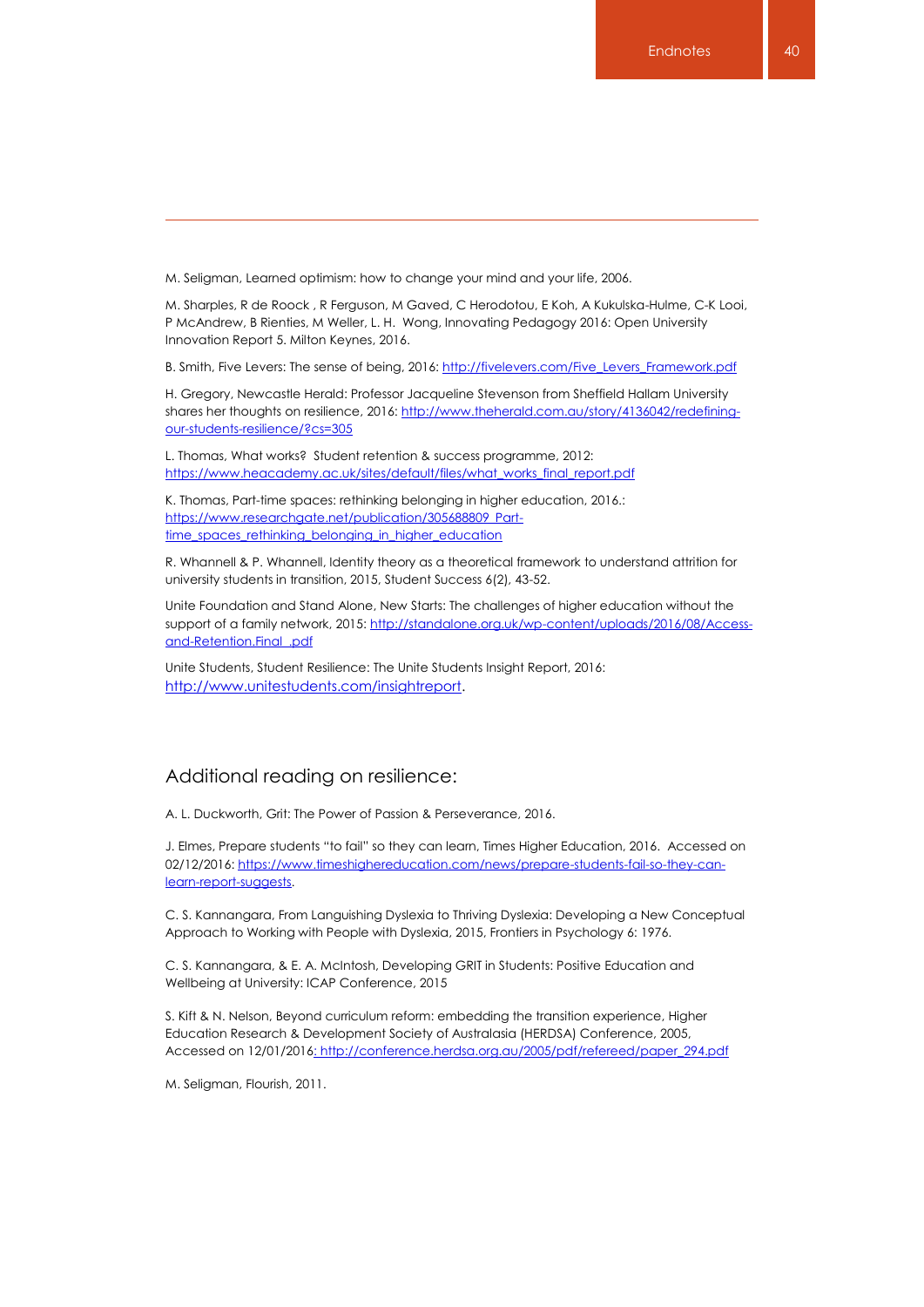# Acknowledgements:

We would like to acknowledge the following with grateful thanks:

- Unite Students for supporting the survey research and for continuing to support work in this area.
- Youthsight and YouGov for conducting the survey, and YouGov for creating the Resilience Index.
	- Chathurika Kannangara for her work in this area.
	- Jo Hogan, Emma Donohue and Duncan Cross for supplying case studies, and Vicky Toole for her work on them.
	- Brian Hipkin and John Bloomfield from AMOSSHE for initially suggesting resilience as a topic for the Unite Students Insight Report, and for bringing the two authors together.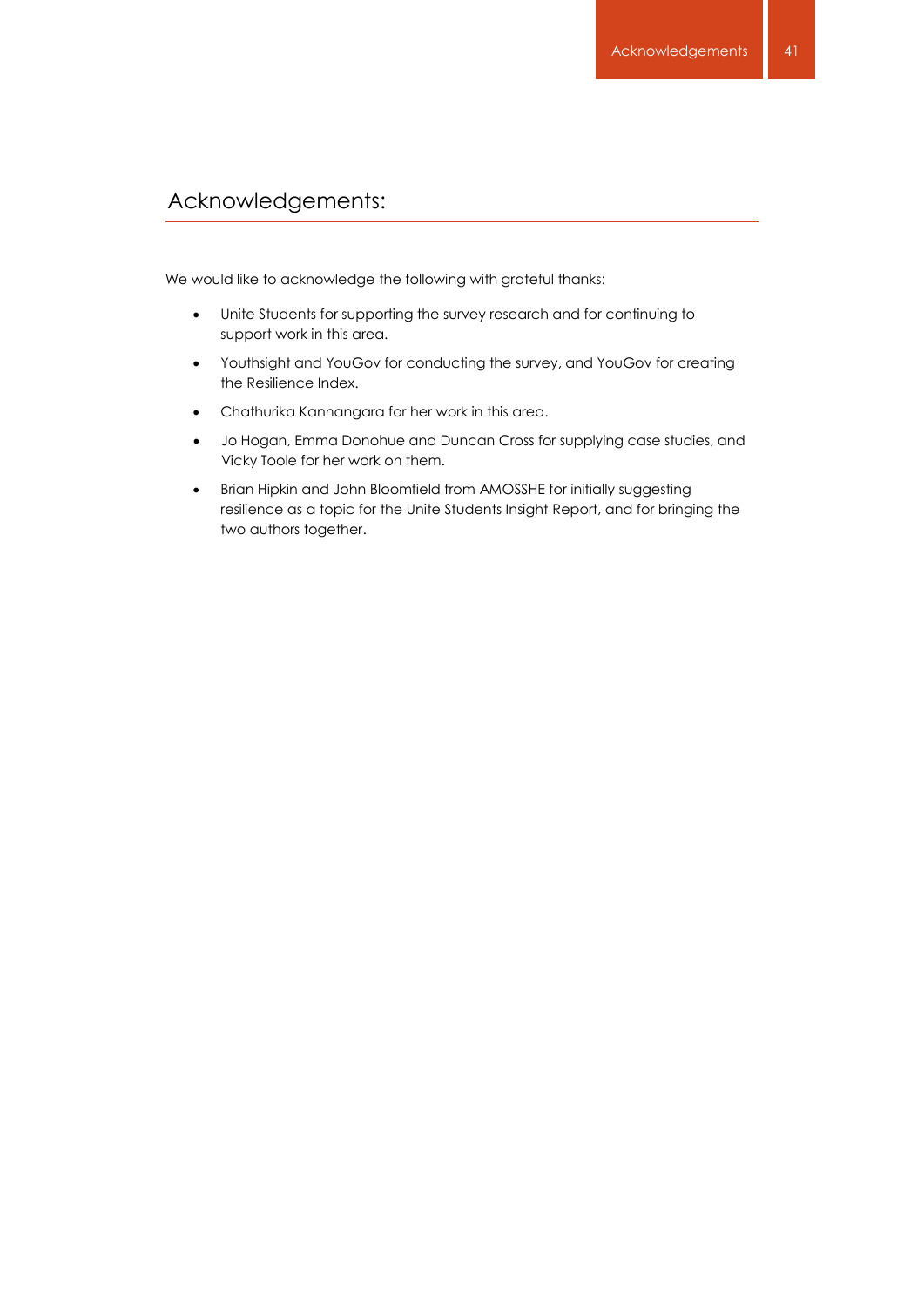# Appendix 1:

### Resilience Index methodology

The analysis carried out for this report draws on the dataset from the Unite Students Insight Report 2016. This study was fielded between 24th March and 22nd April 2016, hosted by YouthSight and was answered by 6,504 undergraduates studying at UK universities. To ensure that the sample was representative, quotas were set in line with HESA student population data (2014/15) for EU and non-EU international students, gender, course year and university group. During analysis, data was weighted in line with these representative quotas.

#### Method

A staged analysis process was undertaken. The first stage took the variables related to resilience and cross tabulated these with demographic variables within the students' population.

The second stage created a Resilience Index:

- Seven questions were identified as being indicators of student resilience. Each response to each question was given a score based upon whether the response was a 'positive one' i.e. 'well integrated' or a 'negative' response i.e. 'very unhappy'.
- The scores were then analysed to create an overall score for each question and to create a composite indicator of resilience.
- Within the overall index five individual domains were created.

The third stage of the analysis looked at the relationship between the Resilience Index and the individual variables and other indicators of the student's experience. This analysis was undertaken using bivariate correlation (Pearson) analysis, and cross tabulation of some questions.

 It is important to note that this is not proof of causation, rather a correlation in the data. This enables us to interpret which resilience factors have more of a relationship with different aspects of the student experience.

#### Resilience Index variables

#### Social relationships domain

Which of the following statements, if any, about your friends at university do you feel applies to you?

Please select all that apply.

- My best friend goes to my university
- Excluding housemates, I have friends who I meet to socialise with (outside of study) at least twice a week
- I have friends at university who I speak to for dating or relationship advice
- I have friends at university that I trust with deeply personal secrets
- I have spoken to a friend at university about my financial concerns
- I have spoken to a friend at university about my health concerns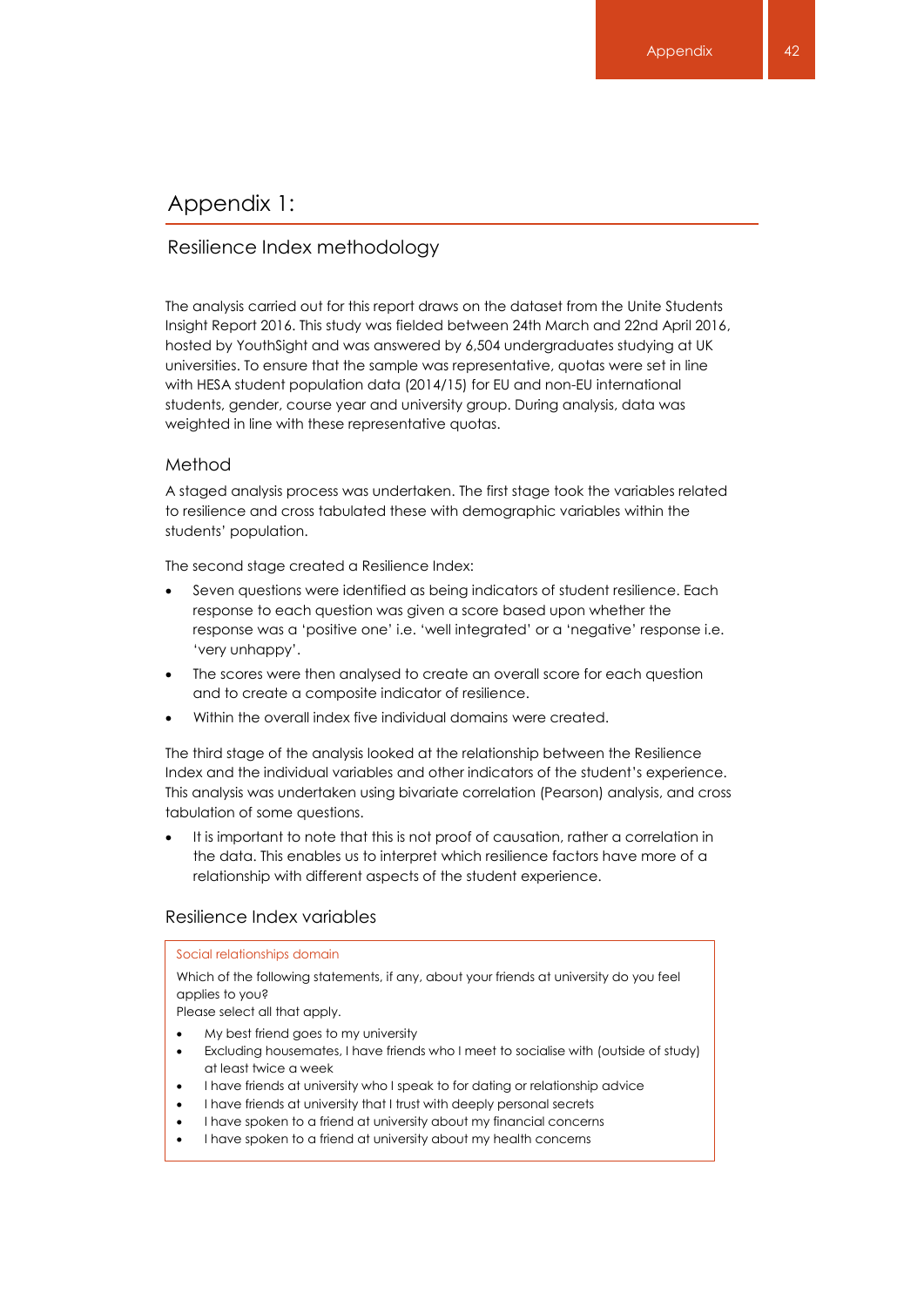#### Social relationships domain

On the scale below, please indicate how happy or unhappy you feel about each of the following relationships.

Please select one option in each row

- Relationships with my family
- Relationships with my house/flat mates
- Relationships with friends not at university
- Relationships with other students on my course
- Relationships with my friends at university (not housemates or on my course)
- Very happy
- Fairly happy
- Neither happy nor unhappy
- Fairly unhappy
- Very unhappy
- Don't know

#### Social relationships domain

Compared to other people you know, to what extent do you do each of the following? Please select one option in each row.

- Have friends and acquaintances
- Belong to groups/cliques of friends or acquaintances
- Belong to clubs or organisations
- Far less than others
- Less than others
- About the same as others
- More than others
- Far more than others

#### Self-management domain

To what extent do you agree or disagree with the following statements?

- If something is worth starting, I'm going to finish it
- I tend to panic under pressure
- I can become upset when things do not work out as planned
- I am quick to get help from others when I encounter problems.
- I depend on myself to find a way through anything
- I consider the impact of my actions on others
- I tend to take on short term discomfort for long term gain
- I have clear idea of goals I would like to achieve in the year ahead
- Disappointment doesn't stop me from trying again
- I tend not to complain if I can help it
- I am able to plan my way out of negative situations
- Strongly agree
- Somewhat agree
- Neither
- Somewhat disagree
- Strongly disagree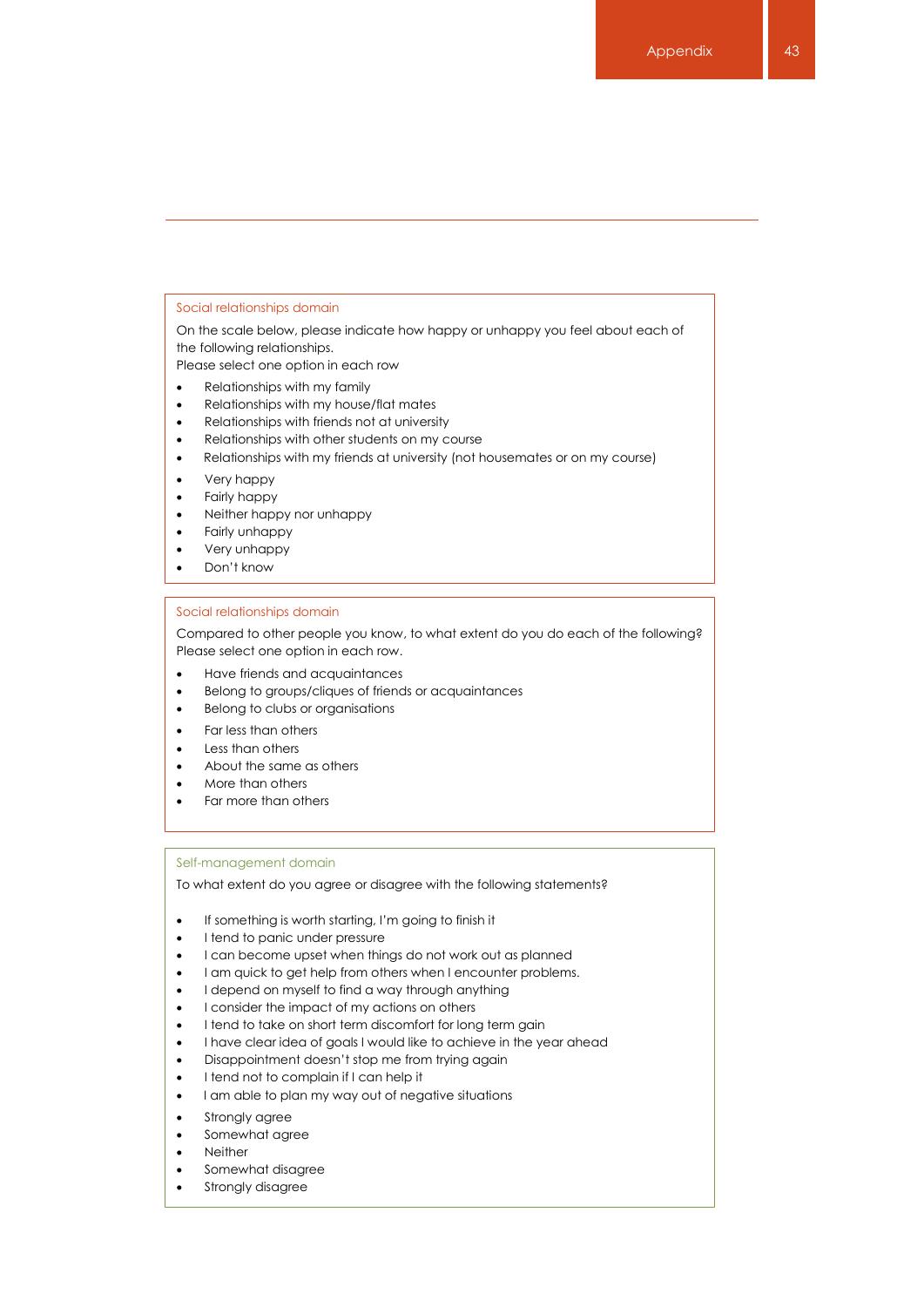#### Self-management domain

Everyone experiences setbacks in life. Which of the following have you experienced in the last year at university after a setback? Please try to think of specific circumstances when answering.

Please select all that apply.

- I have not faced up to my failure and blamed others instead
- I have relied too much on others to make decisions for me
- I have avoiding doing something from fear of failure

Emotional control domain

Everyone experiences setbacks in life. Which of the following have you experienced in the last year at university after a setback? Please try to think of specific circumstances when answering.

- I have dwelt on negative experiences for longer than I should have
- A setback negatively impacted on my confidence for some time
- I overreacted to a setback, damaging relationships with friends or flatmates
- My reaction to a situation made things worse

#### Integration domain

How integrated, if at all, do you feel at university in the following areas? Please pick one option only for each statement

- Students in my flat or house
- Students in my accommodation block
- Students on my course
- Students at my university overall
- Well integrated
- Somewhat integrated
- Not integrated

#### Support networks domain

Thinking of the same setbacks, did you turn to anyone in order to help resolve it? Who did you turn to and who could you have turned to but didn't?

- University support staff
- Tutors
- Wardens or residential assistants
- Designated student mentors/buddies
- Staff I could talk to in my accommodation
- House/flat mates
- University counsellors
- Family
- Friends at university
- Friends from home (i.e. not at university)
- Would not be able to turn to
- Could turn to
- Could turn to and have turned to in the past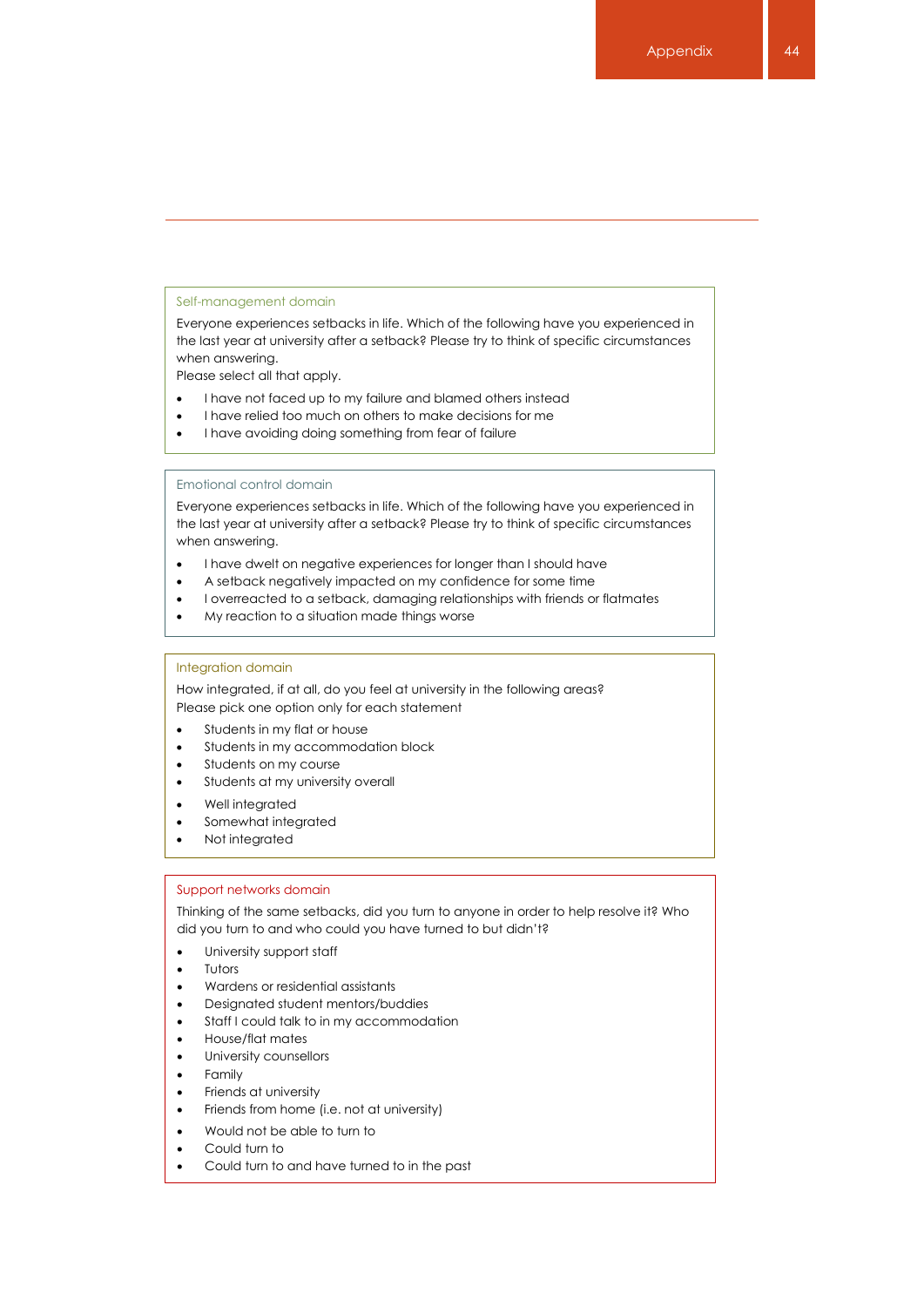# Authors:

# Dr. Emily McIntosh

Director of Student Life, University of Bolton

experience and loaning a development roles, with paincers Group and is leading on a project, funded by a 2016 Jenkinson Emily has more than 10 years' experience in teaching, student experience and learning & development roles, with particular the University Student Engagement & Transitions Research Award, entitled "Early Intervention, Transition & Engagement - Mapping the Student Journey". Emily holds a Bachelor of Laws undergraduate degree (LL.B Hons), a MRes in Medieval History, a PG Cert HE- Teaching and Learning, and a PhD in Medieval History. Emily is also a Senior Fellow of the Higher Education Academy (SFHEA), is a member of several professional bodies and is on the steering & research committees of UKAT, the UK Advising & Tutoring organisation.



#### Jenny Shaw

*Head of Student Services & Insight, Unite Students*

Jenny is Head of Student Services & Insight for Unite Students the UK's leading manager and developer of student accommodation. She is responsible for spearheading Unite Students research into the impact and influence of student accommodation on resilience and is the senior lead for student welfare in the business. Prior to working for Unite Students, Jenny worked at senior level in the UK HE sector to widen participation in higher education and open up new pathways to university for marginalised groups. She also provided leadership in both the Aimhigher and the Lifelong Learning Networks programmes; consultancy to the HE Academy, the Equality Challenge Unit and Supporting Professionalism in Admission (SPA); and has written extensively on issues of widening participation, including peer-reviewed journal articles, book chapters, international conference papers and items in the media.